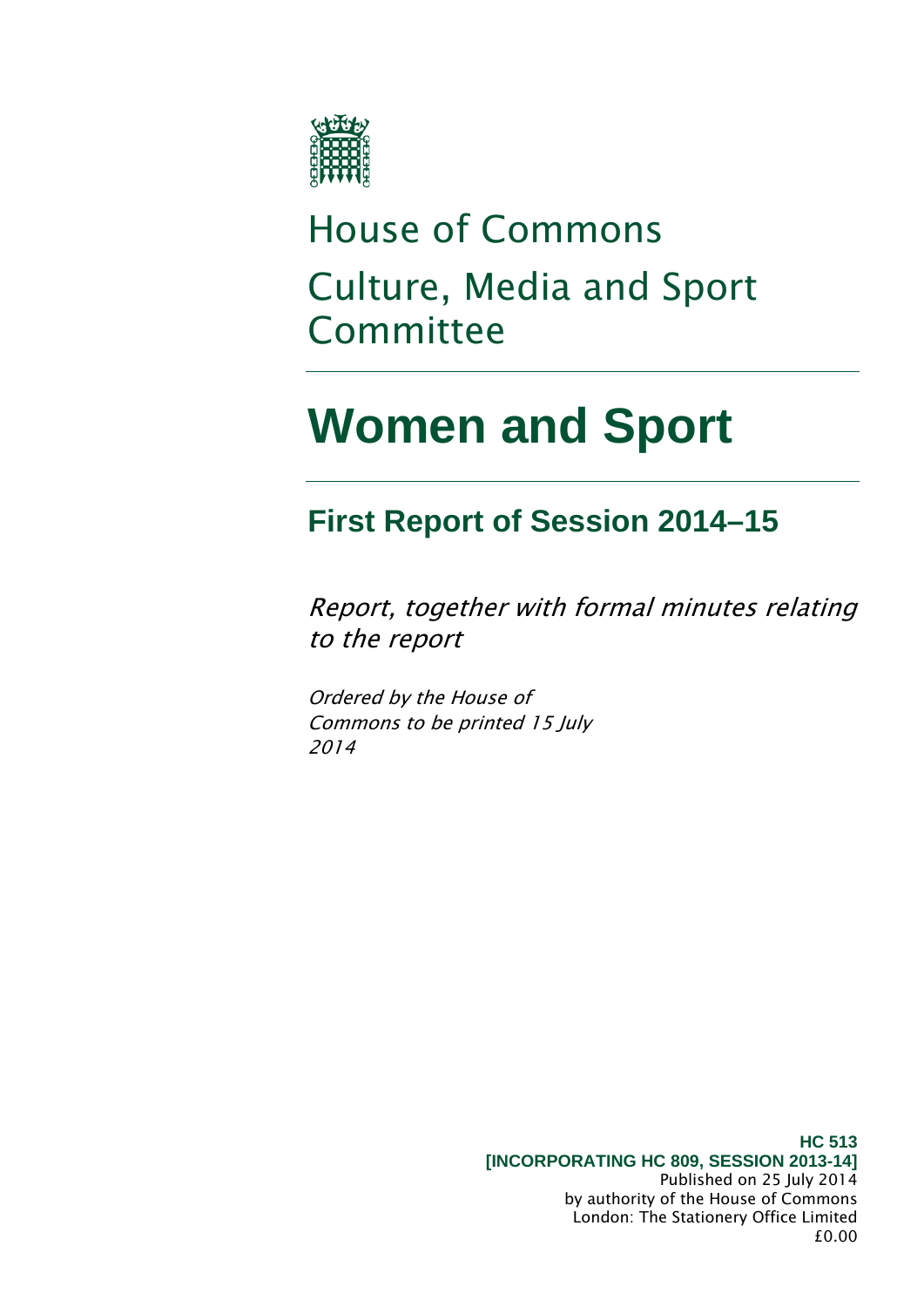#### **The Culture, Media and Sport Committee**

The Culture, Media and Sport Committee is appointed by the House of Commons to examine the expenditure, administration and policy of the Department for Culture, Media and Sport and its associated public bodies.

#### **Current membership**

[Mr John Whittingdale MP](http://www.parliament.uk/biographies/commons/mr-john-whittingdale/39) (Conservative, Maldon) (Chair) [Mr Ben Bradshaw MP](http://www.parliament.uk/biographies/commons/mr-ben-bradshaw/230) (Labour, Exeter) [Angie Bray MP](http://www.parliament.uk/biographies/commons/angie-bray/3979) (Conservative, Ealing Central and Acton) [Conor Burns MP](http://www.parliament.uk/biographies/commons/conor-burns/3922) (Conservative, Bournemouth West) [Tracey Crouch MP](http://www.parliament.uk/biographies/commons/tracey-crouch/3950) (Conservative, Chatham and Aylesford) [Philip Davies MP](http://www.parliament.uk/biographies/commons/philip-davies/1565) (Conservative, Shipley) [Paul Farrelly MP](http://www.parliament.uk/biographies/commons/paul-farrelly/1436) (Labour, Newcastle-under-Lyme) [Mr John Leech MP](http://www.parliament.uk/biographies/commons/mr-john-leech/1543) (Liberal Democrat, Manchester, Withington) [Steve Rotheram MP](http://www.parliament.uk/biographies/commons/steve-rotheram/4035) (Labour, Liverpool, Walton) [Jim Sheridan MP](http://www.parliament.uk/biographies/commons/jim-sheridan/1464) (Labour, Paisley and Renfrewshire North) [Mr Gerry Sutcliffe MP](http://www.parliament.uk/biographies/commons/mr-gerry-sutcliffe/403) (Labour, Bradford South)

The following members were also a member of the committee during the parliament:

David Cairns MP (Labour, Inverclyde) Dr Thérèse Coffey MP (Conservative, Suffolk Coastal) Damian Collins MP (Conservative, Folkestone and Hythe) Alan Keen MP (Labour Co-operative, Feltham and Heston) Louise Mensch MP (Conservative, Corby) Mr Adrian Sanders MP (Liberal Democrat, Torbay) Mr Tom Watson MP (Labour, West Bromwich East)

#### **Powers**

The committee is one of the departmental select committees, the powers of which are set out in House of Commons Standing Orders, principally in SO No 152. These are available on the internet via [www.parliament.uk.](http://www.parliament.uk/)

#### **Publication**

The Reports and evidence of the Committee are published by The Stationery Office by Order of the House. All publications of the Committee (including press notices) are on the internet at www.parliament.uk/cmscom. A list of Reports of the Committee in the present Parliament is at the back of this volume.

The Reports of the Committee, the formal minutes relating to that report, oral evidence taken and some of the written evidence are available in a printed volume.

Additional written evidence is published on the internet only.

#### **Committee staff**

The current staff of the Committee are Elizabeth Flood (Clerk), Grahame Danby (Second Clerk), Kevin Candy (Inquiry Manager), Hannah Wentworth (Senior Committee Assistant), Keely Bishop (Committee Assistant) and Jessica Bridges-Palmer (Media Officer).

#### **Contacts**

All correspondence should be addressed to the Clerk of the Culture, Media and Sport Committee, House of Commons, 7 Millbank, London SW1P 3JA. The telephone number for general enquiries is 020 7219 6188; the Committee's email address is **cmscom@parliament.uk**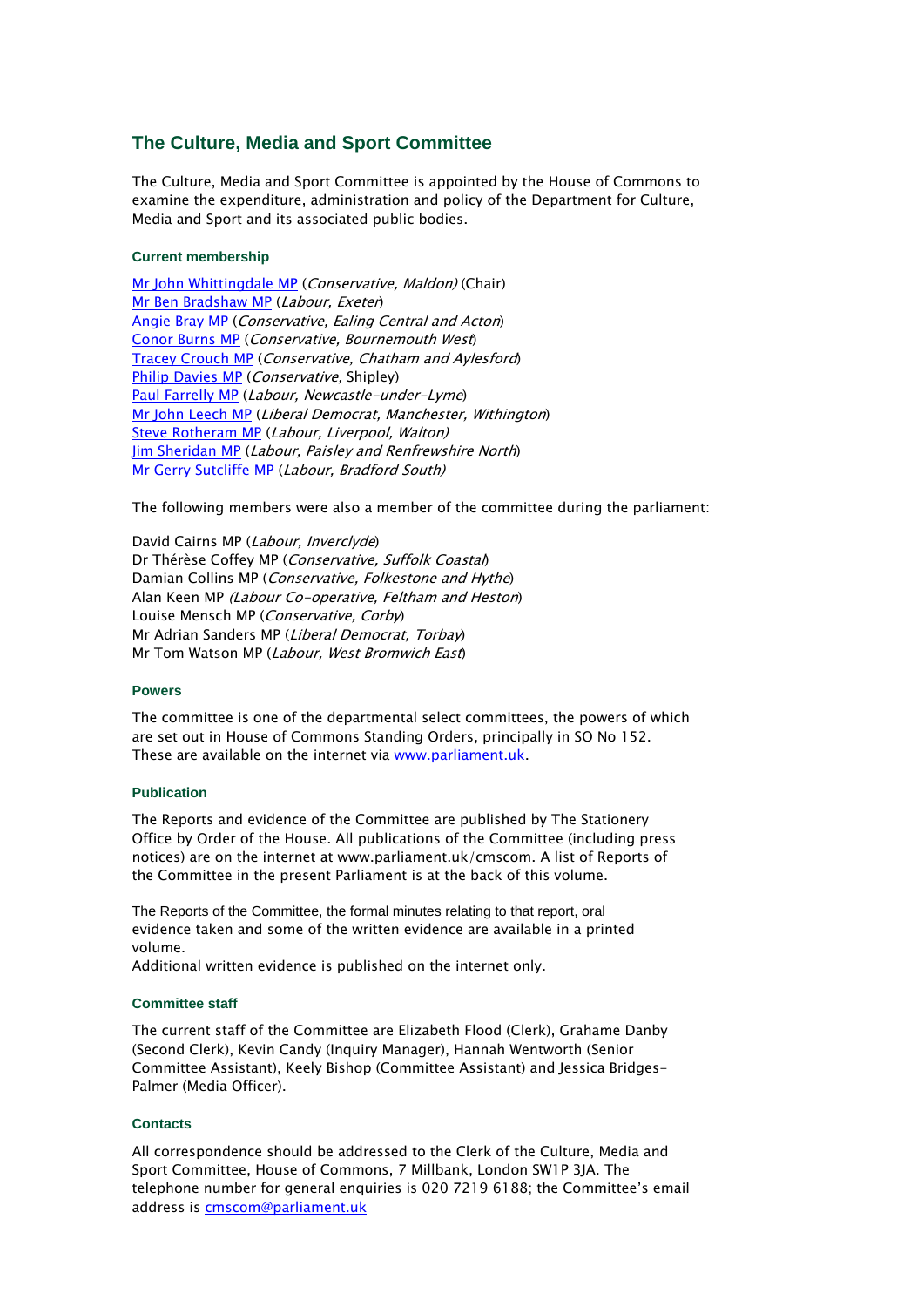### **Contents**

|                                   | <b>Report</b><br>Page                                            |    |
|-----------------------------------|------------------------------------------------------------------|----|
| 1                                 | <b>Introduction</b>                                              | 3  |
|                                   | Background                                                       | 4  |
|                                   | Reasons for the participation gap                                | 6  |
| $\mathbf{2}$                      | <b>Attracting new participants</b>                               | 8  |
|                                   | Types of sport on offer                                          | 9  |
|                                   | Sport at school                                                  | 10 |
|                                   | Options after school                                             | 15 |
|                                   | Availability of facilities                                       | 19 |
|                                   | Cost and location of facilities                                  | 19 |
|                                   | Suitability of facilities                                        | 21 |
|                                   | Equal access to facilities                                       | 23 |
|                                   | Alternative ways of providing facilities                         | 23 |
| $\mathbf{3}$                      | <b>Inspiring women</b>                                           | 25 |
|                                   | Women's sport and the media                                      | 25 |
|                                   | The potential for growth                                         | 27 |
|                                   | Enhancing the value of women's sport to the media and sponsors   | 29 |
|                                   | Women journalists                                                | 30 |
|                                   | Finance, including sponsorship and prize money                   | 31 |
|                                   | Grants from public sources                                       | 32 |
|                                   | Commercial Sponsorship                                           | 34 |
|                                   | Training and scholarships                                        | 36 |
|                                   | Prize money                                                      | 37 |
|                                   | Role models                                                      | 38 |
|                                   | Leadership of sport governing bodies                             | 38 |
|                                   | Coaches                                                          | 40 |
| 4                                 | <b>Sport governing bodies</b>                                    | 42 |
|                                   | <b>Conclusions</b>                                               | 45 |
|                                   | <b>Formal Minutes</b>                                            | 49 |
|                                   |                                                                  |    |
|                                   | <b>Witnesses</b>                                                 | 50 |
| <b>Published written evidence</b> |                                                                  | 51 |
|                                   | List of Reports from the Committee during the current Parliament | 53 |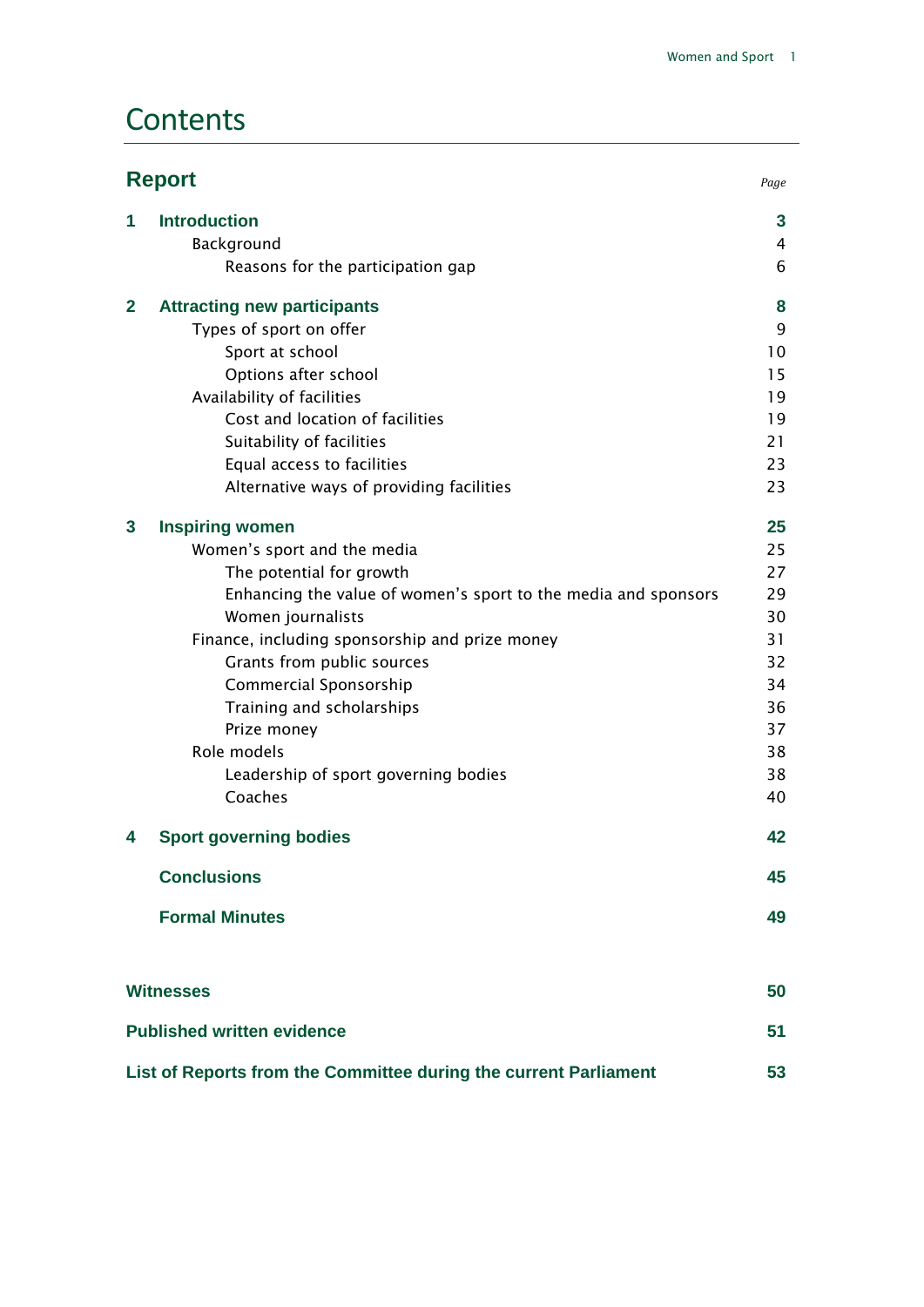## <span id="page-3-0"></span>1 Introduction

1. It is widely acknowledged that one of the major health issues facing the UK is the decline in physical activity by the population, leading to a rise in obesity and associated conditions. Physical activity also promotes mental well-being, and both participation in and viewing of sport are important parts of the UK's culture. It was widely hoped that the London Olympics and Paralympics would renew interest in participation in sport, leading to a growth in activity at the grass roots and encouraging the more talented to aspire to competing at an elite level.

2. Although the reasons for participating in sport apply equally to men and women, there remain stark differences between men's sport and women's sport. At the elite level, women's sport gains much less sponsorship and media coverage, and prize money is lower; at the grassroots level, participation by women is significantly lower than by men. We therefore decided to launch an inquiry into the barriers to women's participation in sport and how to overcome these. In particular, we focused on:

- The availability of facilities for training and playing sport, for both girls and women, at elite and grassroots levels;
- finance, including sponsorship and prize money;
- media coverage of women's sport; and
- the variety of sports on offer to girls at school.

We later added to this the importance of female role models, as elite sportswomen, coaches and managers.

3. We took oral evidence from a number of women involved in sport, Lottie Birdsall-Strong, a young footballer, Joanne Herbertson, a coach, and Chrissie Wellington, a triathlon champion; from organisations seeking to increase participation by women in sport, such as StreetGames, the Muslim Women's Sport Foundation and the Women's Sport and Fitness Foundation; from a selection of sports governing bodies (England Netball, the Football Association, the Lawn Tennis Association, the Rugby Football Union) and from Premiership Rugby; from the media, the BBC, BT, Channel 4, Sky, the National Union of Journalists and the Sports Journalists Association; and from the sports authorities, Sport England—which has responsibility for promoting sport at grassroots level—and UK Sport (which is responsible for funding elite sport), and from the Minister for Sport, Mrs Helen Grant MP.

4. Many other organisations and individuals submitted written evidence to us. Both the written and the oral evidence that we received are published on our website.<sup>[1](#page-3-1)</sup> We are very grateful to all who provided evidence to our inquiry.

5. During the course of our inquiry, there were frequent reminders that men's sport is accorded a higher status than women's, ranging from the comparatively unreported triumphs of women footballers to the extensive commentary on the make-up worn by

<span id="page-3-1"></span><sup>1</sup> At [http://www.parliament.uk/business/committees/committees-a-z/commons-select/culture-media-and](http://www.parliament.uk/business/committees/committees-a-z/commons-select/culture-media-and-sport-committee/inquiries/parliament-2010/women-and-sport/)[sport-committee/inquiries/parliament-2010/women-and-sport/](http://www.parliament.uk/business/committees/committees-a-z/commons-select/culture-media-and-sport-committee/inquiries/parliament-2010/women-and-sport/)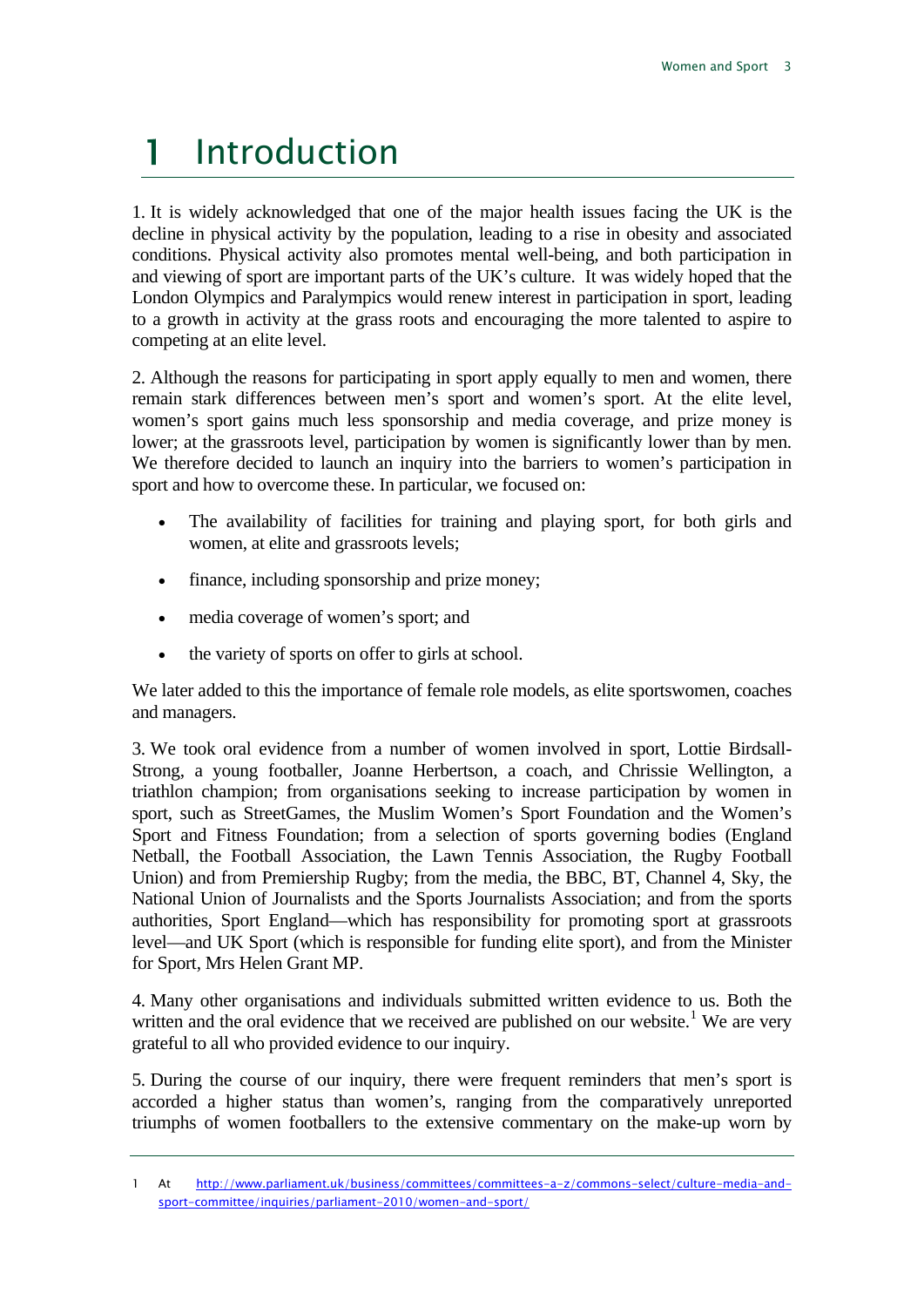some athletes at the Winter Olympics in Sochi, with a particularly unpleasant example of prejudice in the abuse on Twitter of the Olympic gymnast Beth Tweddle.

#### <span id="page-4-0"></span>**Background[2](#page-4-1)**

6. For the year to April 2014 more than 7.2 million women and girls (aged 14+) took part in regular sport, which is 31.4% of the female population. [3](#page-4-2) Whilst Sport England's Active People Survey (APS) measured some gains in women taking part in sport and exercise between the start of the survey in October 2005 and April 2014, the gap between men's and women's participation in sport remains, and there is growing concern about the participation of young women. The last full year of data (Active People 8) was for the year to April 2014, and this showed that 40.9% of men play sport once a week compared to 30.3% of women (nearly 2 million more men than women).

7. While about 590,000 more women have played sport once a week in 2013–14 compared with 2005 when London won the bid to host the 2012 Olympic and Paralympic Games, there are specific concerns about the younger age cohorts: at the age of 18 twice the proportion of women as men take part in no sport at all each month. Also, 16–25 year old women registered no growth in participation for several years, one of very few groups to show no growth, though the latest figure shows a small increase on October 2013.<sup>[4](#page-4-3)</sup>

8. The more detailed analysis provided by our witnesses showed that women's participation is significantly lower among the lower socio-economic groups. In the higher socio-economic groups, about 35% of women play sport regularly, whereas this figure is just 23% for those in the lower socio-economic groups. The pattern is the same for girls aged 16-25, where—although the overall participation rates are higher than for older women—49% from the higher socio-economic groups take part in sport at least once a week compared to 36% from the lower socio-economic groups.<sup>[5](#page-4-4)</sup>

9. The research also identified that location is an important factor, and women in the most deprived areas play sport the least. In the poorest areas of England (local authorities with the highest levels of deprivation), 27% of women play sport regularly, compared to 33% in the wealthiest areas. With over 5 million people living in the most deprived areas of England, and with 98% of these deprived areas being located in urban areas, there is a

<span id="page-4-1"></span><sup>2</sup> Most of the data in this section of the report is taken from Sport England's Active People Survey, which is now in the eighth year of operation. This is a survey of over 160,000 people in England. The data is robust, collected by expert survey companies, and is regulated by the UK Statistics Authority. Results are released every six months, and the figures are official statistics. The latest data is for the twelve months to April 2014 and is available from<http://www.sportengland.org/research/who-plays-sport>

<span id="page-4-2"></span><sup>3</sup> Until December 2013, those surveyed were aged 16 or over, but from December 2013 14 and 15 year olds were included. At present, the APS is publishing two sets of results: one including 14 and 15 year olds, and the other just those aged 16 and over, to enable comparisons with earlier years. 14 and 15 year olds have a significantly greater likelihood of taking part in sport (not least because of sports lessons at school) than the older population.

<span id="page-4-3"></span><sup>4</sup> WSFF [\(WAS0031\)](http://data.parliament.uk/WrittenEvidence/CommitteeEvidence.svc/EvidenceDocument/Culture,%20Media%20and%20Sport/Women%20and%20Sport/written/2246.html), para 12 See also Q 240 On the latest small increase, see 'Sport England relief over rise in participation after the falls', Guardian, 13 June 2014, p 18 On the decrease in the gender gap as people grow older, see Q 241

<span id="page-4-4"></span><sup>5</sup> Sport England [\(WAS0039\)](http://data.parliament.uk/WrittenEvidence/CommitteeEvidence.svc/EvidenceDocument/Culture,%20Media%20and%20Sport/Women%20and%20Sport/written/2528.html), para 13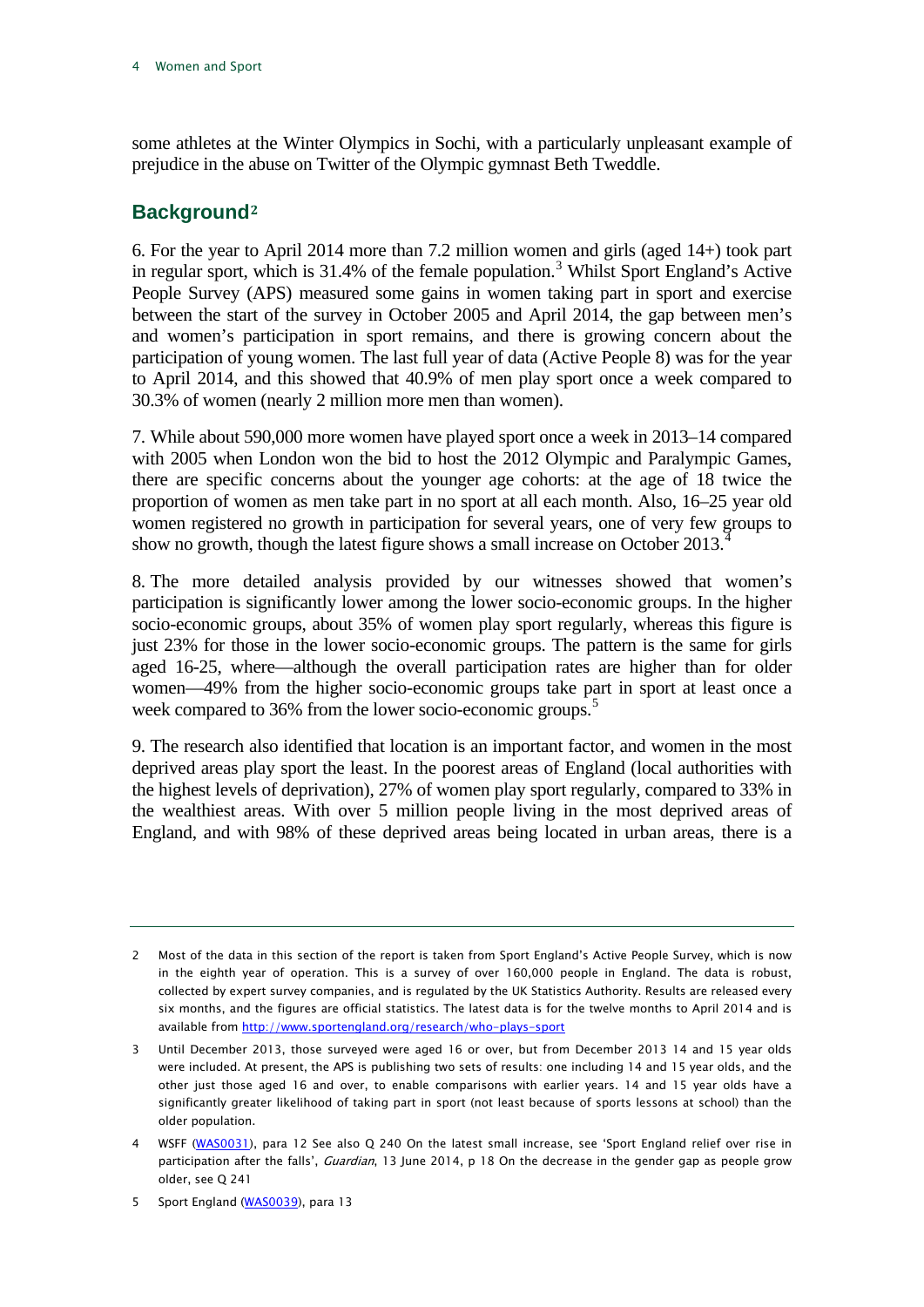strong case for focusing investment in women's sport at these areas in an effort to get more women in the low income groups playing sport.<sup>[6](#page-5-0)</sup>

10. The following graph (taken from Active People 6) shows that participation in sport and physical activity at least once a week declines with age amongst both men and women, but men (as represented by the top line) participate more than women in almost every age group.



This is not just a problem for the sports sector: it has been [e](#page-5-1)stimated that inactivity represents £8.2 billion of direct and indirect costs to the NHS,<sup>7</sup> and individually many women and girls miss out on all the positive health and well-being benefits that an active lifestyle provides.

11. The relative inactivity of women and girls, especially those in poorer communities, is not a result of lack of interest in sport and fitness. Recent research from the WSFF points to greater demand for sport from women than men, with 12 million women wanting to play more sport, over half of whom are currently 'inactive'. We were told that 74% of 15 year old girls would like to be more active.<sup>[8](#page-5-2)</sup> British Cycling told us that over 64% of people said they would take up cycling if it were safer.<sup>[9](#page-5-3)</sup>

12. The Women's Sport and Fitness Foundation (WSFF) argued that the gender participation gap is so persistently large that the Government (including the Department for Culture, Media and Sport (DCMS), Department for Education, Department of Health and Sport England) should produce an over-arching strategy to increase women and girl's participation in sport and physical activity; and that sport National Governing Bodies

<span id="page-5-3"></span>9 Q211

<span id="page-5-0"></span><sup>6</sup> Sport England [\(WAS0039\)](http://data.parliament.uk/WrittenEvidence/CommitteeEvidence.svc/EvidenceDocument/Culture,%20Media%20and%20Sport/Women%20and%20Sport/written/2528.html), para 14

<span id="page-5-1"></span><sup>7</sup> WSFF [\(WAS0031\)](http://data.parliament.uk/WrittenEvidence/CommitteeEvidence.svc/EvidenceDocument/Culture,%20Media%20and%20Sport/Women%20and%20Sport/written/2246.html), para 7

<span id="page-5-2"></span><sup>8</sup> WSFF, Changing the Game for Girls, cited in DCMS [\(WAS0037\)](http://data.parliament.uk/WrittenEvidence/CommitteeEvidence.svc/EvidenceDocument/Culture,%20Media%20and%20Sport/Women%20and%20Sport/written/2328.html), para 12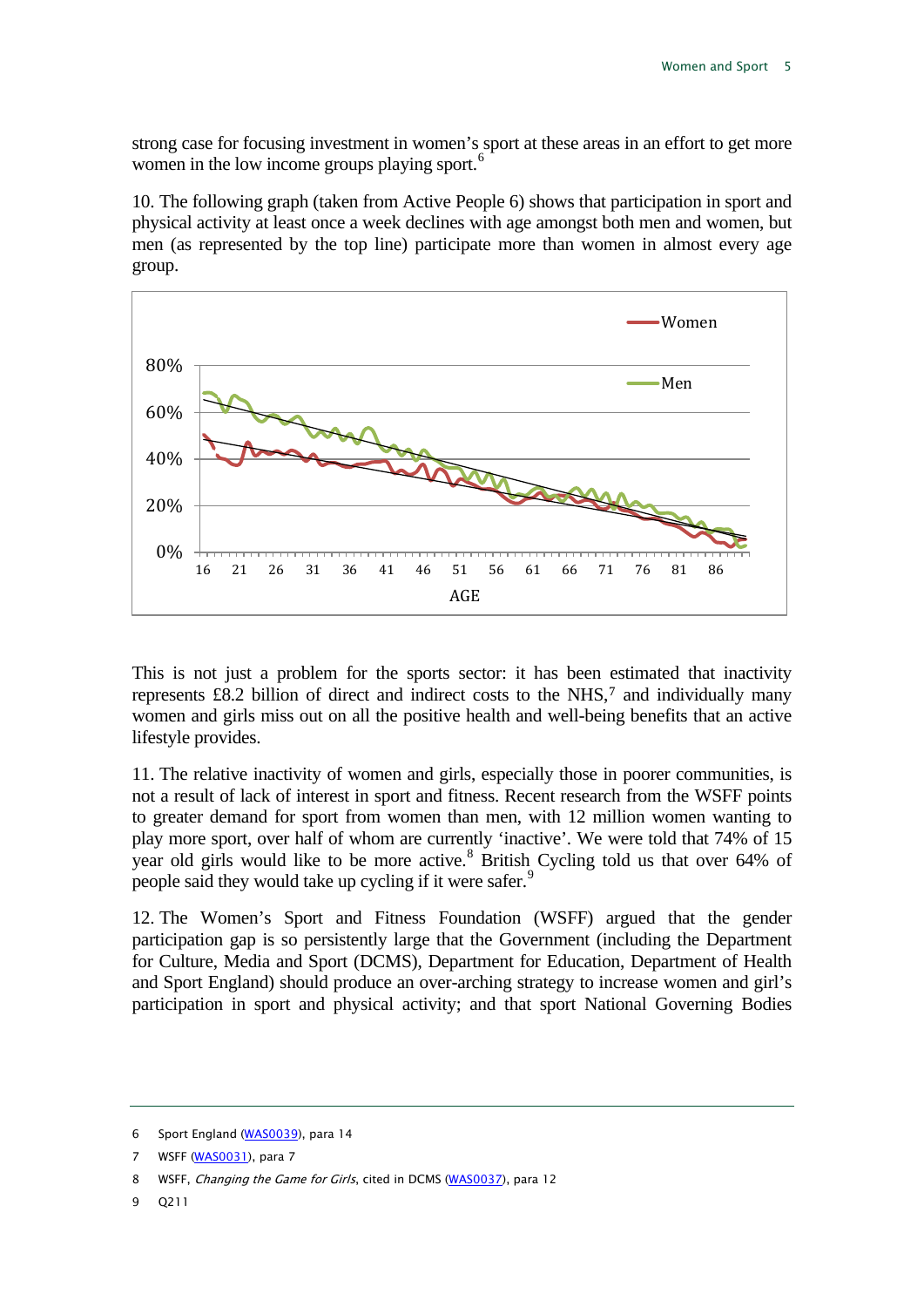should be required to show how they would help deliver the strategy in return for public investment.<sup>[10](#page-6-1)</sup>

13. Research by the WSFF shows that the drop in girls' participation levels begins to occur before the transition to secondary school. A recent study published in the *British Medical Journal* found that only 38% of seven year-old girls were achieving the recommended amount of physical activity, compared to  $63\%$  of boys.<sup>[11](#page-6-2)</sup> Girls' activity declines between Years 4 and 6 at primary school, with this decline becoming more pronounced in Years 8 and 9. The same is not true for boys, meaning that by the age of 14 only 8% of girls meet recommended activity levels of one hour a day.<sup>[12](#page-6-3)</sup> This has fallen since 2008, when 12% of girls met this level compared to  $32\%$  of boys.<sup>13</sup> By the age of 16, less than a quarter of girls, compared to 37% of boys, play sport three times a week (Active People 6);  $^{14}$  $^{14}$  $^{14}$  and by 18, 65.9% of men play sport at least once a week, compared to 41.0% of women.<sup>[15](#page-6-6)</sup>

#### <span id="page-6-0"></span>*Reasons for the participation gap*

14. Sport England has identified the main barriers to participation by women in sport as:

- Practical/lifestyle barriers (such as having children, changing jobs, moving house; time and cost—including childcare costs; family responsibilities)
- Personal/emotional barriers (Not knowing anyone/wanting to exercise with a friend; belief that muscular and sporty bodies are not feminine, not wanting to look silly)

Sport England found that the personal and emotional barriers were just as important as the practical ones, and would deter many women if not addressed. Poor body image and fear of not being fit enough to take part were significant issues, so it was important for women to experience exercising with people like themselves[—i](#page-6-7)n age, degree of fitness and competence—led by trainers with realistic expectations.<sup>16</sup> Lack of information was also identified as a significant barrier, compounded by a lack o[f t](#page-6-8)ime to look for information. Findings from Sport England's Active Women programme<sup>17</sup> show that word of mouth is the most important channel for raising awareness, with 40% of the women who took part hearing about the sessions through word of mouth, 80% recommending them to friends, and 60% bringing friends along with them. Other witnesses added to this list of barriers: lack of access by public transport; the cost of facilities and/or the equipment and clothing needed to participate; a lack of confidence or poor body image; peer pressure; cultural restrictions; the absence of positive role models (including among coaches); competitive or

- <span id="page-6-4"></span>13 NHS Information Centre: Health Survey for England 2008, cited in Q7
- <span id="page-6-5"></span>14 WSFF [\(WAS0031\)](http://data.parliament.uk/WrittenEvidence/CommitteeEvidence.svc/EvidenceDocument/Culture,%20Media%20and%20Sport/Women%20and%20Sport/written/2246.html), para 27 and Q8
- <span id="page-6-6"></span>15 DCMS [\(WAS0037\)](http://data.parliament.uk/WrittenEvidence/CommitteeEvidence.svc/EvidenceDocument/Culture,%20Media%20and%20Sport/Women%20and%20Sport/written/2328.html), para 6
- <span id="page-6-7"></span>16 Sport England [\(WAS0039\)](http://data.parliament.uk/WrittenEvidence/CommitteeEvidence.svc/EvidenceDocument/Culture,%20Media%20and%20Sport/Women%20and%20Sport/written/2528.html), paras 16–19, Q 249
- <span id="page-6-8"></span>17 Described in Sport England [\(WAS0039\)](http://data.parliament.uk/WrittenEvidence/CommitteeEvidence.svc/EvidenceDocument/Culture,%20Media%20and%20Sport/Women%20and%20Sport/written/2528.html), paras 33–35

<span id="page-6-1"></span><sup>10</sup> WSFF [\(WAS0031\)](http://data.parliament.uk/WrittenEvidence/CommitteeEvidence.svc/EvidenceDocument/Culture,%20Media%20and%20Sport/Women%20and%20Sport/written/2246.html), Recommendations A and B. See also Qq34, 38-40 and 79

<span id="page-6-2"></span><sup>11</sup> Griffiths LJ, Cortina-Borja M, Sera F, et al, 'How active are our children? Findings from the Millennium Cohort Study'. BMJ Open (2013), cited in Youth Sport Trust [\(WAS0027\),](http://data.parliament.uk/WrittenEvidence/CommitteeEvidence.svc/EvidenceDocument/Culture,%20Media%20and%20Sport/Women%20and%20Sport/written/2242.html) para 4

<span id="page-6-3"></span><sup>12</sup> Qq 8–9 and 264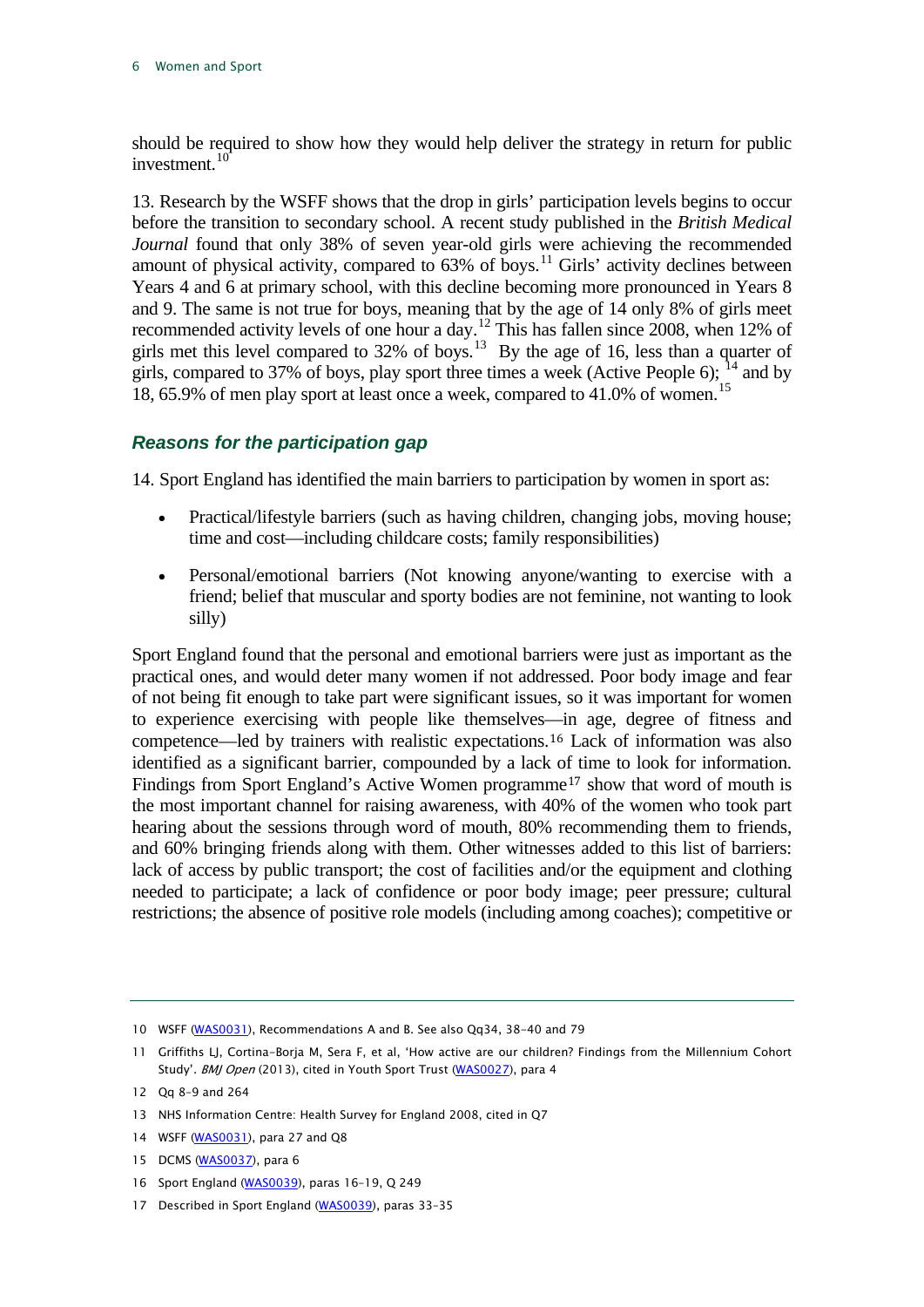intimidati[ng](#page-7-0) environments; the perception of clubs as cliquey and unwelcoming to new members.<sup>18</sup>

<span id="page-7-0"></span>15. There is no shortage of information about the incentives and disincentives to women's participation in sport, and both the Government and other interest groups are well aware of them. Given the variety, inter-relatedness and complexity of the disincentives, however, there are no simple solutions, and tackling the problem will require imaginative approaches and concerted effort by a number of bodies, including government agencies, sport governing bodies, schools, the media and potential sponsors.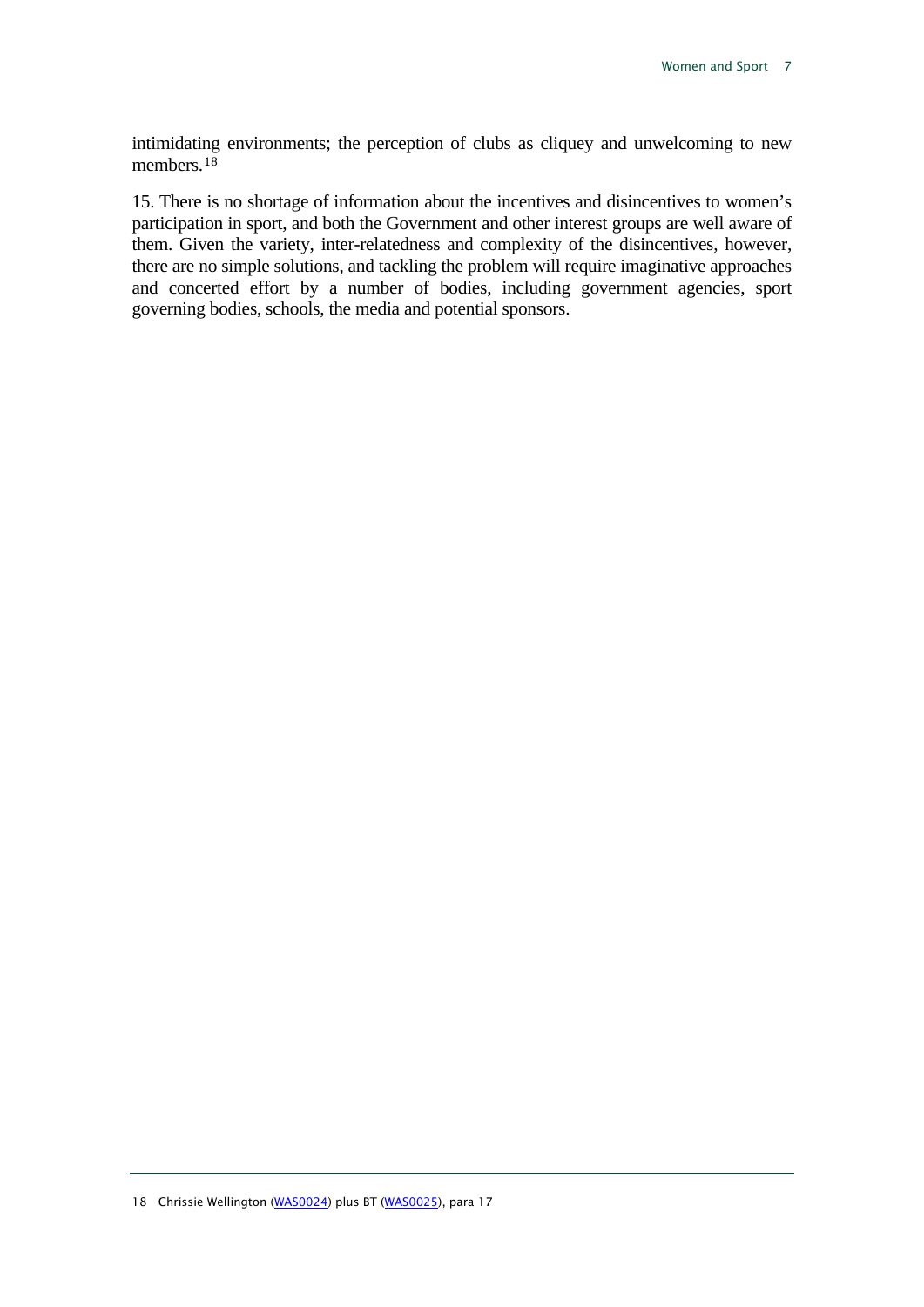## <span id="page-8-0"></span>2 Attracting new participants

16. Between 2012 and 2017, Sport England will invest over £1 billion in a Youth and Community Sport Strategy. As part of this, Sport England is investing £100 million a year in 46 national governing bodies of sport (NGBs) over the same period. This investment is intended to bring about four outcomes:

- An increase in participation (at least once a week for 30 minutes at moderate intensity) by 14–25-year-olds
- An increase in participation (as defined above) by adults over 25
- An increase in participation by disabled people
- Improved talent pathways for English athletes (up to the level of performance covered by UK Sport, i.e. podium potential for Olympic or World championships—or their equivalent).

The DCMS commented: "Virtually all of the 46 NGBs have a quantified target in each of these four areas. While there is no separate target for participation by women, in many sports (tennis and swimming are obvious examples) it is difficult to increase participation without having a good offer for women and girls."<sup>[19](#page-8-1)</sup>

17. Sport England found the main things that motivated women and girls to play sport were the opportunity to take part with friends, a non-competitive atmosphere, the support of family or links between the sport-provider and trusted partners such as faith groups, the availability of childcare, girls-only sessions, having fun, safe and comfortable environments, and flexibility in timing.<sup>[20](#page-8-2)</sup> We were told that the Us Girls programme—an award-winning programme run by the charity StreetGames, focused on encouraging participation in sports by young women in disadvantaged communities<sup>[21](#page-8-3)</sup>—has shown that (non-sporty) young women want sport that is less formal and is based on friendship groups and fun. Young women from disadvantaged communities generally need subsidised sporting activities that are delivered locally in a relaxed, safe, female-only environment, involve music, include a variety of activities to try but are linked to the promotion of health and well-being, and are delivered by the right coach/leader. $^{22}$  $^{22}$  $^{22}$ 

18. However, according to StreetGames, the way sport has traditionally been organised has made it hard for even interested and motivated young women in disadvantaged areas to participate in sport. This is because sporting outlets are scarce in disadvantaged communities, especially for women, traditional sports are often not offered or packaged in

<span id="page-8-1"></span><sup>19</sup> DCMS [\(WAS0037\)](http://data.parliament.uk/WrittenEvidence/CommitteeEvidence.svc/EvidenceDocument/Culture,%20Media%20and%20Sport/Women%20and%20Sport/written/2328.html), paras 14–15

<span id="page-8-2"></span><sup>20</sup> Sport England [\(WAS0039\)](http://data.parliament.uk/WrittenEvidence/CommitteeEvidence.svc/EvidenceDocument/Culture,%20Media%20and%20Sport/Women%20and%20Sport/written/2528.html), para 20

<span id="page-8-3"></span><sup>21</sup> The US Girls project, which ran for two years (April 11–April 13) at a cost of £2.3 million, worked in 60 deprived neighbourhoods and reached over 34,000 participants (16-25-year-old females) using over 700 sports coaches. Examples of sports popular with the women involved, of which around 40% were not doing any sport before joining the programme, were dance and fitness, swimming, and badminton. The project was voted 'Best Sports Project 2013' in the National Lottery Awards.

<span id="page-8-4"></span><sup>22</sup> StreetGames [\(WAS0010\)](http://data.parliament.uk/WrittenEvidence/CommitteeEvidence.svc/EvidenceDocument/Culture,%20Media%20and%20Sport/Women%20and%20Sport/written/2197.html), paras 1.2, 1.5, and 1.21–1.22 See also Q6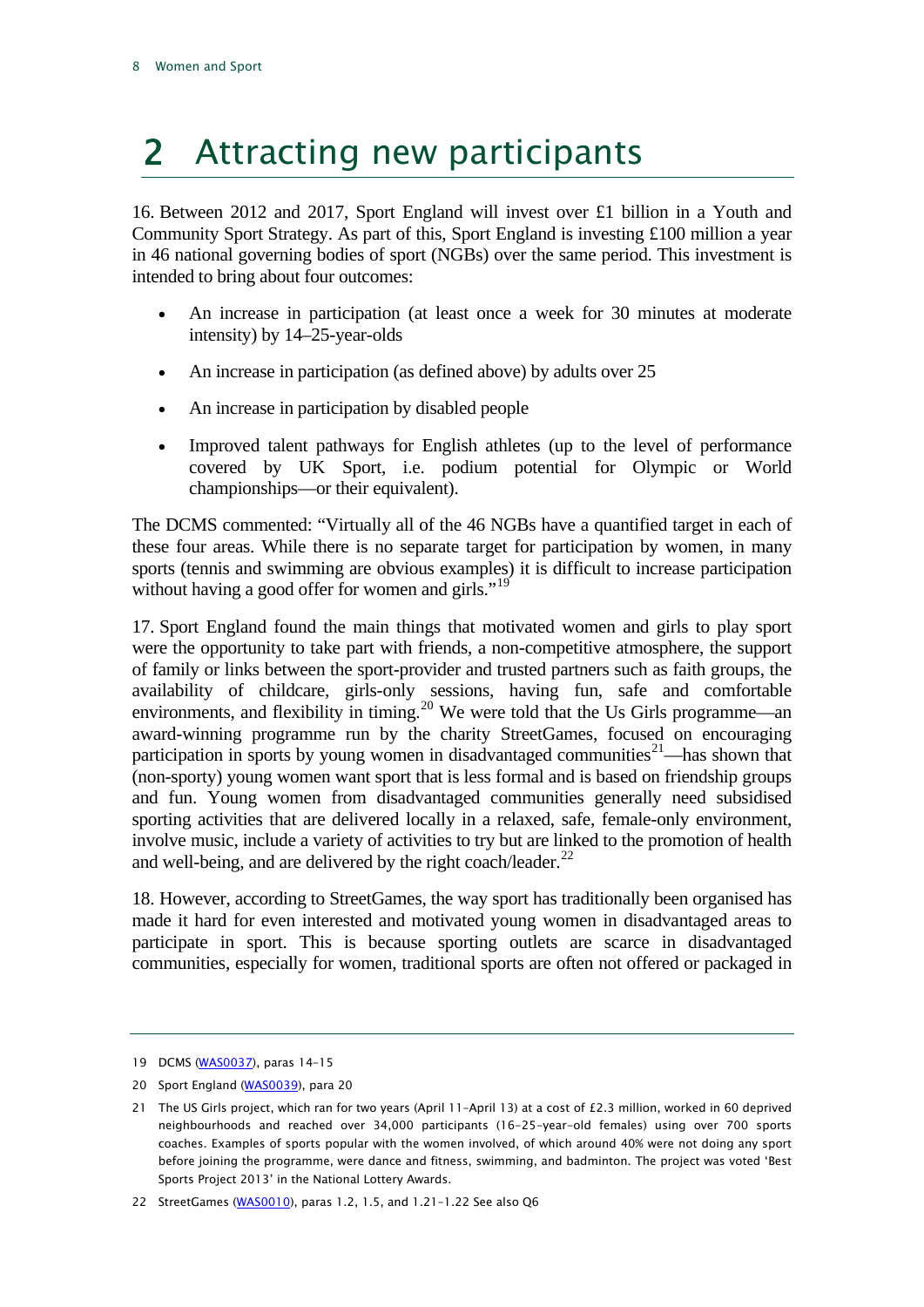a way that are attractive to women, transport is not available and cost is a significant issue, as well as the problems of lack of confidence and cultural barriers.<sup>[23](#page-9-1)</sup>

19. The Muslim Women's Sport Foundation (MWSF) said that women and girls from BAME communities wanted to be more active, but a lack of understanding of their particular needs made participation even more difficult for them than for women in general. In addition to the barriers already listed, they faced a lack of opportunities suited to their needs (for example, many leisure centres ran women-only swimming sessions but could not guarantee that a female lifeguard would be present); practical difficulties such as safety concerns and travel time; family commitments (which persisted throughout their lives); and negative cultural attitudes toward sport for women.<sup>[24](#page-9-2)</sup>

#### <span id="page-9-0"></span>**Types of sport on offer**

20. Whilst some sports have seen gains in the past few years, most have not witnessed sustained increases in female participation. Currently, women are far more likely to take part in individual as opposed to team sport, or in non-competitive activities, and generally—not to belong to clubs. This means that their sporting activity takes place outside the reach of sports governing bodies, through which much of the funding for sporting activities is funnelled. Swimming, going to the gym, running/jogging and Zumba are the top four activities women choose to participate in.<sup>[25](#page-9-3)</sup> The WSFF commented:

The fact that "road running" (which counts as Athletics in the Active People Survey) is driving the increase in women's participation is a good example of how much of sport exists outside the formal NGB world. The large majority of female runners either run alone, or with friends, and whilst they may enter competitions or races, only very few choose to formalise their involvement by joining a club or affiliating to the NGB. The success of activities like Zumba (which is driven and marketed locally by word of mouth) or British Military Fitness (that has capitalised on a trend for extreme or 'boot camp' type experiences), demonstrate how much innovation in sports delivery is happening outside of the governing body world.<sup>[26](#page-9-4)</sup>

21. Sport England provided information about some of the most popular sports for men and women from the point of view of participation.

<span id="page-9-1"></span><sup>23</sup> StreetGames [\(WAS0010\)](http://data.parliament.uk/WrittenEvidence/CommitteeEvidence.svc/EvidenceDocument/Culture,%20Media%20and%20Sport/Women%20and%20Sport/written/2197.html), paras 1.20 and 1.23 See also Q47

<span id="page-9-2"></span><sup>24</sup> MWSF [\(WAS0023\),](http://data.parliament.uk/WrittenEvidence/CommitteeEvidence.svc/EvidenceDocument/Culture,%20Media%20and%20Sport/Women%20and%20Sport/written/2237.html) section 3

<span id="page-9-3"></span><sup>25</sup> For example, going to the gym is the second highest activity that women take part in on a weekly basis with 8.2% of women participating in at least one 30 minute gym session per week (Active People Survey October 2011 to October 2012)

<span id="page-9-4"></span><sup>26</sup> [\(WAS0031\)](http://data.parliament.uk/WrittenEvidence/CommitteeEvidence.svc/EvidenceDocument/Culture,%20Media%20and%20Sport/Women%20and%20Sport/written/2246.html), paras 15–16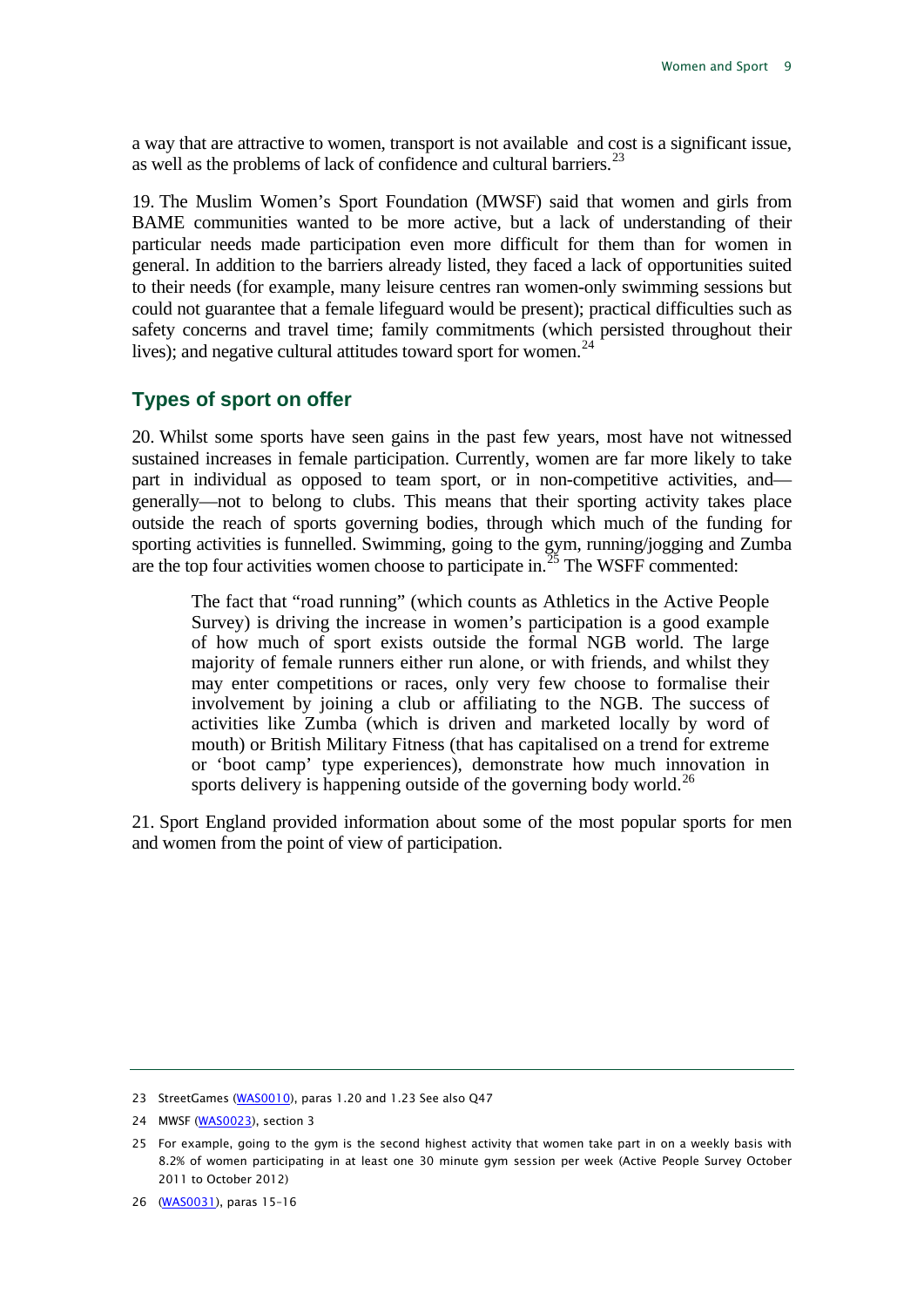| Examples of sports popular with women and girls |                              |                 |                 |  |
|-------------------------------------------------|------------------------------|-----------------|-----------------|--|
| Sport                                           | <b>Overall Participation</b> | Female (%)      | Male            |  |
| Swimming                                        | 2,892,200                    | 1,870,400 (65%) | 1,021,800 (35%) |  |
| Athletics (which<br>includes running)           | 1,958,000                    | 823,000 (42%)   | 1,135,000 (58%) |  |
| <b>Tennis</b>                                   | 424,300                      | 192,900 (45%)   | 231,400 (55%)   |  |

| By comparison - examples of sports popular with men |                              |              |                 |  |
|-----------------------------------------------------|------------------------------|--------------|-----------------|--|
| <b>Sport</b>                                        | <b>Overall Participation</b> | Female (%)   | Male            |  |
| Football                                            | 1,939,700                    | 119,900 (6%) | 1,819,800 (94%) |  |
| Cricket                                             | 189,400                      | 12,900 (7%)  | 176,500 (93%)   |  |
| <b>Rugby Union</b>                                  | 166,400                      | 10,900 (7%)  | 155,500 (93%)   |  |

#### <span id="page-10-0"></span>*Sport at school*

22. A recent survey showed that 51% of girls were deterred from physical activity by their experiences of school sport and  $PE.<sup>27</sup>$  They associated school sports with:

- Lack of choice—46% of the least active girls said they "don't like the activities we get to do in PE"
- Overly competitive environments—45% of girls agreed that "sport is too competitive"
- Lack of confidence—Over a third of the least active girls didn't think they had "the skills to do well in sport"
- Body image—75% of girls agreed that "girls are self-conscious of their bodies"

<span id="page-10-1"></span><sup>27</sup> WSFF research in its report Changing the Game for Girls cited in [\(WAS0031\),](http://data.parliament.uk/WrittenEvidence/CommitteeEvidence.svc/EvidenceDocument/Culture,%20Media%20and%20Sport/Women%20and%20Sport/written/2246.html) para 28 See also Youth Sport Trust [\(WAS0027\)](http://data.parliament.uk/WrittenEvidence/CommitteeEvidence.svc/EvidenceDocument/Culture,%20Media%20and%20Sport/Women%20and%20Sport/written/2242.html), para 12(ii)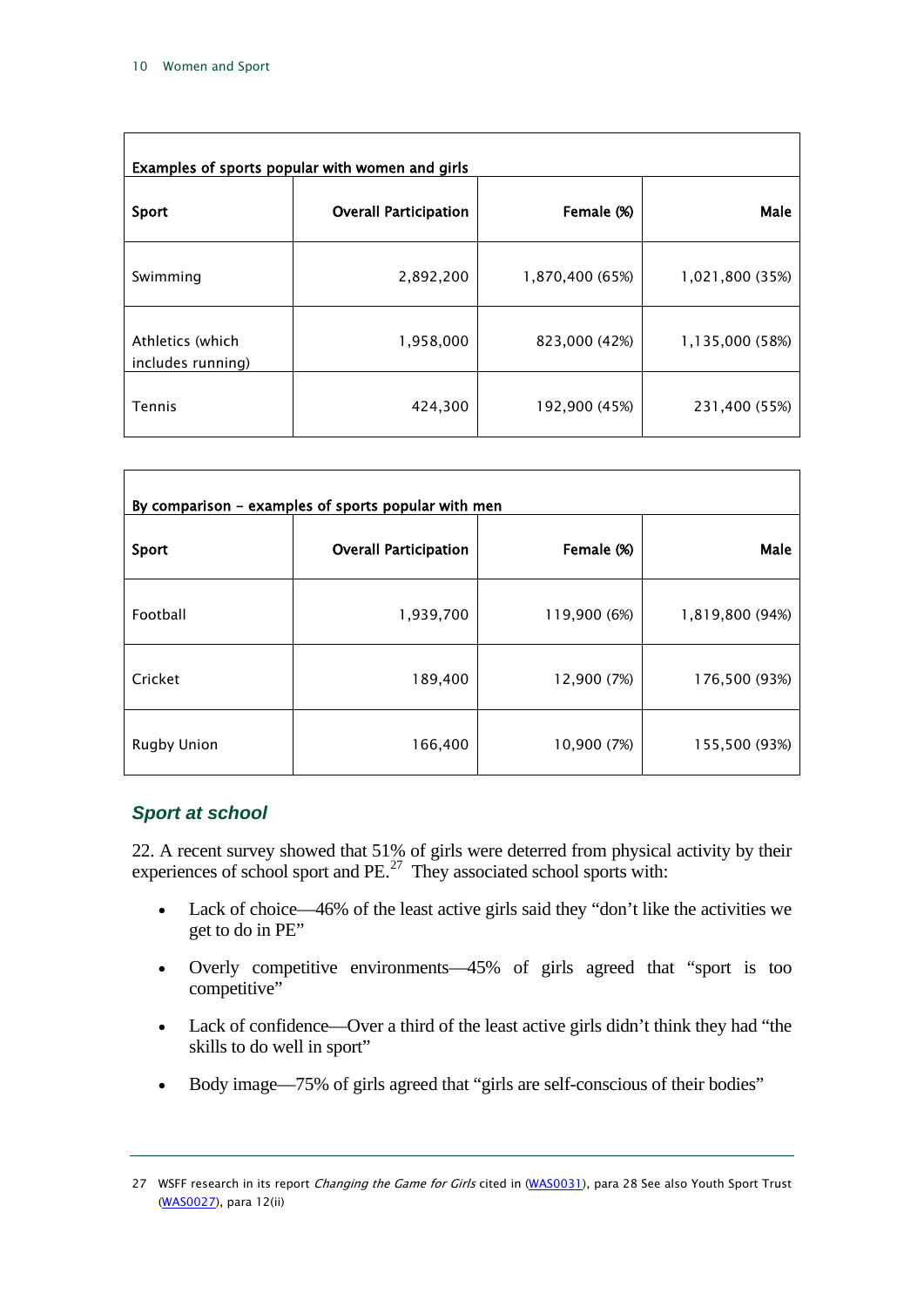• Sport is undervalued—59% of the least active girls didn't think it was important to be good at PE.

Some girls argued that they had too much schoolwork to take part, they had encountered sexism when playing sport, and they would prefer single sex games lessons.<sup>[28](#page-11-0)</sup> Others perceived the focus in PE lessons to be always on those who represented the school in sports, with the result that most girls felt neglected and therefore apathetic towards sport. As a result, girls often preferred to play sport outside school. Where a greater variety of sport was on offer, they could exercise more seriously and they were more likely to have a coach to guide and encourage them.<sup>[29](#page-11-1)</sup>

23. Lottie Birdsall-Strong, a football player, former member of the England youth squad and recipient of a scholarship to study and play college football in North Carolina, USA, argued that many of the problems in relation to women's sport in the UK derived from a lack of equality in sports at school. She suggested that a key factor in the comparative success of the USA in encouraging women's participation in sport was Title IX of the Education Amendments of 1972 (also known as the 'Equal Opportunity in Education Act'). Amongst other things, Title IX requires that schools allocate participation opportunities in a non-discriminatory way: in other words, that schools receiving state funds must provide female students with equal opportunities to participate in educational programmes, including Physical Education. Since Title IX was passed, the number of girls participating in secondary school athletics in the USA has increased from fewer than 300,000 to nearly 3 million—from 7% of the relevant female population to nearly  $41\%$ <sup>[30](#page-11-2)</sup>

24. In the UK there is no requirement that schools' expenditure on sport benefits girls and boys equally. Lottie Birdsall-Strong suggested there was overwhelming anecdotal evidence that funding in the UK was given primarily to boys' sports in schools—anecdotal evidence was the only evidence available because neither the allocation nor the impact of spending was appropriately measured. She did not suggest that the UK replicate Title IX, but preferred an amendment to schools' Public Sector Equality Duty under the Equality Act 2010, adding that the Youth Sport Trust could be an appropriate organisation to monitor funding allocation, resource and opportunity in terms of gender equality.<sup>[31](#page-11-3)</sup> The Football Association (FA) also considered the impact of Title IX and concluded that, though Title IX itself might not be directly transferable to the UK, the principle of equitable investment for schools was worth considering.<sup>[32](#page-11-4)</sup>

25. Sports authorities have been making efforts to improve the teaching of their sport in schools and to increase the enthusiasm of children to play them. The FA noted that the WSFF research (already cited in paragraph 22 above) pointed to poor coaching and lack of support in schools as the two issues most pertinent to girls dropping out from playing football.[33](#page-11-5) With a number of our other witnesses, the FA believed that increasing the

<span id="page-11-0"></span><sup>28</sup> StreetGames [\(WAS0010\)](http://data.parliament.uk/WrittenEvidence/CommitteeEvidence.svc/EvidenceDocument/Culture,%20Media%20and%20Sport/Women%20and%20Sport/written/2197.html), paras 1.28–1.29 and Qq18 and 29–31 (WSFF)

<span id="page-11-1"></span><sup>29</sup> Study undertaken by Diva Creative between Jan-April 2013 including an on-line survey with 360 young people and 6 focus groups with 14-16 year olds in areas of high deprivation. The survey was done for StreetGames: See [\(WAS0010\)](http://data.parliament.uk/WrittenEvidence/CommitteeEvidence.svc/EvidenceDocument/Culture,%20Media%20and%20Sport/Women%20and%20Sport/written/2197.html), paras 1.25 and 1.27; also MSWF [\(WAS0023\)](http://data.parliament.uk/WrittenEvidence/CommitteeEvidence.svc/EvidenceDocument/Culture,%20Media%20and%20Sport/Women%20and%20Sport/written/2237.html), para 4.1

<span id="page-11-2"></span><sup>30</sup> [\(WAS0005\)](http://data.parliament.uk/WrittenEvidence/CommitteeEvidence.svc/EvidenceDocument/Culture,%20Media%20and%20Sport/Women%20and%20Sport/written/1901.html), paras 2-3 and Qq69–70

<span id="page-11-3"></span><sup>31</sup> [\(WAS0005\)](http://data.parliament.uk/WrittenEvidence/CommitteeEvidence.svc/EvidenceDocument/Culture,%20Media%20and%20Sport/Women%20and%20Sport/written/1901.html), paras 6-7. See also [\(WAS0024\)](http://data.parliament.uk/WrittenEvidence/CommitteeEvidence.svc/EvidenceDocument/Culture,%20Media%20and%20Sport/Women%20and%20Sport/written/2239.html) (Chrissie Wellington)

<span id="page-11-4"></span><sup>32</sup> FA [\(WAS0030\)](http://data.parliament.uk/WrittenEvidence/CommitteeEvidence.svc/EvidenceDocument/Culture,%20Media%20and%20Sport/Women%20and%20Sport/written/2245.html), para 30

<span id="page-11-5"></span><sup>33</sup> FA [\(WAS0030\)](http://data.parliament.uk/WrittenEvidence/CommitteeEvidence.svc/EvidenceDocument/Culture,%20Media%20and%20Sport/Women%20and%20Sport/written/2245.html), para 24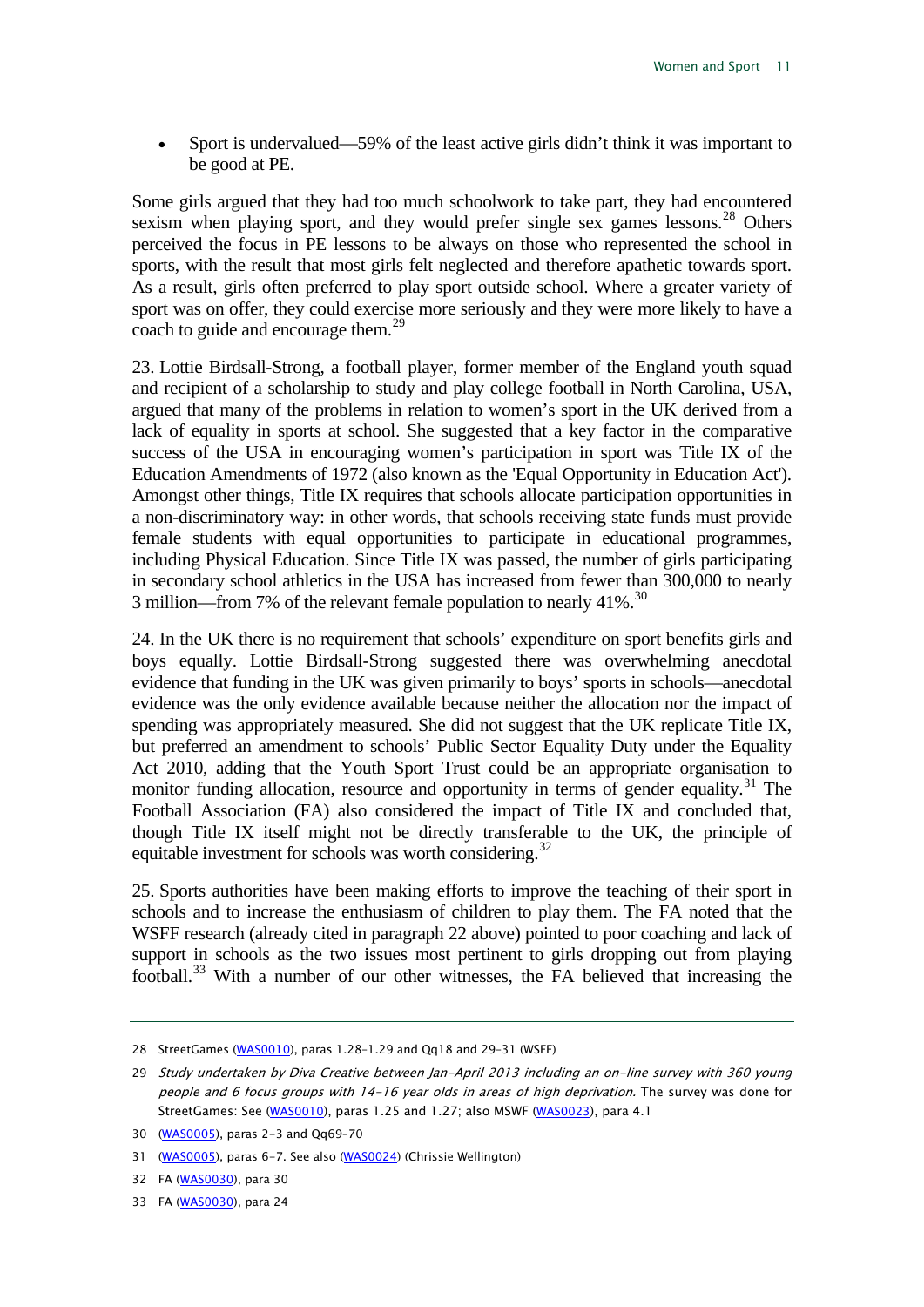number of teachers with a sporting interest and improving their training was essential. Our sister committee, the Education Committee, raised concerns about the short-term (two year) nature of the Government's primary sport premium funding scheme and the lack of a long-term strategy for school sport with sustained funding.<sup>[34](#page-12-0)</sup> The FA welcomed the Government's current pilot projects which aim to improve the skills of PE teachers, but would like further increases in physical education training during Initial Teacher Training. The England and Wales Cricket Board (ECB), Football Association, Lawn Tennis Association and Premiership Rugby all cited programmes to train teachers in primary schools in delivering the skills relevant to their particular sport.<sup>[35](#page-12-1)</sup> The ECB and tennis authorities (Tennis Foundation and LTA) also run initiatives which aim to provide young players with regular league matches against similar standard players in a competitive team environment. Similarly, in 2012 the RFU launched a programme to help state secondary schools to offer rugby to their students, the schools being identified in clusters so that they could play rugby against one another locally.<sup>[36](#page-12-2)</sup> While none of these initiatives was aimed specifically at girls, we were told that in a number of them participants split roughly half and half between boys and girls. Premiership Rugby was very proud of the number of women teachers trained under its primary school programme, commenting: "This is critical because our experience shows that where female teachers or role models are involved programmes generate higher levels of participation and retention."<sup>[37](#page-12-3)</sup>

26. When girls were asked to select their favourite sports, and those they would like to do in the future, sports such as swimming, gym, dance and trampolining were ranked highest.<sup>[38](#page-12-4)</sup> BT argued that, while there were practical reasons (mainly financial) why schools were unable to offer a wide variety of sports to girls, "Outings to climbing walls, velodromes, riding schools, mountain bike courses should not be out of the question. Links to public schools who have the facilities could be fostered. Every sort of sports club could throw open its doors on a regular basis and make a special point of inviting girls."<sup>[39](#page-12-5)</sup>

Other witnesses emphasised the importance of forging links between schools and sports clubs. Joanne Herbertson suggested that school teachers should concentrate on instilling a view of sport as fun, core skills and sportsmanship, while external coaches could provide opportunities to try activities such as swimming, Zumba, aerobics, futsal, tennis, badminton, cricket, football, rugby, squash, hockey, karate, basketball and volleyball.<sup>[40](#page-12-6)</sup> However, we were told that this was not happening: BT cited a failure by local clubs to be inspired by the Olympics to promote their sports to primary schools.<sup>[41](#page-12-7)</sup> England Netball claimed: "The recent announcement of £150 million for primary schools has failed to have the impact it could have had due to the lack of consultation and communication with NGBs [National Governing Bodies] and a seemingly uncoordinated approach to

<span id="page-12-0"></span><sup>34</sup> Education Committee, *[School Sport following London 2012: No more political football](http://www.publications.parliament.uk/pa/cm201314/cmselect/cmeduc/164/16402.htm)*, Third Report of Session 2013–14, HC 164, paragraph 70

<span id="page-12-1"></span><sup>35</sup> Qq 166–169, 219–220 and 241 and ECB [\(WAS0034\),](http://data.parliament.uk/WrittenEvidence/CommitteeEvidence.svc/EvidenceDocument/Culture,%20Media%20and%20Sport/Women%20and%20Sport/written/2254.html) paras 2.1–2.3 FA [\(WAS0030\)](http://data.parliament.uk/WrittenEvidence/CommitteeEvidence.svc/EvidenceDocument/Culture,%20Media%20and%20Sport/Women%20and%20Sport/written/2245.html), paras 27-29, LTA [\(WAS0012\)](http://data.parliament.uk/WrittenEvidence/CommitteeEvidence.svc/EvidenceDocument/Culture,%20Media%20and%20Sport/Women%20and%20Sport/written/2201.html), paras 39-40, Premiership Rugby [\(WAS0013\)](http://data.parliament.uk/WrittenEvidence/CommitteeEvidence.svc/EvidenceDocument/Culture,%20Media%20and%20Sport/Women%20and%20Sport/written/2203.html)

<span id="page-12-2"></span><sup>36</sup> LTA [\(WAS0012\),](http://data.parliament.uk/WrittenEvidence/CommitteeEvidence.svc/EvidenceDocument/Culture,%20Media%20and%20Sport/Women%20and%20Sport/written/2201.html) para 45, RFU [\(WAS0029\)](http://data.parliament.uk/WrittenEvidence/CommitteeEvidence.svc/EvidenceDocument/Culture,%20Media%20and%20Sport/Women%20and%20Sport/written/2244.html), paras 8.1-8.4 and Case Study 10, Qq 164–166 (RFU) and 202 (LTA)

<span id="page-12-3"></span><sup>37</sup> Premiership Rugby [\(WAS0013\)](http://data.parliament.uk/WrittenEvidence/CommitteeEvidence.svc/EvidenceDocument/Culture,%20Media%20and%20Sport/Women%20and%20Sport/written/2203.html), Qq170-173. On other, older pupils as role models, see Q18 (WSFF) and Youth Sport Trust [\(WAS0027\)](http://data.parliament.uk/WrittenEvidence/CommitteeEvidence.svc/EvidenceDocument/Culture,%20Media%20and%20Sport/Women%20and%20Sport/written/2242.html), paras 12(iii) and (iv)

<span id="page-12-4"></span><sup>38</sup> Q18 (WSFF)

<span id="page-12-5"></span><sup>39</sup> BT [\(WAS0025\)](http://data.parliament.uk/WrittenEvidence/CommitteeEvidence.svc/EvidenceDocument/Culture,%20Media%20and%20Sport/Women%20and%20Sport/written/2240.html), paras 19–20

<span id="page-12-6"></span><sup>40</sup> Joanne Herbertson [\(WAS0015\)](http://data.parliament.uk/WrittenEvidence/CommitteeEvidence.svc/EvidenceDocument/Culture,%20Media%20and%20Sport/Women%20and%20Sport/written/2206.html). See also England Netball's 'rebranding' of school netball: Q218

<span id="page-12-7"></span><sup>41</sup> BT [\(WAS0025\)](http://data.parliament.uk/WrittenEvidence/CommitteeEvidence.svc/EvidenceDocument/Culture,%20Media%20and%20Sport/Women%20and%20Sport/written/2240.html), para 2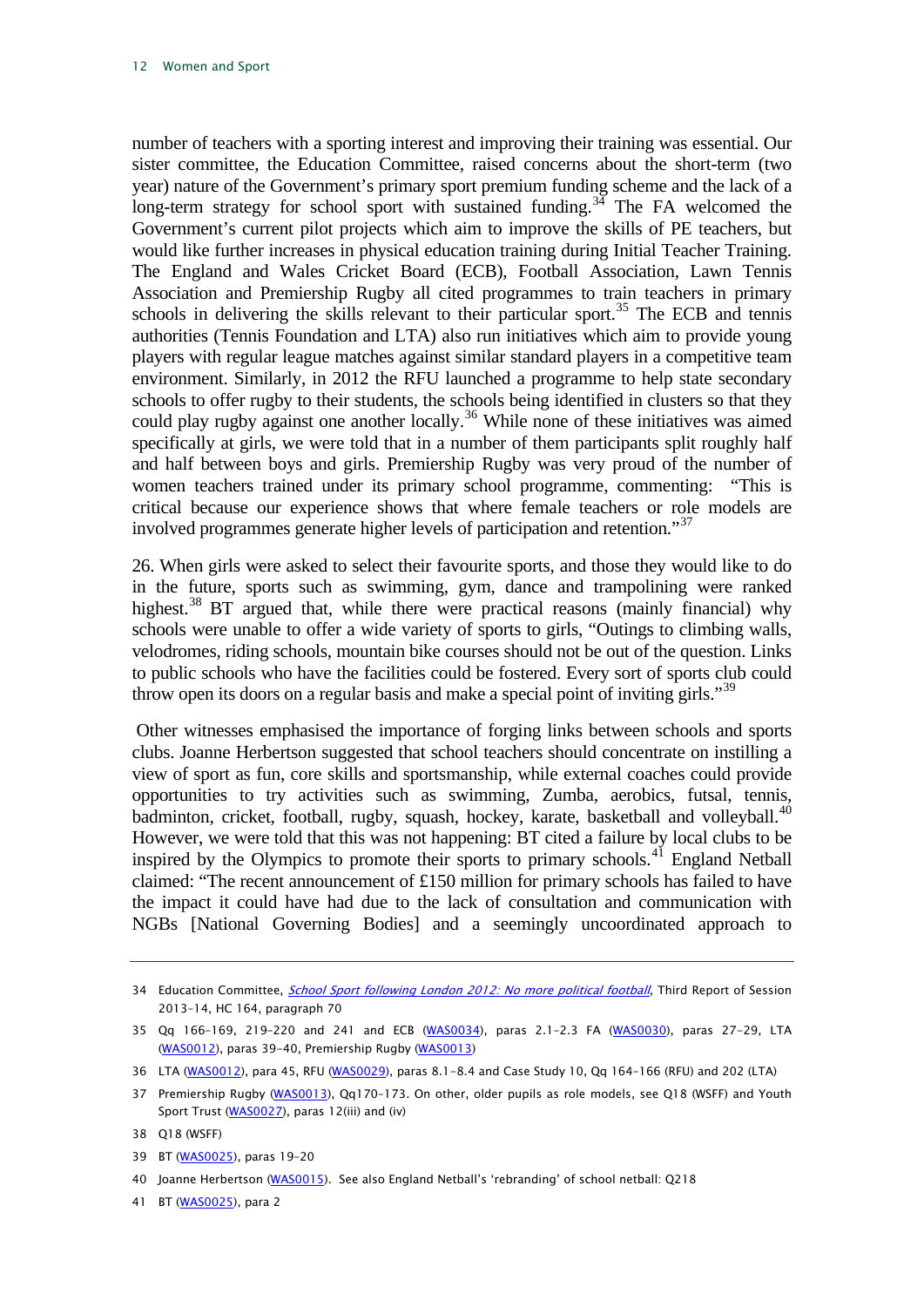distribution and delivery," adding that while research indicated that the drop off in physical activity starts as early as nine years of age, direct funding to NGBs was only for those over 14 years.<sup>[42](#page-13-0)</sup> Others agreed that there was a lack of co-ordination among Ministries, schools, clubs and sports governing bodies.<sup>[43](#page-13-1)</sup>

27. In 2013 our sister committee, the Education Committee, reported its concerns that, following the abolition of the requirement for schools to report on the proportion of children taking part in at least two hours per week of sport or PE at school, there was no longer any way of measuring the performance of individual schools in this area.<sup>[44](#page-13-2)</sup> While recognising that the former system did not give an indication of the quality of provision just its quantity, the Committee recommended that the requirement on schools to report on participation be re-instated. Activity levels and fitness are already measured by a number of schools through 'bleep tests' on individual pupils, and the results of these could form the basis of a more informative report on progress in improving activity levels amongst pupils.

28. Since the 2012 Olympics and Paralympics, the Department for Education has announced an increased focus on competitive sport in schools. A number of those who submitted written evidence to us argued that, while they were not opposed to improving competition, if this change in focus were at the expense of providing general opportunities to participate it might have the perverse consequence of decreasing activity levels among girls.<sup>[45](#page-13-3)</sup> The WSFF considered that the government needed to make it clear that the first priority for school sport and PE should be health, focusing on getting every girl (and boy) active.<sup>[46](#page-13-4)</sup> Getting girls active would, it thought, lead to more girls playing competitive sport; however, if the starting focus was on competition then it was likely to lead to fewer girls being active. Ofsted's report *Beyond 2012 — outstanding physical education for all* (2013) found that "only a few schools have achieved a balance between increasing participation and generating elite performance".<sup>[47](#page-13-5)</sup> The WSFF commented: "more needs to be done to turn best practice in a few schools into common practice".<sup>[48](#page-13-6)</sup> There was general agreement that best practice consisted of three elements: schools should give children "physical literacy", so that they could run, jump and throw with confidence; school sport should be fun; and schools should offer a range of sports to encourage the widest possible participation.<sup>[49](#page-13-7)</sup> From September 2013 the WSFF has been working on a Department of Health funded project with 25 schools to produce best practice examples, and the Youth Sport Trust has been helping 21 schools to engage better with 11–14 year-old girls in sport and to increase participation rates. [50](#page-13-8) We were provided with an example of best practice from New College Leicester, which provides single sex PE lessons, is trying to build links

<span id="page-13-5"></span>47 Quoted in WSFF [\(WAS0031\),](http://data.parliament.uk/WrittenEvidence/CommitteeEvidence.svc/EvidenceDocument/Culture,%20Media%20and%20Sport/Women%20and%20Sport/written/2246.html) para 31

<span id="page-13-0"></span><sup>42</sup> England Netball [\(WAS0011\)](http://data.parliament.uk/WrittenEvidence/CommitteeEvidence.svc/EvidenceDocument/Culture,%20Media%20and%20Sport/Women%20and%20Sport/written/2199.html), paras 26-28

<span id="page-13-1"></span><sup>43</sup> See, eg, BT [\(WAS0025\),](http://data.parliament.uk/WrittenEvidence/CommitteeEvidence.svc/EvidenceDocument/Culture,%20Media%20and%20Sport/Women%20and%20Sport/written/2240.html) para 22 and Q10 (WSFF)

<span id="page-13-2"></span><sup>44</sup> Education Committee, [School Sport following London 2012: No more political football](http://www.publications.parliament.uk/pa/cm201314/cmselect/cmeduc/164/16402.htm), Third Report of Session 2013–14, HC 164, paragraphs 127–133

<span id="page-13-3"></span><sup>45</sup> See, eg, WSFF [\(WAS0031\)](http://data.parliament.uk/WrittenEvidence/CommitteeEvidence.svc/EvidenceDocument/Culture,%20Media%20and%20Sport/Women%20and%20Sport/written/2246.html), para 30 and research by the Institute of Youth Sport (2011), Understanding Psycho-Social Attitudes towards Sport and Activity in Girls: Final Research Report, cited in Youth Sport Trust [\(WAS0027\)](http://data.parliament.uk/WrittenEvidence/CommitteeEvidence.svc/EvidenceDocument/Culture,%20Media%20and%20Sport/Women%20and%20Sport/written/2242.html), para 12(v)

<span id="page-13-4"></span><sup>46</sup> Qq11 and 15 (WSFF)

<span id="page-13-6"></span><sup>48</sup> Ibid., para 32

<span id="page-13-7"></span><sup>49</sup> Qq 167–169, 256–257 and Youth Sport Trust [\(WAS0027\),](http://data.parliament.uk/WrittenEvidence/CommitteeEvidence.svc/EvidenceDocument/Culture,%20Media%20and%20Sport/Women%20and%20Sport/written/2242.html) para 12(i)–(iii), for example

<span id="page-13-8"></span><sup>50</sup> WSFF [\(WAS0031\)](http://data.parliament.uk/WrittenEvidence/CommitteeEvidence.svc/EvidenceDocument/Culture,%20Media%20and%20Sport/Women%20and%20Sport/written/2246.html), para 32, and Youth Sport Trust [\(WAS0027\)](http://data.parliament.uk/WrittenEvidence/CommitteeEvidence.svc/EvidenceDocument/Culture,%20Media%20and%20Sport/Women%20and%20Sport/written/2242.html), para 12(iii)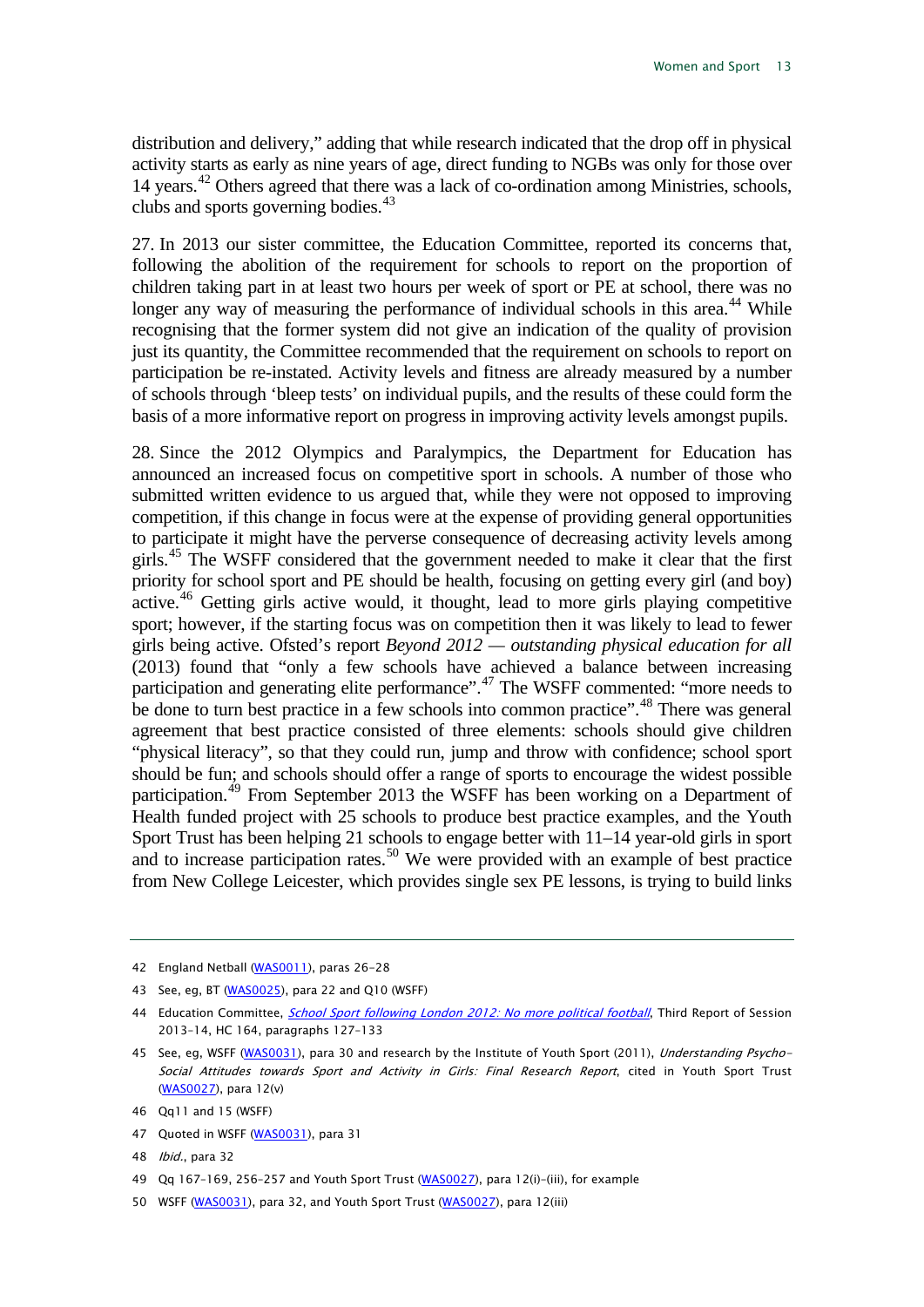with female community sports clubs and has changed its PE uniform for both girls and boys to be more comfortable and up-to-date. $51$ 

<span id="page-14-2"></span>29. **The increasing inactivity of children is, and should be, a major concern to the Government, to parents and to society in general, and schools are key to addressing the problem. We recommend that children's activity levels be measured annually, and that best practice amongst a few schools is turned into common practice in relation to encouraging higher levels of overall participation. This will need to include addressing specific problems such as poor facilities.**

<span id="page-14-3"></span>30. **Though there have been initiatives to improve the training of teachers in PE, more needs to be done—at both primary and secondary levels—to ensure that PE staff are equipped to support every child in a wide range of activities. We agree with the Education Committee that the two-year timeframe for the primary sport premium is too short and runs the risk of replicating previous short-term fixes rather than providing a long-term solution to the inadequacy of PE teaching in schools.** 

<span id="page-14-4"></span>31. **Girls are being deterred from participating in sport by their experiences in school PE lessons. Unfortunately, an emphasis on competitive sport may make this situation worse for some girls. Schools need to be more imaginative in the type of sport that they provide for girls: while some enjoy team games like football and netball, or athletics, others would enjoy sampling a wider variety of activities, such as dance or cycling, or non-traditional games for girls like rugby.**

<span id="page-14-5"></span>32. **While it is unrealistic to expect schools to provide facilities and coaching for a wide variety of sports, there are good opportunities for sports governing bodies to reach out to potential future players and spectators through forging links between local clubs and schools. While some progress is being made in this area, sports governing bodies need to inject more urgency and enthusiasm into this task, otherwise it is doubtful that they will meet their target of increasing participation in sporting activity by 14–25 year olds.** 

<span id="page-14-6"></span>33. **Whatever the reality, there is a perception amongst pupils and others that schools care more about, and spend more money on, sport for boys than for girls. We do not want to add to the bureaucracy on schools, but we consider that the decline in girls' participation in sport is sufficiently serious that schools should be made to focus more attention on the sports offered to girls. This might most easily be done by an amendment to schools' Public Sector Equality Duty, which we consider to be an effective but less heavy-handed alternative to the USA's Title IX legislation.**

34. Although the Department for Culture, Media and Sport 'owns' the Olympic sport legacy, the bodies through which the legacy is preserved have been largely the Department for Education (DfE) and, until recently, the Cabinet Office. The Minister's responses to our questions about the amount of communication—let alone the co-ordination—between departments were unconvincing and suggested there was little or no real contact.<sup>[52](#page-14-1)</sup> Sport for girls appears to have suffered as a result. The School Sport Partnership scheme provided the sort of co-operation between schools and community clubs that we are advocating to give girls the chance to try new sports. While the scheme was not perfect, it

<span id="page-14-0"></span><sup>51</sup> [\(WAS0026\)](http://data.parliament.uk/WrittenEvidence/CommitteeEvidence.svc/EvidenceDocument/Culture,%20Media%20and%20Sport/Women%20and%20Sport/written/2241.html), paras 5.3–5.5

<span id="page-14-1"></span><sup>52</sup> Qq 256, 263 and 268–271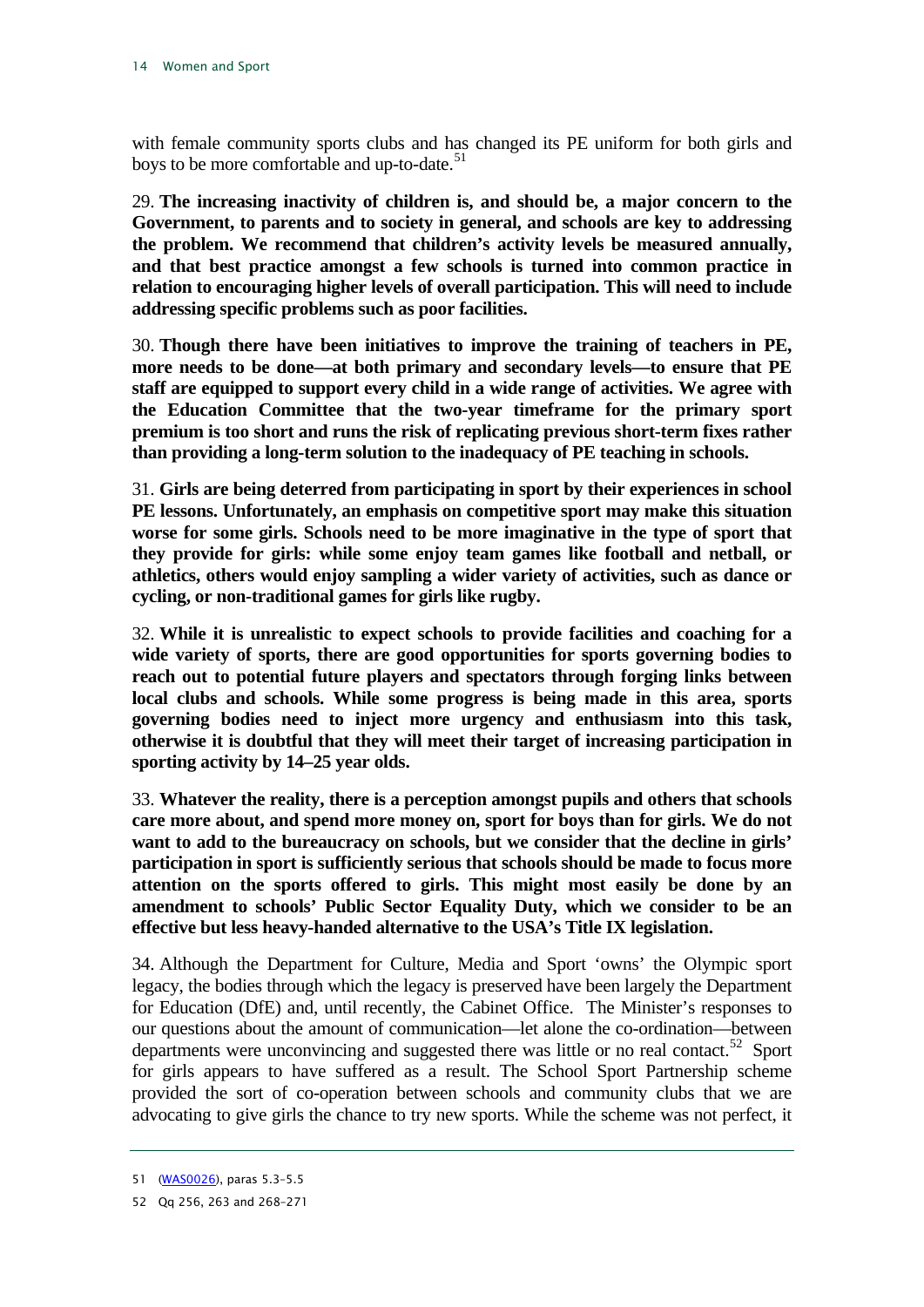is regrettable that it was scrapped rather than reformed, and it appears to us that the DCMS would not have abolished it so hastily.

<span id="page-15-4"></span>35. **Given the importance of encouraging children to sustain a life-long commitment to sporting activity, and the fact that school sport currently appears to deter a significant number of girls from sport, we are very concerned about the lack of communication and co-operation between Government departments, which we think presents a serious obstacle to the DCMS in its attempts to deliver the Olympic legacy. We recommend that the DCMS, Department for Education and Department of Health publish a joint annual report to Parliament on school sport, focusing on participation levels, the availability of different types of sport, partnerships with clubs and charities, and training for teachers.**

#### <span id="page-15-0"></span>*Options after school*

36. The WSFF argued that not only would greater participation by women in sport benefit women themselves, but also it offered the greatest opportunity for sport to grow. It was not alone in suggesting, however, that insufficient attention has been paid to how sport may be incorporated into women's wider lifestyles, the level of competition for women's leisure time, and how the opportunities for women to engage in sport may change at different points in their lives.

37. A number of sporting bodies have conducted research into the barriers to women's participation in their sport and have tried to address them.

- In the case of cycling, over 30% of female respondents to a survey identified safety concerns as the main barrier to participating in cycling. The other most common responses were 'lack of knowledge of local routes' and 'nobody to go with'. British Cycling therefore set up a number of programmes to design safer routes, give women the opportunity to gain confidence by cycling in a group, ensuring widespread coverage so that women could find a local event, and providing activities free or keeping costs low. At least in part as a result of these efforts, the number of women cyclists has increased greatly since  $2008$ .<sup>[53](#page-15-1)</sup>
- England Netball—at least initially—significantly increased participation among women and girls by first conducting extensive consumer research, identifying ten different audiences who had different wants and needs and then trying to adapt what was offered to meet the requirements of the ten groups. A number of the new products were successful, including Back to Netball, a gentle reintroduction to the sport for women over the age of 16 (which won the National Lottery Sports Project of the Year 2012), and Netball Now, a 'pay and play' option for women who did not wish to commit to weekly activity but wanted the flexibility to turn up and play netball when it suited them.<sup>[54](#page-15-2)</sup>
- The LTA reported that, like most other sports,<sup>[55](#page-15-3)</sup> the number of women playing tennis regularly dropped significantly at the ages of 16, 19 and 25. It decided to

<span id="page-15-1"></span><sup>53</sup> Q202 British Cycling [\(WAS0007\)](http://data.parliament.uk/WrittenEvidence/CommitteeEvidence.svc/EvidenceDocument/Culture,%20Media%20and%20Sport/Women%20and%20Sport/written/1992.html), paras 12, 20-22, 24 and 26

<span id="page-15-2"></span><sup>54</sup> Qq 212–214, England Netball [\(WAS0011\),](http://data.parliament.uk/WrittenEvidence/CommitteeEvidence.svc/EvidenceDocument/Culture,%20Media%20and%20Sport/Women%20and%20Sport/written/2199.html) paras 22-23

<span id="page-15-3"></span><sup>55</sup> See, for example, the statistics given for rugby in RFU [\(WAS0029\)](http://data.parliament.uk/WrittenEvidence/CommitteeEvidence.svc/EvidenceDocument/Culture,%20Media%20and%20Sport/Women%20and%20Sport/written/2244.html), para 6.3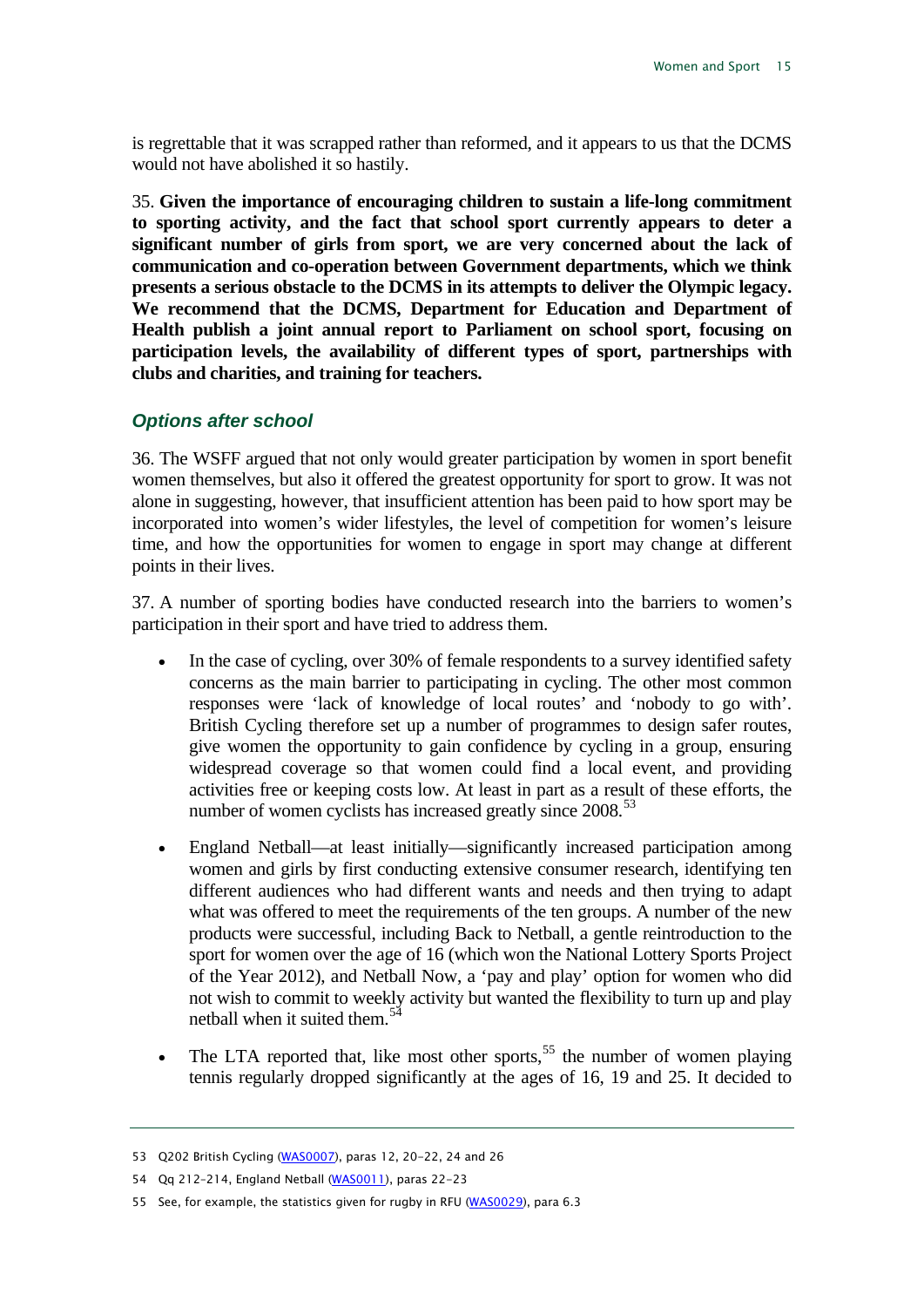"create a range of products" that adapted tennis to "modern lifestyle demands". This included a programme called Cardio Tennis, which combines an aerobic workout with tennis drills in hour-long sessions run by a qualified tennis coach.<sup>56</sup>

- Female participation in contact rugby is currently low compared to other sports, but, according to the RFU, it is growing rapidly (a 90% increase since 2004). The RFU has been keen to translate the comparatively large proportion of women attending rugby matches into greater participation. It has developed a Women and Girls' strategy, the key strands of which are to: create a warm and welcoming club environment; provide local options to meet local need; increase opportunities for girls to play rugby in education settings; and change the perception of rugby to make it more attractive to girls and women. The RFU also expects to see increases in female participation from further development of modified forms of the game, such as rugby fitness and O2 Touch rugby, as research shows these appeal more to women and girls. Premiership Rugby cited the Worcester Warriors' involvement in forming the Midland Ladies Touch League.<sup>[57](#page-16-1)</sup>
- The FA and Premier League told us they had a number of programmes to encourage women to try or to continue to play football, including recreational programmes at local football clubs, satellite projects set up with Premier League and Football League Clubs to provide opportunities for women aged 14 to 25 to try football and develop their skills, and Just Play festivals based on university and college grounds.<sup>[58](#page-16-2)</sup>
- England Golf described its approach of group tester sessions for women at lowcost, friendly facilities, leading to structured sessions as women became more confident.[59](#page-16-3)
- The ECB highlighted the fivefold increase in cricket clubs with women's and/or girls' sections between 2002 and 2012, and its programmes for developing the links between local clubs and schools and colleges.<sup>[60](#page-16-4)</sup>

38. StreetGames described its promotion of 'doorstep sport', taking sport to disadvantaged communities, working with traditional governing bodies but also with people who had set up their own community interest companies, charities or businesses to deliver sports activities to women and girls. It advocated more support for these people in the form of financial help, expert advice, grants and mentoring schemes.<sup>[61](#page-16-5)</sup>

39. The media are also involved. The BBC recently launched a campaign, 'Get Inspired', working alongside sports bodies responsible for promoting grassroots initiatives, to inspire people to try new sports and activities, through films, features, guides, and links to events

<span id="page-16-0"></span><sup>56</sup> Qq 202 and 217, LTA [\(WAS0012\)](http://data.parliament.uk/WrittenEvidence/CommitteeEvidence.svc/EvidenceDocument/Culture,%20Media%20and%20Sport/Women%20and%20Sport/written/2201.html), paras 26, 31-34

<span id="page-16-1"></span><sup>57</sup> Qq 158–162, 165, RFU [\(WAS0029\),](http://data.parliament.uk/WrittenEvidence/CommitteeEvidence.svc/EvidenceDocument/Culture,%20Media%20and%20Sport/Women%20and%20Sport/written/2244.html) paras 6.2, 6.4-6.6 and Premiership Rugby [\(WAS0013\)](http://data.parliament.uk/WrittenEvidence/CommitteeEvidence.svc/EvidenceDocument/Culture,%20Media%20and%20Sport/Women%20and%20Sport/written/2203.html)

<span id="page-16-2"></span><sup>58</sup> Qq 161–162, 165, and 185, FA [\(WAS0030\),](http://data.parliament.uk/WrittenEvidence/CommitteeEvidence.svc/EvidenceDocument/Culture,%20Media%20and%20Sport/Women%20and%20Sport/written/2245.html) paras 32-33, 36

<span id="page-16-3"></span><sup>59</sup> [\(WAS0008\)](http://data.parliament.uk/WrittenEvidence/CommitteeEvidence.svc/EvidenceDocument/Culture,%20Media%20and%20Sport/Women%20and%20Sport/written/2168.html), paras 6.3–6.6

<span id="page-16-4"></span><sup>60</sup> [\(WAS0034\)](http://data.parliament.uk/WrittenEvidence/CommitteeEvidence.svc/EvidenceDocument/Culture,%20Media%20and%20Sport/Women%20and%20Sport/written/2254.html), paras 3 and 6

<span id="page-16-5"></span><sup>61</sup> StreetGames [\(WAS0010\)](http://data.parliament.uk/WrittenEvidence/CommitteeEvidence.svc/EvidenceDocument/Culture,%20Media%20and%20Sport/Women%20and%20Sport/written/2197.html), paras 1.5, 1.13, 1.35–1.43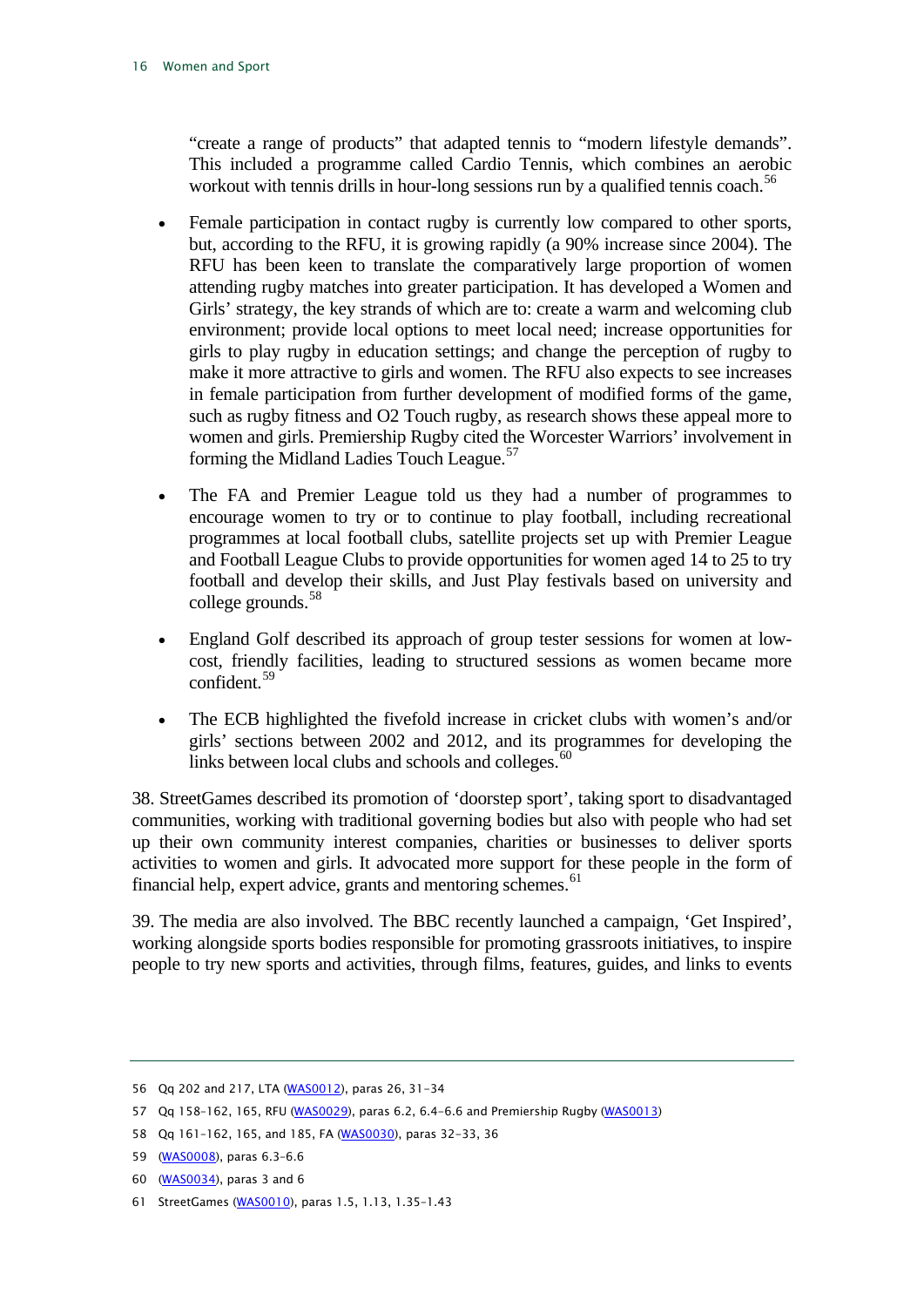and clubs near them. The related website included a database of more than 60 sports, a postcode finder to locate clubs and events plus links to national governing bodies. <sup>6</sup>

40. Beyond the programmes of sports governing bodies*, Parkrun* was presented to us as a case study in promoting participation. The model consists of weekly runs in public parks, which are organised by community groups, free to the user, local and easy to access, open to all, require no pre-booking or selection, there is no dress code; they encourage family involvement; they are timed (offering the opportunity to track progress) and often there are post-run social gatherings. Women and girls accounted for 49.5% of registrations.<sup>[63](#page-17-1)</sup>

41. While all of the examples address some of the difficulties faced by women, they do not tackle many of the generic problems: the perception of sport as unfeminine, low confidence levels, family and work commitments (and childcare difficulties), access and cost.

42. One of the fundamental problems faced by those wishing to increase women's and girls' participation in sport is the poor body image many women have of themselves. In response, the Government set up a Body Confidence Campaign, which aims to promote positive and diverse representations of appearance in the media and other cultural forms, greater media literacy so that individuals are more resistant to unrealistic and harmful presentations of 'ideal' body shapes, and young people's confidence in their value to society. The 2013 Body Confidence progress report has demonstrated "significant successes" to date while recognising that what is sought is major cultural change, and there is still much to be done.  $64$ 

43. Chrissie Wellington, the triathlon champion, suggested that clubs and facilities should offer beginner classes open to all to reduce embarrassment amongst participants; relax dress codes; provide greater flexibility in membership packages (including 'try before you buy' schemes); offer classes that parents could take part in with their children, or childminding exchanges among gym or club members; and establish partnerships with transport providers and share-a-ride schemes. She and StreetGames suggested that the Government could subsidise entry to sports facilities—especially for children. [65](#page-17-3)

44. The FA noted the differences in coaching needs between boys and girls: boys laid emphasis on an experienced and qualified coach, while girls said they needed an understanding and empathetic coach. To this end the FA has worked with the Us Girls programme (through StreetGames) to deliver sessions to all County FA staff on the importance of tailoring sessions to the needs and motivations of young female players.<sup>[66](#page-17-4)</sup> Joanne Herbertson advocated an approach including 'girls only' coaching opportunities in football and cricket (mother and daughter open nights, women only coaching sessions in schools, sports clubs, or in open spaces like local parks or the beach), using social media, flyers and e-mails to encourage new participants and varieties of games.<sup> $67$ </sup> We comment further on the importance of coaching later in this report.

<span id="page-17-0"></span><sup>62</sup> BBC [\(WAS0003\),](http://data.parliament.uk/WrittenEvidence/CommitteeEvidence.svc/EvidenceDocument/Culture,%20Media%20and%20Sport/Women%20and%20Sport/written/1336.html) paras 27–30

<span id="page-17-1"></span><sup>63</sup> Chrissie Wellington [\(WAS0024\)](http://data.parliament.uk/WrittenEvidence/CommitteeEvidence.svc/EvidenceDocument/Culture,%20Media%20and%20Sport/Women%20and%20Sport/written/2239.html) and Diana Egerton-Warburton [\(WAS0022\)](http://data.parliament.uk/WrittenEvidence/CommitteeEvidence.svc/EvidenceDocument/Culture,%20Media%20and%20Sport/Women%20and%20Sport/written/2235.html), para 6

<span id="page-17-2"></span><sup>64</sup> DCMS [\(WAS0037\)](http://data.parliament.uk/WrittenEvidence/CommitteeEvidence.svc/EvidenceDocument/Culture,%20Media%20and%20Sport/Women%20and%20Sport/written/2328.html), paras 24–25

<span id="page-17-3"></span><sup>65</sup> Chrissie Wellington [\(WAS0024\)](http://data.parliament.uk/WrittenEvidence/CommitteeEvidence.svc/EvidenceDocument/Culture,%20Media%20and%20Sport/Women%20and%20Sport/written/2239.html) and StreetGames [\(WAS0010\)](http://data.parliament.uk/WrittenEvidence/CommitteeEvidence.svc/EvidenceDocument/Culture,%20Media%20and%20Sport/Women%20and%20Sport/written/2197.html), para 1.12

<span id="page-17-4"></span><sup>66</sup> FA [\(WAS0030\)](http://data.parliament.uk/WrittenEvidence/CommitteeEvidence.svc/EvidenceDocument/Culture,%20Media%20and%20Sport/Women%20and%20Sport/written/2245.html), para 26

<span id="page-17-5"></span><sup>67</sup> [\(WAS0015\)](http://data.parliament.uk/WrittenEvidence/CommitteeEvidence.svc/EvidenceDocument/Culture,%20Media%20and%20Sport/Women%20and%20Sport/written/2206.html)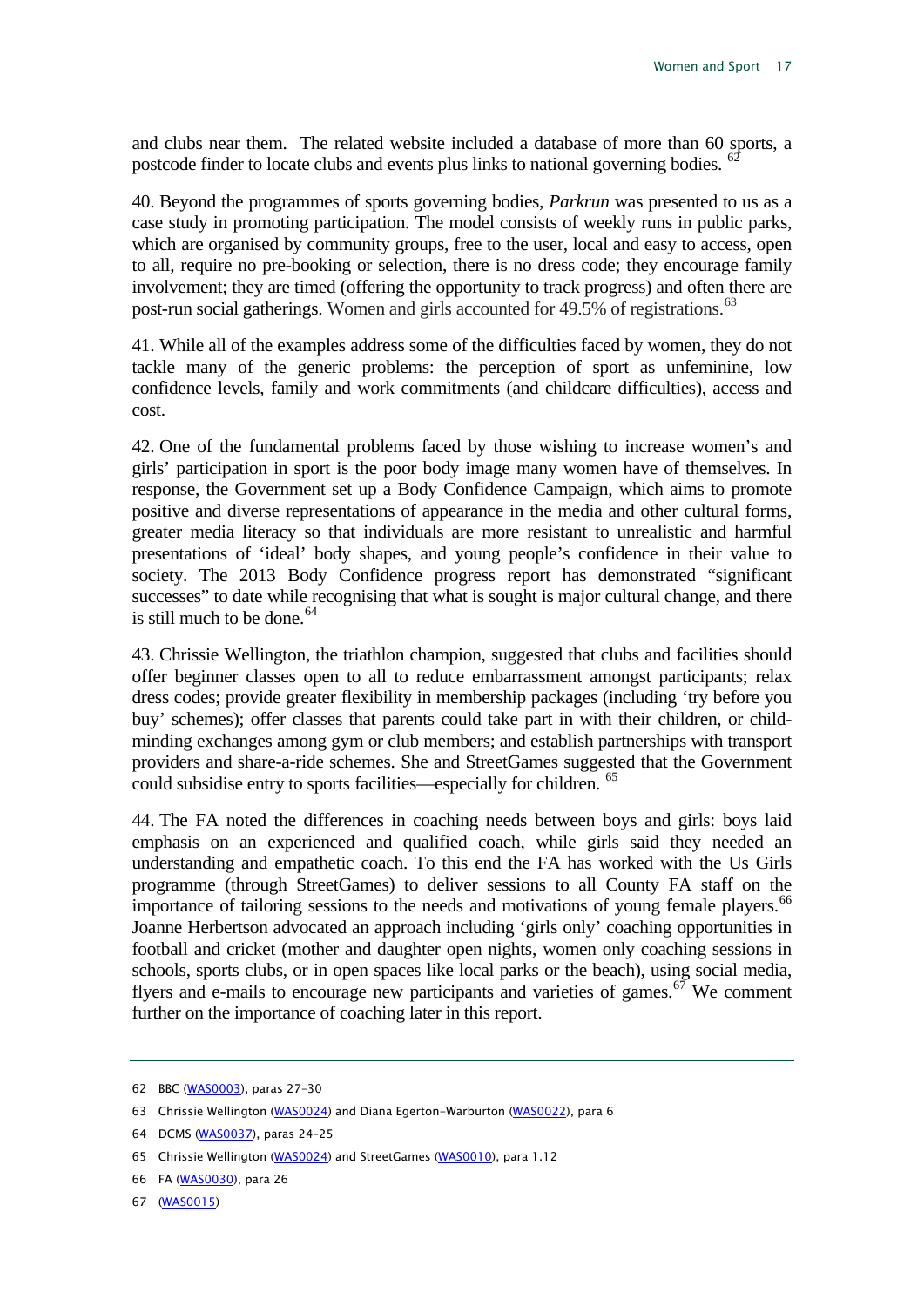45. One of the initiatives by Sport England is the Place Based Pilot**,** which was launched in Bury on 10 May 2013 with £2.3 million funding. This intensive campaign is focused on changing the sporting habits of local women and girls by targeting and engaging with the inactive. The four pillars to the main programme are:

- outdoor fitness
- NGB fitness programmes (including netball, tennis, running, cycling)
- later life activities (including Pilates, yoga, tea dances) and
- fitness and dance (e.g. Zumba).

46. Sport England described the approach as follows:

This campaign is about changing culture, habits and behaviour driven by understanding local women, their lifestyles, their social networks and sport habits. It also seeks to establish what motivates them to engage in sport and physical activity and then designing a tailored programme of activity to meet those needs, underpinned by a marketing campaign which speaks directly to women. It will explicitly address the emotional as well as the practical barriers to playing sport.<sup>[68](#page-18-0)</sup>

47. As well as recruiting a workforce and making use of social networks and digital platforms to publicise the initiative, the project has involved refurbishing Bury's tennis and netball courts, installing three outdoor gyms, modernising the changing rooms in the main leisure centres and installing two mobile swimming pools. Providers include the local authority, private gym operators, sports and fitness coaches and local sports clubs. The Bury project uses 68 venues.<sup>[69](#page-18-1)</sup> Small grants (of up to £1,000) are available to clubs or groups who need some investment to support coaches and activities directly working with women and girls. The scheme was intended to be rolled out nationwide after a year, implementing the successes and discoveries gleaned from the pilot.

48. While the Bury pilot seems to be succeeding in recruiting women to sport, previous programmes have found it more difficult to retain them: in 2011 Sport England put £8.2 million of Lottery funding into 20 projects to get more women from disadvantaged communities playing sport. At the end of 2012, almost 30,000 women had taken part in this *Active Women* programme, and the majority said that they would have done less or no sport without the project, and most said that they had had fun and felt better and more self-confident as a result of taking part.<sup>[70](#page-18-2)</sup> Reaching the target groups and retention had proved difficult however.<sup>[71](#page-18-3)</sup> With the Bury pilot, the aim is to reach  $45,000$  women in Bury and retain 10,000 of them.<sup>[72](#page-18-4)</sup> Sport England was confident this was possible for three reasons. The first was that the investment being made into improving facilities would help retention. Secondly, the approach taken in deciding on provision—listening to what women wanted and then supplying it—meant that women were more likely to continue with the activities. Finally, continuing demand gave an incentive for local sports providers

- <span id="page-18-2"></span>70 Sport England [\(WAS0039\)](http://data.parliament.uk/WrittenEvidence/CommitteeEvidence.svc/EvidenceDocument/Culture,%20Media%20and%20Sport/Women%20and%20Sport/written/2528.html), paras 33-34
- <span id="page-18-3"></span>71 Q 246
- <span id="page-18-4"></span>72 DCMS [\(WAS0037\)](http://data.parliament.uk/WrittenEvidence/CommitteeEvidence.svc/EvidenceDocument/Culture,%20Media%20and%20Sport/Women%20and%20Sport/written/2328.html), para 21

<span id="page-18-0"></span><sup>68</sup> Sport England [\(WAS0039\)](http://data.parliament.uk/WrittenEvidence/CommitteeEvidence.svc/EvidenceDocument/Culture,%20Media%20and%20Sport/Women%20and%20Sport/written/2528.html), paras 38–42

<span id="page-18-1"></span><sup>69</sup> Qq 243–245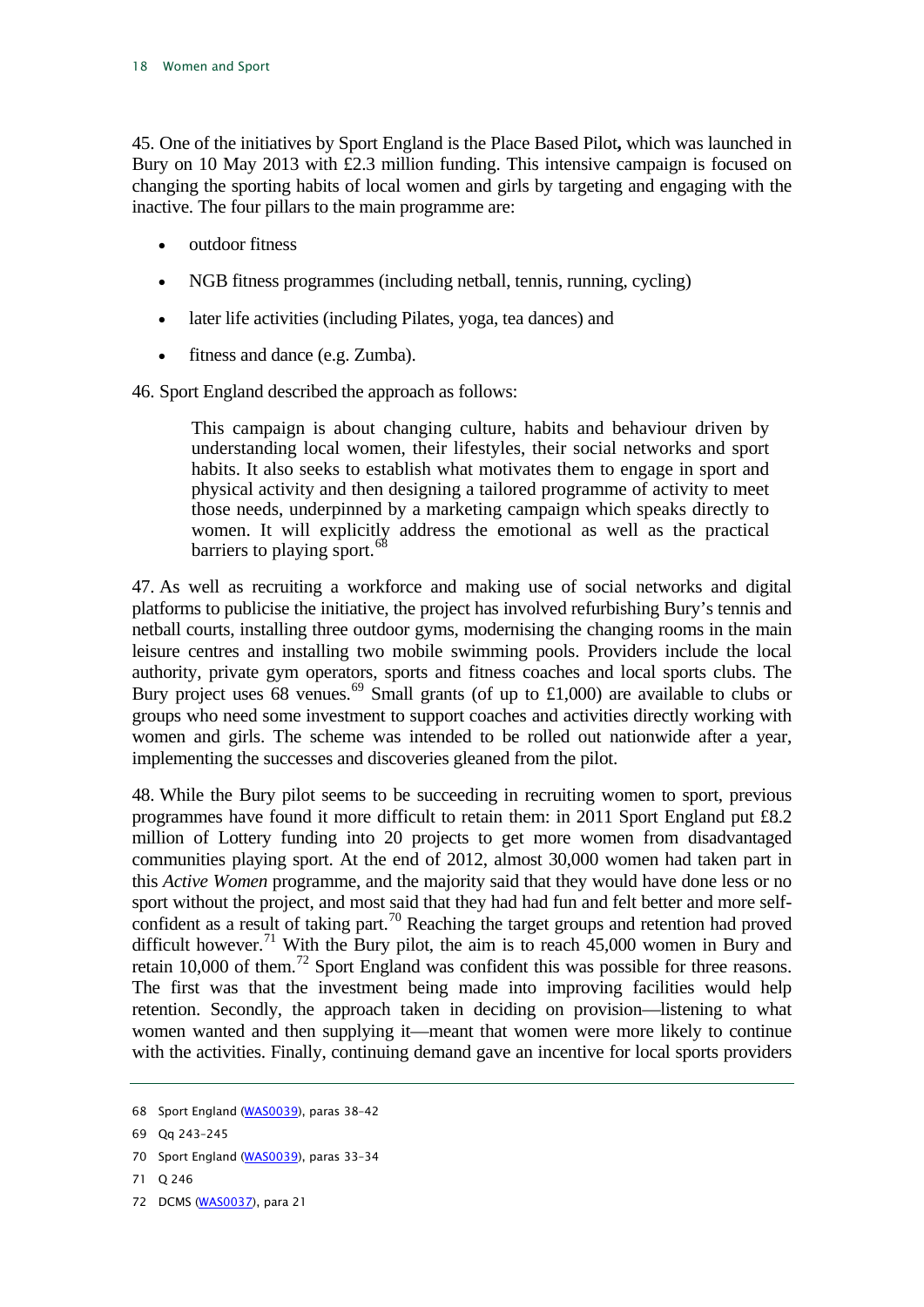to make the commercial investment in continuing activities after the programme had ended, and would give health benefits also which would encourage the local authorities to help in offering low cost facilities.<sup>[73](#page-19-2)</sup>

<span id="page-19-7"></span>49. **We look forward to the analysis of the Bury project, which appears to be imaginative and sensitive in adapting provision of sport to women's lives rather than expecting the reverse to take place. We hope that it is successful in sustaining the initial level of interest among women.**

<span id="page-19-6"></span>50. **Sports providers are experimenting with a number of options designed to meet women's needs for flexible, fun sporting activity. Some of the examples listed above are also low-cost and comparatively easy to organise, requiring only readily-available facilities and little or no specialist equipment. It seems likely, from the success they have achieved so far, that these initiatives will spread through the country. However, parkruns and cycling do not suit everyone, and there remain difficulties in accessing suitable facilities for other types of sport.**

<span id="page-19-5"></span>51. **We recognise that some progress has been made since 2005, but we are concerned about the persistently low rates of participation in sport by women and girls. We believe that this issue should be higher on the Government's agenda and, to this end, we recommend that the DCMS and Department for Health publish a joint report annually, in the wake of the APS statistics, indicating their response to those statistics.**

#### <span id="page-19-0"></span>**Availability of facilities**

52. One of the main barriers to participation is the shortage of suitable facilities near to where people live and work. Studies have shown that 64% of women would exercise more if there were more facilities in their local area and they were cheaper.<sup>[74](#page-19-3)</sup> We were told that the facilities that existed were not welcoming enough, did not offer 'fun' activities, too much ability was expected of participants at the start, coaches were unfriendly and not local, and often the facilities were inaccessible to people with disabilities.

#### <span id="page-19-1"></span>*Cost and location of facilities*

53. There are a significant number of outdoor facilities for team games and some other sports—for example, there are more than 35,000 football pitches across the country, shared by about 113,000 teams, there are about 2,000 community rugby clubs in England, 77% of which have their own ground, and there are over 20,000 tennis courts in Great Britain, about 7,000 of which are community facilities open to the public. However, many players are dependent on access to publicly owned and managed facilities. For example, 52% of football games are played on school and college grounds and a further 31% in local authority facilities, and over 40% of cricket is played on local authority pitches. Few of the 5,000 women's and girls' football teams own their own ground or are primary tenants.<sup>[75](#page-19-4)</sup> The pressure on local authority and educational finances has led to a reduction in the

<span id="page-19-2"></span><sup>73</sup> Qq 244–245

<span id="page-19-3"></span><sup>74</sup> Study by the WSFF, cited in Sport England [\(WAS0039\)](http://data.parliament.uk/WrittenEvidence/CommitteeEvidence.svc/EvidenceDocument/Culture,%20Media%20and%20Sport/Women%20and%20Sport/written/2528.html), para 43. See also England Netball [\(WAS0011\)](http://data.parliament.uk/WrittenEvidence/CommitteeEvidence.svc/EvidenceDocument/Culture,%20Media%20and%20Sport/Women%20and%20Sport/written/2199.html), para 4

<span id="page-19-4"></span><sup>75</sup> Q223 FA [\(WAS0030\)](http://data.parliament.uk/WrittenEvidence/CommitteeEvidence.svc/EvidenceDocument/Culture,%20Media%20and%20Sport/Women%20and%20Sport/written/2245.html), paras 5 and 7, RFU [\(WAS0029\)](http://data.parliament.uk/WrittenEvidence/CommitteeEvidence.svc/EvidenceDocument/Culture,%20Media%20and%20Sport/Women%20and%20Sport/written/2244.html), para 7.1, LTA [\(WAS0012\)](http://data.parliament.uk/WrittenEvidence/CommitteeEvidence.svc/EvidenceDocument/Culture,%20Media%20and%20Sport/Women%20and%20Sport/written/2201.html), para 8 and ECB [\(WAS0034\)](http://data.parliament.uk/WrittenEvidence/CommitteeEvidence.svc/EvidenceDocument/Culture,%20Media%20and%20Sport/Women%20and%20Sport/written/2254.html), para 3.4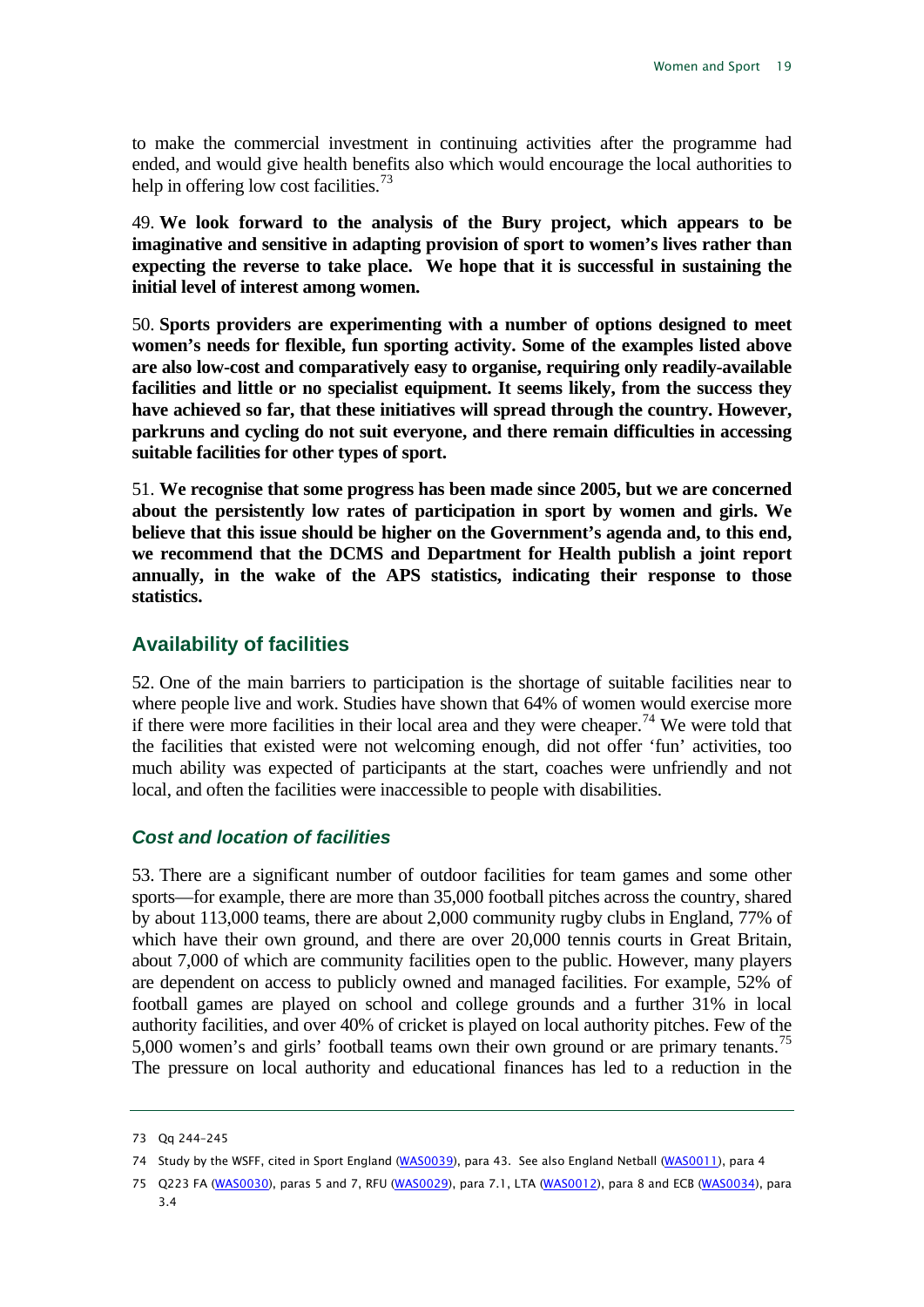number, availability and quality of facilities. The FA told us that in some places local authority hire charges seemed likely to rise by 200%.<sup>[76](#page-20-0)</sup> There were press reports of football teams boycotting local authority pitches earlier this year because of rising hire costs and the poor state of the grounds after a wet winter and resulting intensive use of grass pitches in the drier weather.

54. Although our witnesses supported the development of better facilities, they were uniformly anxious that there should be no net loss of facilities. While welcoming the enhanced protections outlined in the Government's National Planning Policy framework, the ECB remained very concerned about the sustainability of local authority facilities because of the budgetary constraints. The FA strongly supported the maintenance of Sport England's role as statutory consultee. It also considered that strengthening any community programmes that protect playing fields, such as the Community Right to Bid, would be very beneficial for sport.<sup>7</sup>

55. England Netball was "in no doubt that its ability to grow participation in netball will be constrained by the lack of accessible and affordable facilities". Its strategy to increase participation is based on a netball centre model, where multiple programmes for all ranges of ability take place on one site. It has found that where netball centres exist participation rates are higher than areas where programmes are spread across a number of sites. However, the netball centre model requires both outdoor and indoor facilities on one site and, according to England Netball, the impact of local authority budget cuts is adding to a significant shortage of appropriate indoor facilities and a serious deterioration in the condition of a number of the outdoor facilities across the country, some of which it considered potentially dangerous. Moreover, many local authority sites are threatened with closure due to budget cuts, and hire costs are rising.<sup>[78](#page-20-2)</sup> As a result of shortage of facilities elsewhere, England Netball was turning to commercial providers. The LTA also noted a growth in partnerships between private tennis clubs, community facilities and schools to help maintain the community facilities and to try to increase participation.<sup>[79](#page-20-3)</sup>

56. StreetGames emphasised that, especially amongst 'hard to reach' demographics like low income teenage girls and women from black and ethnic minority groups, there is a strong preference for using indoor rather than outdoor facilities (only 14% of Us Girls sessions that took place in 2012 and 2013 were at outdoor venues), but—like England Netball—it complained of a shortage of indoor facilities, and the cost of hiring them.<sup>[80](#page-20-4)</sup> Moreover, StreetGames suggested that young women who have limited or no previous sporting experience are unlikely to visit traditional sport settings/venues, so providing activity in non-traditional sports venues in the local community is likely to be more attractive to them.[81](#page-20-5) The US Girls programme delivered by StreetGames used a variety of

<span id="page-20-0"></span><sup>76</sup> Q183

<span id="page-20-1"></span><sup>77</sup> Qq 183–184 and ECB [\(WAS0034\),](http://data.parliament.uk/WrittenEvidence/CommitteeEvidence.svc/EvidenceDocument/Culture,%20Media%20and%20Sport/Women%20and%20Sport/written/2254.html) para 3.4. Local authorities are now required to keep a list of 'community assets' such as recreation grounds, whether publicly or privately owned. Any owner of such an asset wishing to sell it has to notify the local authority, which in turn has to notify any interested parties. The Community Right to Bid is a legal right for community groups to 'pause' the sale of an asset for up to six months, in order to prepare a bid to buy it themselves.

<span id="page-20-2"></span><sup>78</sup> England Netball [\(WAS0011\)](http://data.parliament.uk/WrittenEvidence/CommitteeEvidence.svc/EvidenceDocument/Culture,%20Media%20and%20Sport/Women%20and%20Sport/written/2199.html), paras 5-7

<span id="page-20-3"></span><sup>79</sup> Qq221–222 and 238

<span id="page-20-4"></span><sup>80</sup> StreetGames [\(WAS0010\)](http://data.parliament.uk/WrittenEvidence/CommitteeEvidence.svc/EvidenceDocument/Culture,%20Media%20and%20Sport/Women%20and%20Sport/written/2197.html), paras 1.11-1.12 and MWSF [\(WAS0023\)](http://data.parliament.uk/WrittenEvidence/CommitteeEvidence.svc/EvidenceDocument/Culture,%20Media%20and%20Sport/Women%20and%20Sport/written/2237.html), para 5.2

<span id="page-20-5"></span><sup>81</sup> StreetGames [\(WAS0010\)](http://data.parliament.uk/WrittenEvidence/CommitteeEvidence.svc/EvidenceDocument/Culture,%20Media%20and%20Sport/Women%20and%20Sport/written/2197.html), para 1.7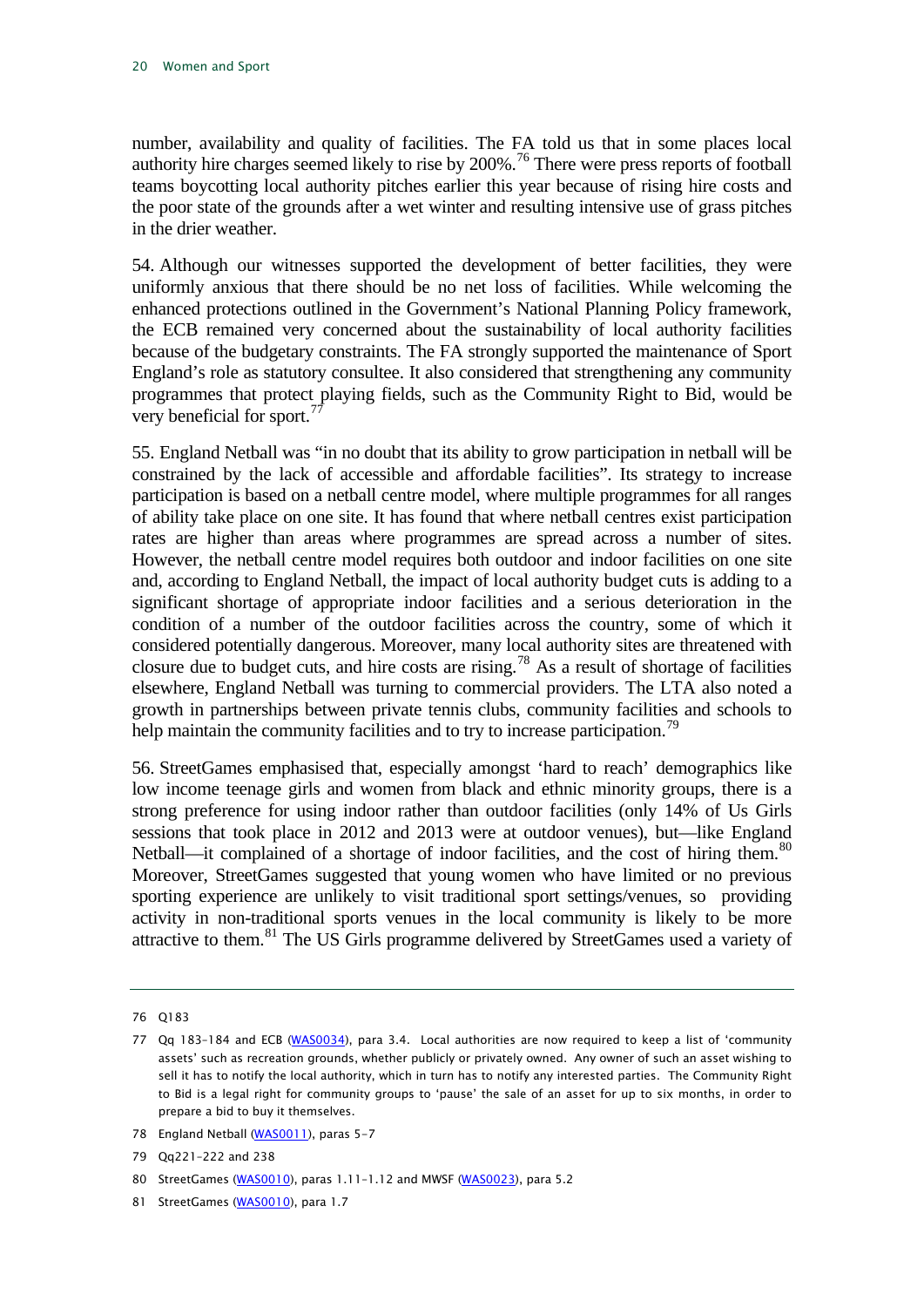local community venues, including both traditional and non-traditional sports facilities, but StreetGames (and England Netball) reported reluctance on behalf of some schools to open their facilities up for community use. $82$ 

57. Sport England's Iconic Facilities Fund has invested £39 million to support 26 large-scale, multi-sport construction projects.<sup>[83](#page-21-2)</sup> Though welcome, this is a small contribution to the provision of local, inexpensive facilities.

<span id="page-21-7"></span>58. **We are concerned that there are too few facilities to enable people easily to participate in sport. We acknowledge the pressure on local authority budgets, but we fear that a diminution in the number and quality of sporting facilities will simply increase the need for more expensive health and social care interventions in a less fit population, even if one does not take into account the loss to individuals. Provision of some basic facilities—pitches, swimming pools, sports halls—at low cost should be seen as a contribution to public health rather than a leisure programme.**

<span id="page-21-8"></span>59. **We recommend a review of programmes, such as the Community Right to Bid, to enable local people more easily to defend the open spaces and facilities that they value.**

<span id="page-21-9"></span>60. **Schools also have an important role to play in ensuring facilities are available in every community. We acknowledge the pressures on schools because of local authority budget cuts, but nevertheless we were disappointed to learn that some are reluctant to open up their facilities. This should be challenged. Both publicly-funded schools and those which claim charitable status have a duty to serve the local community, and, if they have sports facilities, should be required to report to the local authority, DfE or Charity Commission, as relevant, how they make those facilities available to local people.**

#### <span id="page-21-0"></span>*Suitability of facilities*

61. Sport England acknowledged that improvements in facilities could make a significant difference to women's inclination to play sport,  $84$  and there were concerns that for some women, such as Muslim women and those with disabilities, a lack of appropriate facilities was a major barrier to participation. More generally, it was felt that some facilities needed to be of a higher standard and the service to customers improved so that women were not deterred from continuing with sport once they had started.<sup>[85](#page-21-4)</sup>

62. A study by the WSFF found that 55% of women would exercise more if local facilities were of a better quality. In the Sports Satisfaction Survey 2012, 56% of women said that the quality of non-sports facilities such as changing rooms was of particular importance to them.<sup>[86](#page-21-5)</sup> Research by the Rugby Football Union and the WSFF suggested that the main barriers to women and girls playing rugby were the changing and clubhouse facilities. $87$ 

<span id="page-21-1"></span><sup>82</sup> StreetGames [\(WAS0010\)](http://data.parliament.uk/WrittenEvidence/CommitteeEvidence.svc/EvidenceDocument/Culture,%20Media%20and%20Sport/Women%20and%20Sport/written/2197.html), para 1.11; England Netball [\(WAS0011\)](http://data.parliament.uk/WrittenEvidence/CommitteeEvidence.svc/EvidenceDocument/Culture,%20Media%20and%20Sport/Women%20and%20Sport/written/2199.html), para 5

<span id="page-21-2"></span><sup>83</sup> Sport England [\(WAS0039\)](http://data.parliament.uk/WrittenEvidence/CommitteeEvidence.svc/EvidenceDocument/Culture,%20Media%20and%20Sport/Women%20and%20Sport/written/2528.html), para 44

<span id="page-21-3"></span><sup>84</sup> Sport England [\(WAS0039\)](http://data.parliament.uk/WrittenEvidence/CommitteeEvidence.svc/EvidenceDocument/Culture,%20Media%20and%20Sport/Women%20and%20Sport/written/2528.html), para 43

<span id="page-21-4"></span><sup>85</sup> Q4 (WSFF)

<span id="page-21-5"></span><sup>86</sup> Cited in Sport England [\(WAS0039\)](http://data.parliament.uk/WrittenEvidence/CommitteeEvidence.svc/EvidenceDocument/Culture,%20Media%20and%20Sport/Women%20and%20Sport/written/2528.html), para 43

<span id="page-21-6"></span><sup>87</sup> RFU [\(WAS0029\),](http://data.parliament.uk/WrittenEvidence/CommitteeEvidence.svc/EvidenceDocument/Culture,%20Media%20and%20Sport/Women%20and%20Sport/written/2244.html) para 7.3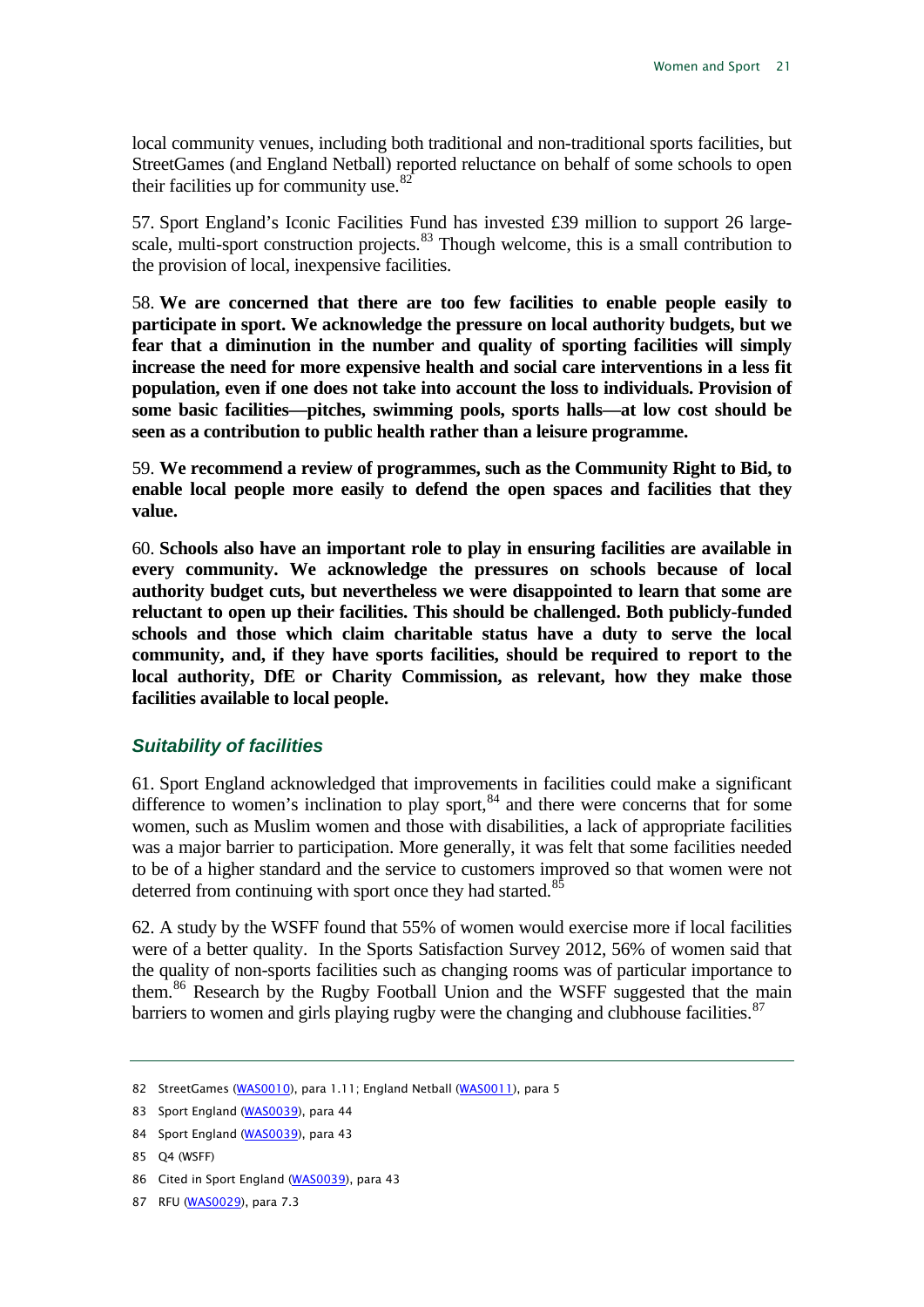63. School changing rooms often lack privacy and basic amenities, like adequate hot water. The Business Development Manager of New College Leicester said: "Secondary school changing rooms are probably the last place on earth that a young female 11–16 years old would like to be seen in."[88](#page-22-0)

64. The Government has recognised the problem of inadequate facilities and, through Sport England, has provided investment, including £69.9 million for 1,361 small facilities upgrades, including changing rooms (through the Inspired Facilities programme), and over £9 million for 38 medium-sized projects, initially focusing on artificial pitches and swimming pool changing facilities (through the Improvement Fund), as well as the £39 million for large-scale construction projects mentioned in paragraph 58 above.<sup>[89](#page-22-1)</sup> Sport England emphasised that changes were often as basic as ensuring that toilets could be used by women as well as men, showers had individual cubicles and there was warm water—it was not a matter of cosseting women.<sup>[90](#page-22-2)</sup>

65. The football and rugby authorities described their programmes for investing millions of pounds in improving club facilities, especially changing rooms, over the last decade and for the next few years, for the benefit of both men and women. However, as the Football Foundation admitted, $91$  its investment of £780 million in the last ten years has regenerated only around 6% of facilities in England, and "has barely scratched the surface of the renovations and builds required." The RFU's £72 million of investment in 763 projects in community rugby clubs also is just part of the investment needed to improve changing rooms.<sup>[92](#page-22-4)</sup> The tennis authorities have also invested substantially over the last few years, though in their case mainly to provide floodlights and indoor structures to extend playing hours and to provide opportunities to play tennis all year around.<sup>[93](#page-22-5)</sup>

66. Both StreetGames and the MWSF pointed out that some women, often those from BAME backgrounds, either preferred or had to exercise in an exclusively female environment. The ability to provide female-only sport sessions is currently protected in the 2010 Equality Act (where it can be demonstrated that the sessions are in response to low participation rates amongst women). 'Women only' sessions are often very popular, but while many facilities offer them, this does not necessarily meet the needs of some members of ethnic or religious minorities, who require an area with no male access or viewing, where windows and doors are closed off to the general public, and where participants and staff are all female. The MSWF reported that there was a serious shortage of appropriate facilities, giving as an example that many new sports halls were built openplan or with viewing galleries or gyms overlooking the hall, thereby enabling the general public to view the activity and making the hall unusable for these women. We were also told that male lifeguards were sometimes provided to supervise 'women only' swimming sessions.<sup>[94](#page-22-6)</sup>

<span id="page-22-0"></span><sup>88</sup> [\(WAS0026\)](http://data.parliament.uk/WrittenEvidence/CommitteeEvidence.svc/EvidenceDocument/Culture,%20Media%20and%20Sport/Women%20and%20Sport/written/2241.html), para 13

<span id="page-22-1"></span><sup>89</sup> Sport England [\(WAS0039\)](http://data.parliament.uk/WrittenEvidence/CommitteeEvidence.svc/EvidenceDocument/Culture,%20Media%20and%20Sport/Women%20and%20Sport/written/2528.html), para 44 See also Q 258

<span id="page-22-2"></span><sup>90</sup> Qq 258 and 261

<span id="page-22-3"></span><sup>91</sup> Quoted in FA [\(WAS0030\)](http://data.parliament.uk/WrittenEvidence/CommitteeEvidence.svc/EvidenceDocument/Culture,%20Media%20and%20Sport/Women%20and%20Sport/written/2245.html), paras 9-11 and Q183. See also Premier League [\(WAS0035\)](http://data.parliament.uk/WrittenEvidence/CommitteeEvidence.svc/EvidenceDocument/Culture,%20Media%20and%20Sport/Women%20and%20Sport/written/2309.html), paras 2-4. The Football Foundation is a football facility charity jointly funded by The FA, Premier League and Government/Sport England.

<span id="page-22-4"></span><sup>92</sup> RFU [\(WAS0029\),](http://data.parliament.uk/WrittenEvidence/CommitteeEvidence.svc/EvidenceDocument/Culture,%20Media%20and%20Sport/Women%20and%20Sport/written/2244.html) para 7.3, Q 178

<span id="page-22-5"></span><sup>93</sup> LTA [\(WAS0012\),](http://data.parliament.uk/WrittenEvidence/CommitteeEvidence.svc/EvidenceDocument/Culture,%20Media%20and%20Sport/Women%20and%20Sport/written/2201.html) para 8

<span id="page-22-6"></span><sup>94</sup> MWSF [\(WAS0023\),](http://data.parliament.uk/WrittenEvidence/CommitteeEvidence.svc/EvidenceDocument/Culture,%20Media%20and%20Sport/Women%20and%20Sport/written/2237.html) para 5.1 and StreetGames [\(WAS0010\)](http://data.parliament.uk/WrittenEvidence/CommitteeEvidence.svc/EvidenceDocument/Culture,%20Media%20and%20Sport/Women%20and%20Sport/written/2197.html), para 1.8, Qq35-37 and 42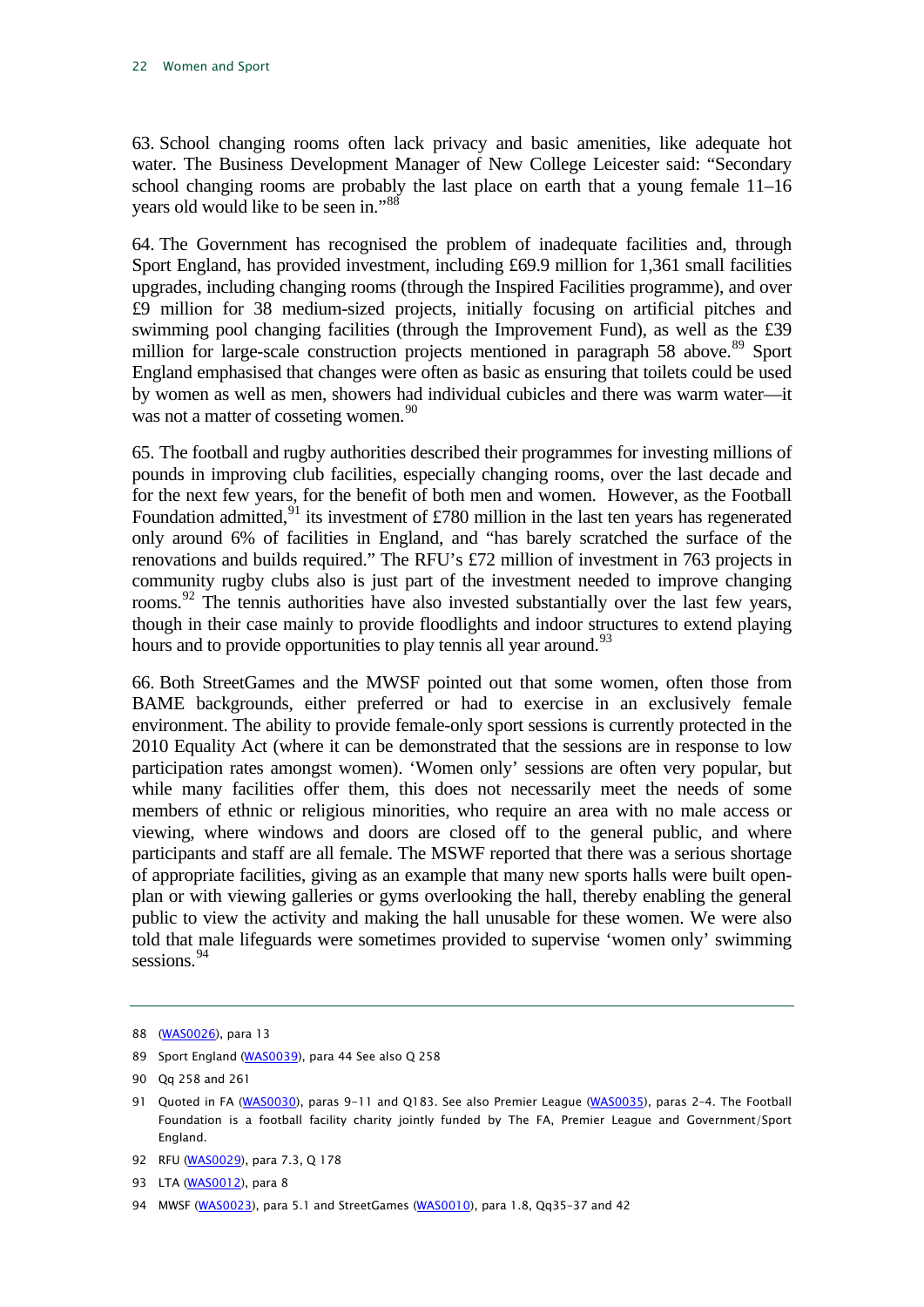#### <span id="page-23-0"></span>*Equal access to facilities*

67. Several witnesses suggested that women and girls did not experience equitable access to facilities and pitch time**.** Joanne Herbertson, a coach, stated that in Northumberland the problem was especially severe in winter due to a lack of indoor or floodlit facilities, but she argued that even at other times men and boys were given priority, especially in cricket, as the men's games often generated more income for the club.<sup>[95](#page-23-2)</sup> Sport England acknowledged this was a problem.<sup>[96](#page-23-3)</sup> Both the FA and the Rugby Football union admitted that women's games were traditionally relegated to Sundays, to be played after all the men's and boys' teams had completed their matches.<sup>[97](#page-23-4)</sup> England Netball said that, even where appropriate indoor facilities existed, its sport was often "fighting a losing battle" against five-a-side football participants who were prepared, or were able, to pay higher court costs.<sup>[98](#page-23-5)</sup>

68. The Scottish Ladies' Golfing Association pointed to an anomaly arising from the longestablished nature of many golf clubs in Scotland. Traditionally, women had access to courses during the week while men, because of work commitments, played at weekends. This allocation of time endures, despite the fact that men and women now pay the same membership fee, which is a disincentive to working women to take up the sport.<sup>[99](#page-23-6)</sup>

#### <span id="page-23-1"></span>*Alternative ways of providing facilities*

69. Satellite Clubs are extensions or outposts of community sports clubs which are established in a new community venue (usually a secondary school or college) and are staffed by coaches and volunteers from the community sports club. A key element of Sport England's Youth and Community Sport Strategy 2012–2017 is to create at least 5,000 satellite clubs. Sport England wants to offer every secondary school in England the opportunity to host a satellite community sports club by 2017. The programme reached its 2,000 club milestone in April 2014.<sup>[100](#page-23-7)</sup>

70. Sport England has been working to establish a number of "girls only" satellite clubs where there is a clear demand. Of the 1,500 satellite clubs in operation when the Minister gave oral evidence to us in February, 150 were girls only, and it was expected that this number would increase. A range of sports were already represented among these clubs, including netball, football, cricket, rugby union, rugby league and volleyball.<sup>[101](#page-23-8)</sup> The tennis authorities have joined with 'Premier League  $4$  Sport'<sup>[102](#page-23-9)</sup> football clubs to provide tennis facilities in satellite clubs, and there is a plan to grow this through establishing 200 tennis satellite clubs on school sites over the next four years.<sup>[103](#page-23-10)</sup> Additional sports hosted at 'Premier League 4 Sport' football clubs are badminton, judo, table tennis, basketball,

<span id="page-23-3"></span><span id="page-23-2"></span><sup>95</sup> Joanne Herbertson [\(WAS0015\)](http://data.parliament.uk/WrittenEvidence/CommitteeEvidence.svc/EvidenceDocument/Culture,%20Media%20and%20Sport/Women%20and%20Sport/written/2206.html)

<sup>96</sup> Q 267

<span id="page-23-4"></span><sup>97</sup> Qq 174 and 184

<span id="page-23-5"></span><sup>98</sup> England Netball [\(WAS0011\)](http://data.parliament.uk/WrittenEvidence/CommitteeEvidence.svc/EvidenceDocument/Culture,%20Media%20and%20Sport/Women%20and%20Sport/written/2199.html), para 5. See also Wayne Allsopp of New College Leicester [\(WAS0026\)](http://data.parliament.uk/WrittenEvidence/CommitteeEvidence.svc/EvidenceDocument/Culture,%20Media%20and%20Sport/Women%20and%20Sport/written/2241.html), paras 1.4-1.5

<span id="page-23-6"></span><sup>99</sup> [\(WAS0032\)](http://data.parliament.uk/WrittenEvidence/CommitteeEvidence.svc/EvidenceDocument/Culture,%20Media%20and%20Sport/Women%20and%20Sport/written/2247.html)

<span id="page-23-7"></span><sup>100</sup> 'Satellite clubs reaches 2,000 milestone in a year', Sport England press notice dated 11 April 2014

<span id="page-23-8"></span><sup>101</sup> Qq 251 and 262

<span id="page-23-9"></span><sup>102</sup> For a description of this programme, see Premier League [\(WAS0035\),](http://data.parliament.uk/WrittenEvidence/CommitteeEvidence.svc/EvidenceDocument/Culture,%20Media%20and%20Sport/Women%20and%20Sport/written/2309.html) paras 13–15

<span id="page-23-10"></span><sup>103</sup> LTA [\(WAS0012\),](http://data.parliament.uk/WrittenEvidence/CommitteeEvidence.svc/EvidenceDocument/Culture,%20Media%20and%20Sport/Women%20and%20Sport/written/2201.html) paras 43-44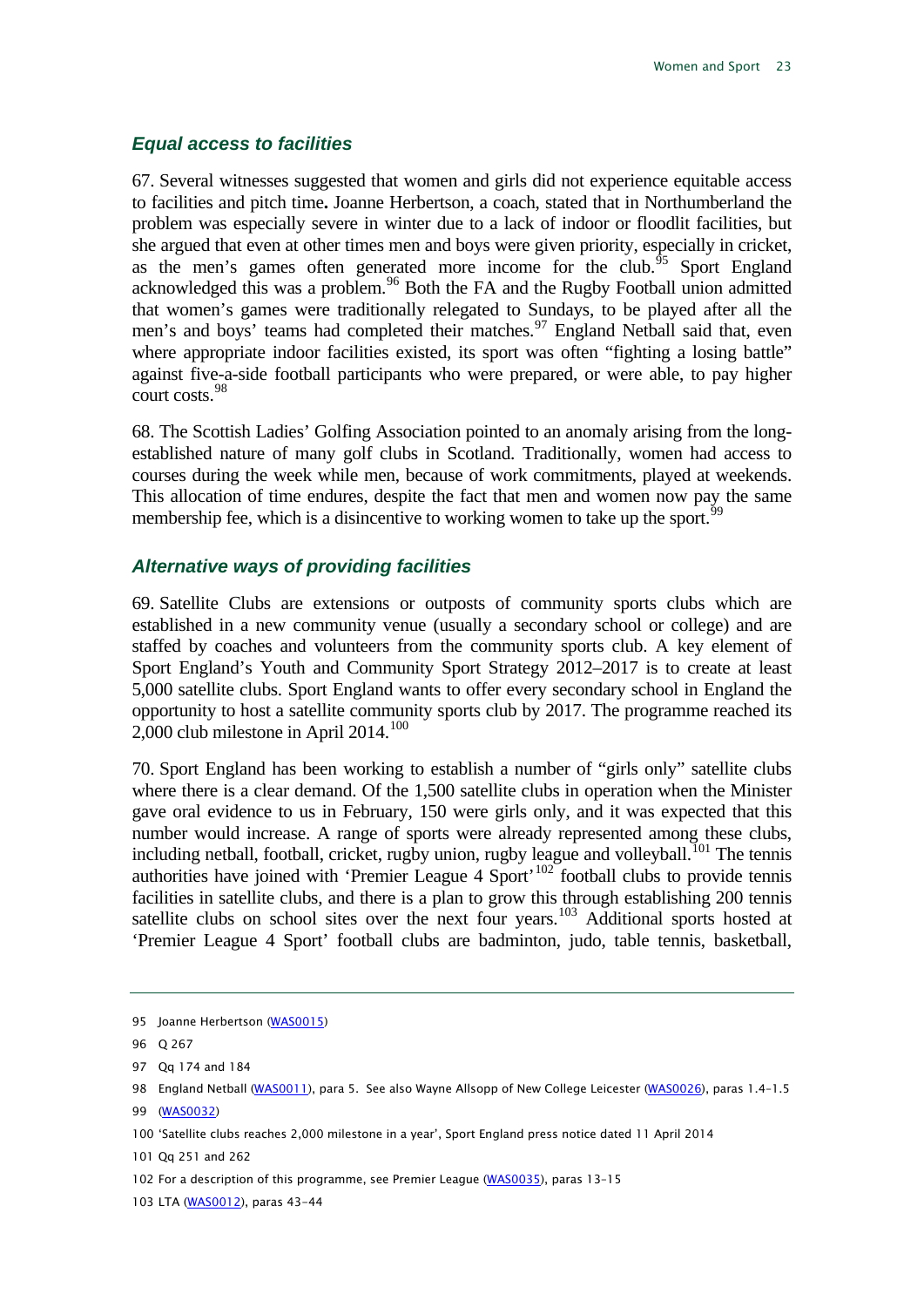handball, hockey, golf, boxing and athletics.<sup>[104](#page-24-0)</sup> Meanwhile, British Cycling's 'Go Ride' programme with children in schools has been linked to local cycling clubs to provide as many opportunities as possible for young people to begin and continue cycling.<sup>[105](#page-24-1)</sup>

71. Other witnesses suggested alternative approaches to 'bringing sport to women'. Chrissie Wellington advocated an expansion in projects to facilitate mobile provision of equipment in rural areas, such as schemes to transport sports equipment from village to village, or 'mobile gyms' that could visit schools and colleges regularly. She also suggested that employers could do more to encourage sporting activity by providing sport facilities for employees, or even changing facilities and showers, or setting up work sports leagues or training, or encouraging employees to engage in sport for charity as part of their commitment to Corporate Social Responsibility.<sup>[106](#page-24-2)</sup> BT reported that a group of children working with local charity Community Links put together a 'pop-up' tennis court under a flyover in East London in the summer of 2013. The court, net, rackets and sponge balls were provided free of charge, and anyone was welcome to play: lack of expertise or ability was no barrier as it was intended just to provide fun. It was advertised through word of mouth, families and groups of friends went to see it and it was used very heavily.<sup>[107](#page-24-3)</sup>

<span id="page-24-4"></span>72. **We understand that the economic situation has severely limited the financial resources that public bodies can apply to the maintenance and improvement of sports facilities, and we acknowledge the attention that at least some sports governing bodies are giving to updating and improving sports grounds and clubs. However, more emphasis should be given to the needs of women, and of different groups of women, in the design and staffing of facilities.**

<span id="page-24-5"></span>73. **In bringing so many dilapidated and outdated facilities up to standard progress is likely to be slow. In the meantime, enterprising people are trying out alternatives to traditional facilities, and we commend all these efforts to bring cheap and accessible sport to people. Sport England is already working with a number of these people, but we recommend that Sport England draw up a strategy to assist them with advice, small grants and to spread best practice, as locally organized, locally promoted sport seems to us the most promising way of increasing participation not only by women but also by men.**

<span id="page-24-0"></span><sup>104</sup> Premier League [\(WAS0035\),](http://data.parliament.uk/WrittenEvidence/CommitteeEvidence.svc/EvidenceDocument/Culture,%20Media%20and%20Sport/Women%20and%20Sport/written/2309.html) para 14

<span id="page-24-1"></span><sup>105</sup> Qq 202 and 217

<span id="page-24-2"></span><sup>106</sup> [\(WAS0024\)](http://data.parliament.uk/WrittenEvidence/CommitteeEvidence.svc/EvidenceDocument/Culture,%20Media%20and%20Sport/Women%20and%20Sport/written/2239.html) and Q85

<span id="page-24-3"></span><sup>107</sup> BT [\(WAS0025\)](http://data.parliament.uk/WrittenEvidence/CommitteeEvidence.svc/EvidenceDocument/Culture,%20Media%20and%20Sport/Women%20and%20Sport/written/2240.html), para 16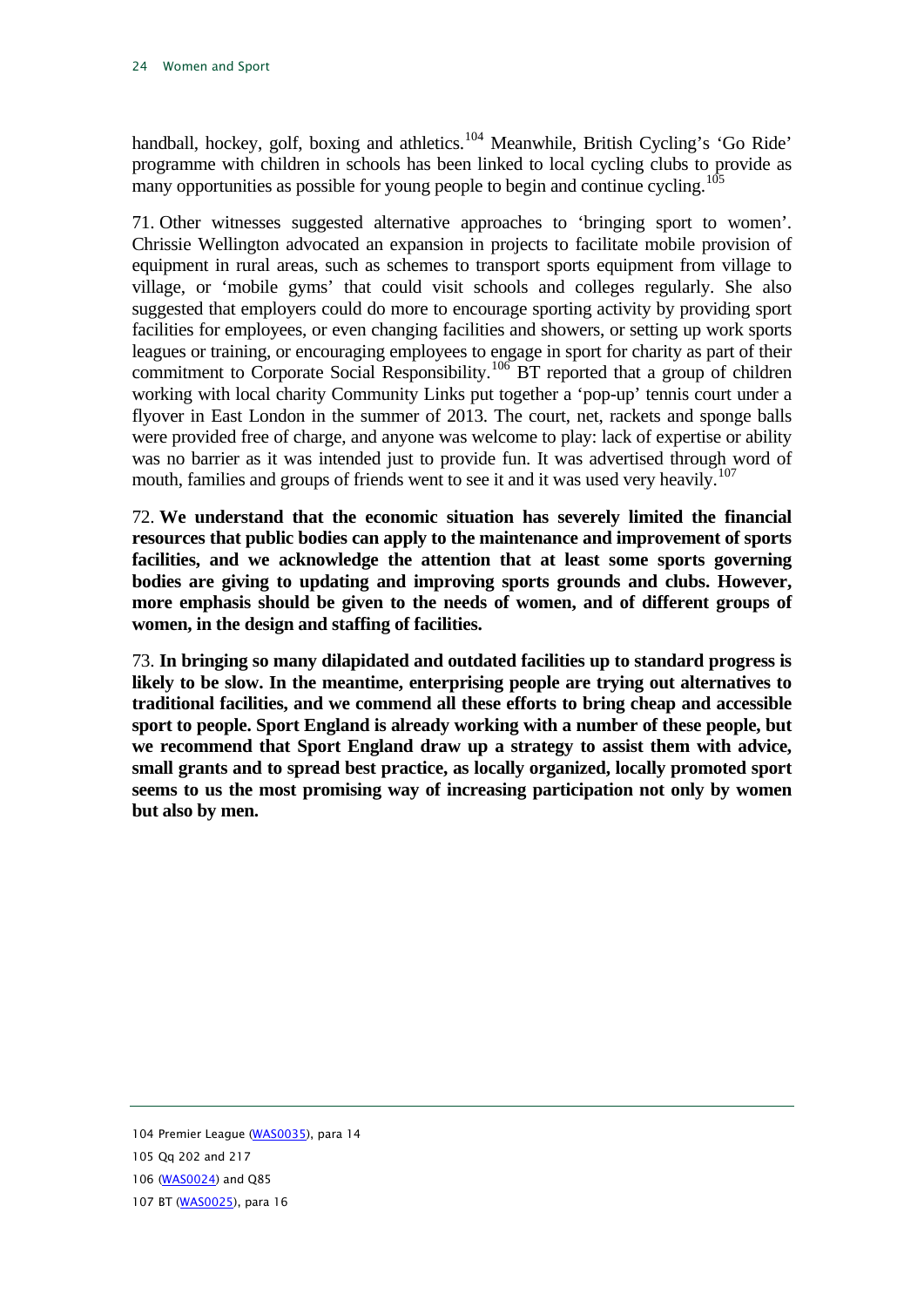## <span id="page-25-0"></span>3 Inspiring women

#### <span id="page-25-1"></span>**Women's sport and the media**

74. Traditionally, women's sport has been largely ignored by the media, except when women's competitions have been held at the same time as the men's equivalent (for example, tennis championships, or athletics meetings) or in the few sports where women compete directly with men (for example, horseracing or the triathlon).<sup>[108](#page-25-2)</sup> Sports journalism has been predominantly by men, for men, and it has been assumed that there is little or no interest in women's sport among either sex. This attitude has contributed to the perception that sport is unfeminine and to the tendency of girls and women to drop out of sporting activity, which reinforces a lack of interest in women's sport at the elite level.

75. The 2012 Olympic and Paralympic Games in London provided an opportunity to change this situation: the achievements of female athletes were widely reported and their successes celebrated. Questions remained, however, on whether this interest in women's sport would be sustained over the medium to long term, and whether the 'Olympic effect' would spread to other sports.

76. There was broad agreement among our witnesses that broadcasters have been more committed to covering women's sport since the 2012 Olympics. The Sports Journalists Association suggested that the London 2012 Olympics was a watershed for women's football as far as the mainstream media was concerned, and it argued that the many female sporting heroes produced by the Games "were afforded the same attention, the same respect" as their male counterparts. However, as both the Sports Journalists Association and the National Union of Journalists pointed out, these women represented sports (athletics, equestrian, cycling, rowing) that receive little media coverage outside major competitions, even when the competitors are men. $109$ 

77. The BBC, BT Sport and Sky all provided us with numerous examples of their coverage of women's sports, and of tournaments where women competed alongside men.<sup>[110](#page-25-4)</sup> The BBC emphasised the importance of free to air sports coverage,<sup>[111](#page-25-5)</sup> and the way in which its public service obligation required it to support a wide range of sports (15–20 when television, radio and online coverage were taken into account), not just those that delivered big audiences: "Indeed, some of the events we cover will attract lower audiences than could have been achieved by other (non-sports) programming".<sup>[112](#page-25-6)</sup> BT said it aimed to be "the foremost venue for women's sport stories, exclusives and campaigns,"<sup>[113](#page-25-7)</sup> and affirmed its commitment to women's football and tennis. Sky pointed to its coverage of netball, and listed among other sports covered in 2013 two women's golf tournaments,

<span id="page-25-2"></span><sup>108</sup> For the triathlon, see Qq68–69

<span id="page-25-3"></span><sup>109</sup> SJA [\(WAS0014\)](http://data.parliament.uk/WrittenEvidence/CommitteeEvidence.svc/EvidenceDocument/Culture,%20Media%20and%20Sport/Women%20and%20Sport/written/2205.html), paras 20 and 24-25 and NUJ [\(WAS0019\),](http://data.parliament.uk/WrittenEvidence/CommitteeEvidence.svc/EvidenceDocument/Culture,%20Media%20and%20Sport/Women%20and%20Sport/written/2228.html) para 12.

<span id="page-25-4"></span><sup>110</sup> See also DCMS [\(WAS0037\)](http://data.parliament.uk/WrittenEvidence/CommitteeEvidence.svc/EvidenceDocument/Culture,%20Media%20and%20Sport/Women%20and%20Sport/written/2328.html), paras 30-32, FA [\(WAS0030\)](http://data.parliament.uk/WrittenEvidence/CommitteeEvidence.svc/EvidenceDocument/Culture,%20Media%20and%20Sport/Women%20and%20Sport/written/2245.html), para 21, LTA [\(WAS0012\),](http://data.parliament.uk/WrittenEvidence/CommitteeEvidence.svc/EvidenceDocument/Culture,%20Media%20and%20Sport/Women%20and%20Sport/written/2201.html) paras 20-25, RFU [\(WAS0029\),](http://data.parliament.uk/WrittenEvidence/CommitteeEvidence.svc/EvidenceDocument/Culture,%20Media%20and%20Sport/Women%20and%20Sport/written/2244.html) paras 2.3-2.4, England Netball [\(WAS0011\)](http://data.parliament.uk/WrittenEvidence/CommitteeEvidence.svc/EvidenceDocument/Culture,%20Media%20and%20Sport/Women%20and%20Sport/written/2199.html), para 20

<span id="page-25-5"></span><sup>111</sup> It noted that in 2012 while the BBC accounted for 2% of TV sports output hours in the UK, it accounted for over 50% of TV sports viewing hours: BBC [\(WAS0003\)](http://data.parliament.uk/WrittenEvidence/CommitteeEvidence.svc/EvidenceDocument/Culture,%20Media%20and%20Sport/Women%20and%20Sport/written/1336.html), para 6

<span id="page-25-6"></span><sup>112</sup> BBC [\(WAS0003\)](http://data.parliament.uk/WrittenEvidence/CommitteeEvidence.svc/EvidenceDocument/Culture,%20Media%20and%20Sport/Women%20and%20Sport/written/1336.html), paras 10-11, 14, 17-19. This lists the events broadcast by the BBC over the previous twelve months, covering sports such as football, rugby, golf, netball and cricket.

<span id="page-25-7"></span><sup>113</sup> BT [\(WAS0025\)](http://data.parliament.uk/WrittenEvidence/CommitteeEvidence.svc/EvidenceDocument/Culture,%20Media%20and%20Sport/Women%20and%20Sport/written/2240.html), paras 10–15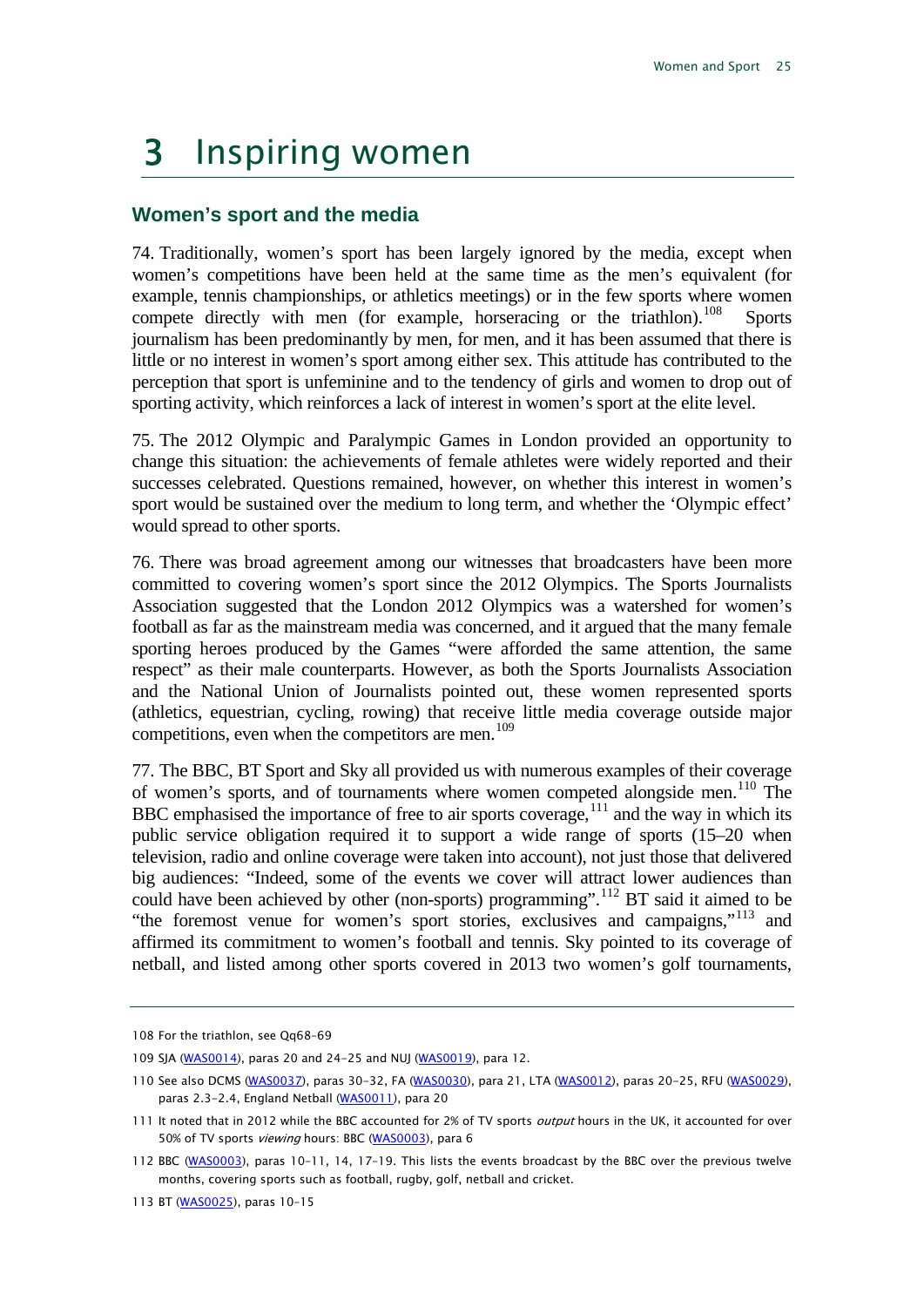international cricket matches, the US Open Tennis Championship, squash and table tennis championships, athletics, domestic and international badminton, equestrian events and indoor and world league hockey.<sup>[114](#page-26-0)</sup> Channel 4's emphasis was different. Its focus was on one or two areas—recently, coverage of disability sport and horseracing—and it noted that these were sports in which women competed on an equal footing.<sup>[115](#page-26-1)</sup> All four broadcasters also described the growth of reportage of women's sport and greater focus on individual sportswomen in magazine and news programmes, and the extent of coverage of women's sporting competitions and matches on their websites.

78. Nevertheless, many viewers are interested only in 'big events', showing little inclination to watch even athletics World Championships, despite the participants and level of performance being virtually the same as in the Olympics. The fact that women's sporting fixtures have fewer spectators than men's does not help: TV coverage is far more attractive to viewers if it shows full rather than empty stadiums, but enthusiasm for attending sporting fixtures is increased by seeing sport on television. The BBC commented about the Women's Football European Championships:

all the matches on BBC Three achieved above the timeslot average for both share and reach, and audience appreciation scores were high. That being said,.... a typical England Group Stage match in the Women's European Football Championship attracted a peak audience of around 1 million, compared to the men's equivalent last year of 10-15 million.<sup>[116](#page-26-2)</sup>

79. Most of our witnesses considered that there had been less progress in improving the quantity and quality of coverage in the printed press. Against the trend was the Sports Journalists' Association, which submitted that there has been a growing appreciation of women's sport and a steady increase in coverage in both print and broadcast outlets, which has accelerated since London 2012. It considered that the national football, rugby and cricket teams were beginning to attract serious attention and column inches.<sup>[117](#page-26-3)</sup> Most newspapers still cover men's Premier League football far more extensively than anything else, however. Exceptions to this have been the *Independent on Sunday* and the "i", which have both published commitments to increase their coverage of women's sport and were considered to have lived up to that commitment so far. The *Sunday Times* has also shown commitment in the form of long term support for the Sports Women of the Year Awards, and the decision by its weekly *Style* magazine to feature sportswomen more often. Style magazine and the weekly magazine *Stylist* were cited to us as "rare" examples of the 'women's press' taking an interest in women's sport.<sup>[118](#page-26-4)</sup>

80. StreetGames told us of the difficulties it had experienced in raising media interest in its activities, except when high-profile individuals like Nicola Adams and Victoria Pendleton were involved in an event. It excluded from its criticism women's sections of the national newspapers, women's lifestyle media and the sports trade journals, in particular *SportSister*. [119](#page-26-5)

<span id="page-26-0"></span><sup>114</sup> Sky [\(WAS0036\)](http://data.parliament.uk/WrittenEvidence/CommitteeEvidence.svc/EvidenceDocument/Culture,%20Media%20and%20Sport/Women%20and%20Sport/written/2327.html), paras 2.2–2.4

<span id="page-26-1"></span><sup>115</sup> Channel 4 [\(WAS0028\)](http://data.parliament.uk/WrittenEvidence/CommitteeEvidence.svc/EvidenceDocument/Culture,%20Media%20and%20Sport/Women%20and%20Sport/written/2243.html)

<span id="page-26-2"></span><sup>116</sup> BBC [\(WAS0003\),](http://data.parliament.uk/WrittenEvidence/CommitteeEvidence.svc/EvidenceDocument/Culture,%20Media%20and%20Sport/Women%20and%20Sport/written/1336.html) para 15

<span id="page-26-3"></span><sup>117</sup> SJA [\(WAS0014\)](http://data.parliament.uk/WrittenEvidence/CommitteeEvidence.svc/EvidenceDocument/Culture,%20Media%20and%20Sport/Women%20and%20Sport/written/2205.html), paras 5-19, 27-35

<span id="page-26-4"></span><sup>118</sup> [\(WAS0031\)](http://data.parliament.uk/WrittenEvidence/CommitteeEvidence.svc/EvidenceDocument/Culture,%20Media%20and%20Sport/Women%20and%20Sport/written/2246.html), para 35

<span id="page-26-5"></span><sup>119</sup> StreetGames [\(WAS0010\)](http://data.parliament.uk/WrittenEvidence/CommitteeEvidence.svc/EvidenceDocument/Culture,%20Media%20and%20Sport/Women%20and%20Sport/written/2197.html), paras 1.15-1.16. See also Q25 (WSFF)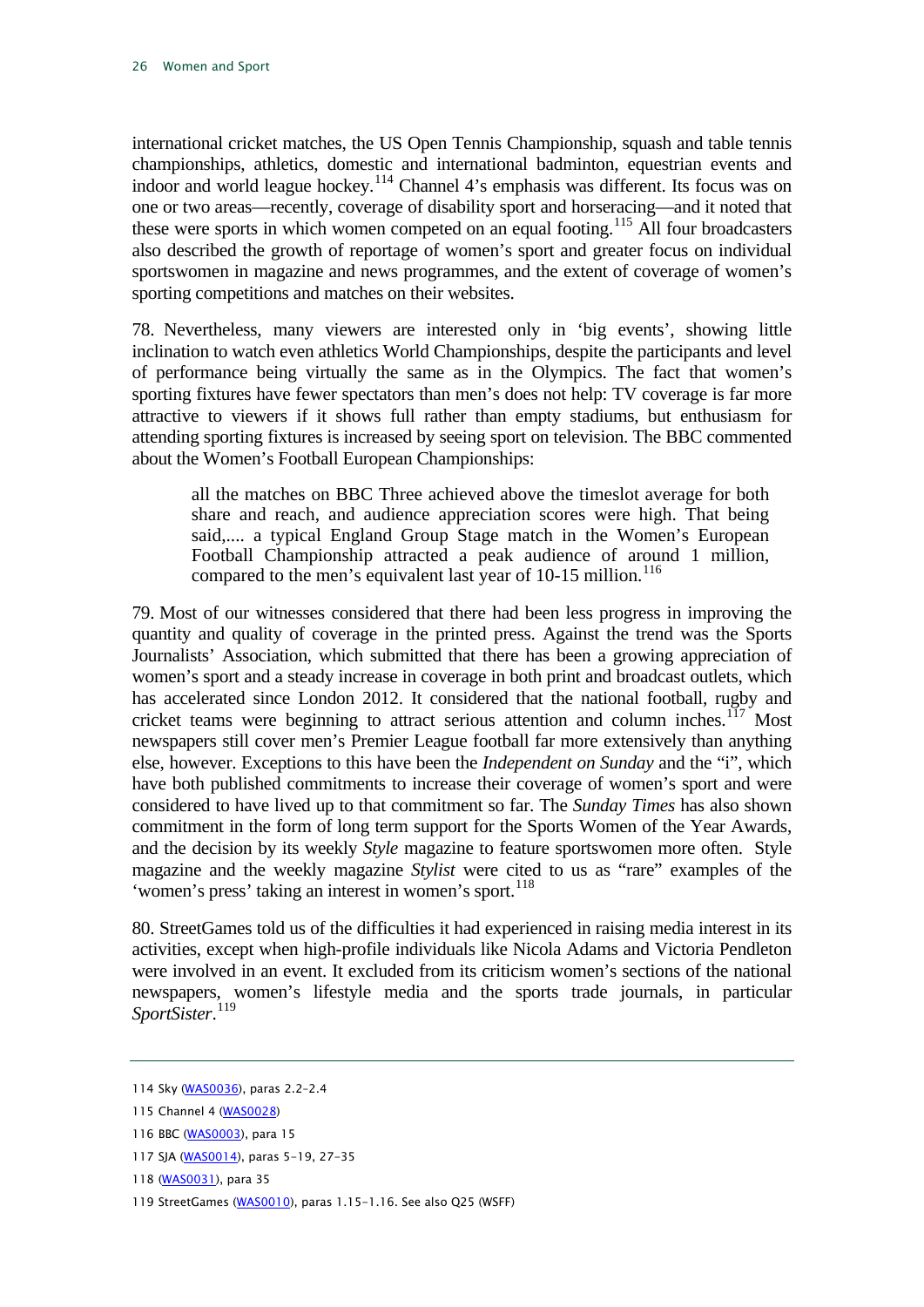#### <span id="page-27-0"></span>*The potential for growth*

81. The DCMS considered that London 2012 demonstrated the potential for much greater media coverage of women's sport. The Culture Secretary wrote to national broadcasters in September 2012 about the importance of keeping the spotlight on female athletes and their sporting accomplishments. The DCMS has urged all the major broadcasters and the printed press to do more, and it has hosted two roundtables<sup>[120](#page-27-1)</sup> to discuss how to improve coverage. The DCMS suggested to us there had been some progress, particularly from the broadcasters—listing a number of tournaments and matches covered, on television and radio—but it conceded: "There is still more work to be done", not only to increase media coverage of women's sport but also to improve the quality of the content presented to the media and to increase commercial sponsorship of women's sport.<sup>[121](#page-27-2)</sup> As far as the print media were concerned, the DCMS concluded: "The fact that these magazines are beginning to promote sport to female readers, where usually they would be more reluctant to do so indicates a small but positive shift in attitudes towards the role and relevance of sport in media targeted at women."<sup>[122](#page-27-3)</sup>

82. The NUJ highlighted trivialising or simply disrespectful comments on sportswomen by both sports commentators and sports leaders as indications of a refusal to treat women as equal participants in sport, adding: "What appears to be happening is that notions and perceptions of femininity, largely promoted by the media, do not include being sporty. It isn't just taking part in sport that is unfeminine. Having an interest in sport is, for women, straying into male territory."<sup>[123](#page-27-4)</sup>

<span id="page-27-8"></span>83. **There are comparatively easy ways in which the media could contribute to reinforcing the view that women's sport is normal and worthy of interest. One example would be for more national newspapers to publish the results of women's matches alongside the men's. Another would be for journalists and commentators to refrain from discussing the appearance of sportswomen and from making derogatory comments about the ability of women in general to play sports.** 

84. The January round table meeting with broadcasters noted that some sports had been very successful in promoting the women's game to broadcasters. As already noted, these included sports where men and women compete at the same event, such as athletics, or those with an integrated sponsorship deal, such as cycling.<sup>124</sup> Others such as cricket had attracted media partners through sustained engagement and by developing an approach that appealed to the broadcasters.<sup>[125](#page-27-6)</sup> After discussion with the BBC, the FA agreed to move the women's FA Cup Final from Monday to Sunday, to enable fuller coverage and promotion.<sup>[126](#page-27-7)</sup> There was consensus that interesting stories and people attract media

<span id="page-27-1"></span><sup>120</sup> The first in January 2013 for broadcasters (BBC, ITV, Sky), journalists, and sports bodies including British Cycling, British Rowing, England Netball and the Football Association; and the second in May 2013 for the Professional Publishers Association, magazines including Company, Grazia, Cosmopolitan, Bliss, Glamour, Now, Stylist and Closer, and National Governing Bodies of Sports most popular with women

<span id="page-27-2"></span><sup>121</sup> DCMS [\(WAS0037\)](http://data.parliament.uk/WrittenEvidence/CommitteeEvidence.svc/EvidenceDocument/Culture,%20Media%20and%20Sport/Women%20and%20Sport/written/2328.html), para 33

<span id="page-27-3"></span><sup>122</sup> DCMS [\(WAS0037\)](http://data.parliament.uk/WrittenEvidence/CommitteeEvidence.svc/EvidenceDocument/Culture,%20Media%20and%20Sport/Women%20and%20Sport/written/2328.html), para 40

<span id="page-27-4"></span><sup>123</sup> NUJ [\(WAS0019\)](http://data.parliament.uk/WrittenEvidence/CommitteeEvidence.svc/EvidenceDocument/Culture,%20Media%20and%20Sport/Women%20and%20Sport/written/2228.html), paras 6-7, 15

<span id="page-27-5"></span><sup>124</sup> See Sky's description of its involvement with the promotion of cycling: [\(WAS0036\),](http://data.parliament.uk/WrittenEvidence/CommitteeEvidence.svc/EvidenceDocument/Culture,%20Media%20and%20Sport/Women%20and%20Sport/written/2327.html) paras 4.4, 5.3-5.4

<span id="page-27-6"></span><sup>125</sup> ECB [\(WAS0034\)](http://data.parliament.uk/WrittenEvidence/CommitteeEvidence.svc/EvidenceDocument/Culture,%20Media%20and%20Sport/Women%20and%20Sport/written/2254.html), para 5.1

<span id="page-27-7"></span><sup>126</sup> Q 115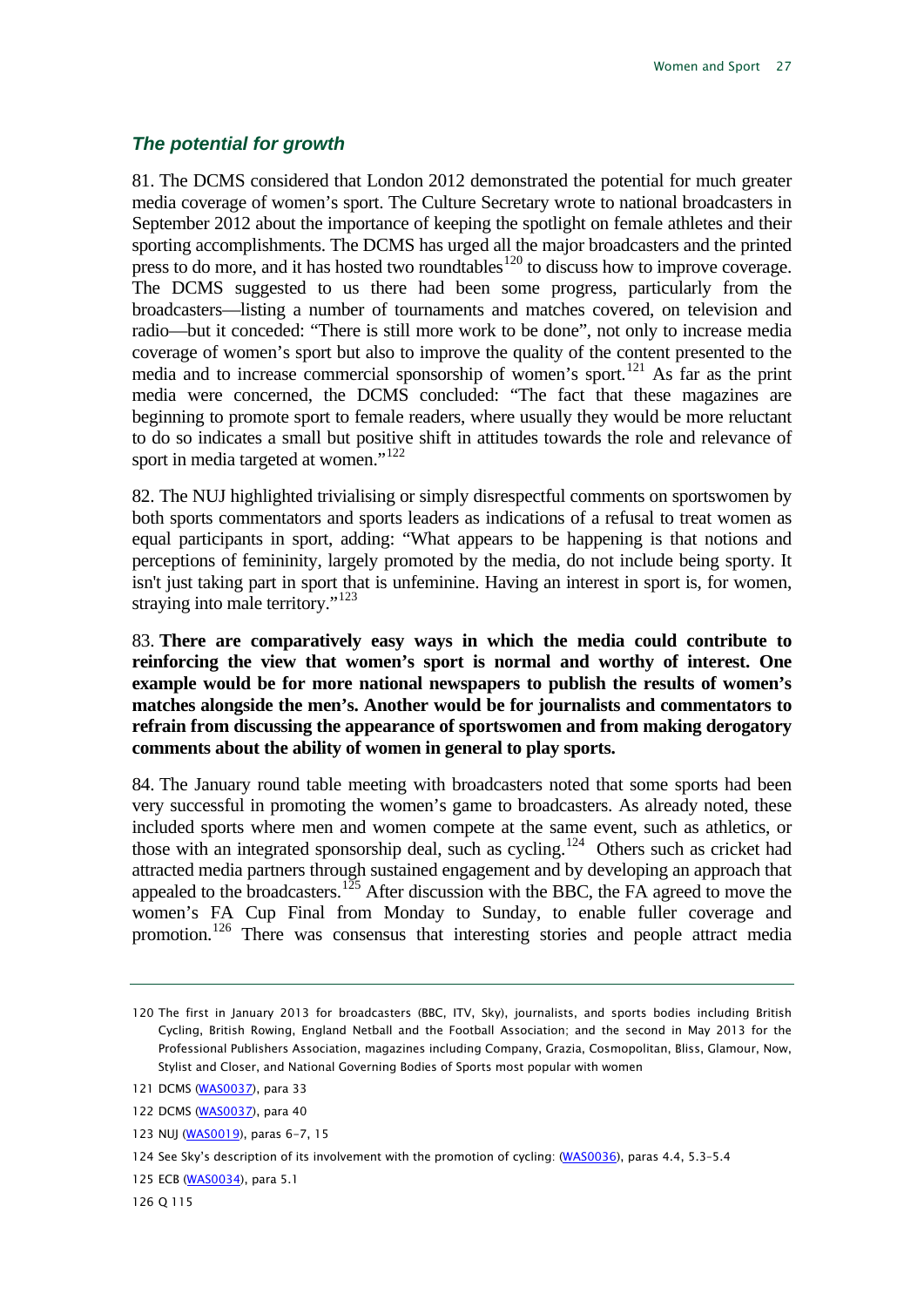coverage and the sports themselves needed to work harder to make these stories more easily accessible to the media.<sup>[127](#page-28-0)</sup>

85. The RFU's strategy has been to obtain coverage in print, broadcast and social media for the England women's team by using the profile of the men's squad as leverage. It has found that joint press conferences are successful in raising awareness of the women's game, and result in more press coverage than a standalone women's team press conference. England Netball and the LTA have taken a different approach: rather than attempting to get coverage on traditional sports pages, in competition with men's team games, they have worked on media such as women's magazines and the lifestyle press to reach women directly, providing the media with articles which are suitable for the publications. The ECB has also experimented with 'lifestyle' approaches to marketing its sport. $^{128}$  $^{128}$  $^{128}$ 

86. England Netball has gone further, by radically changing the 'branding' of the game. It developed its new image utilising several key themes—no action shots of athletes, a soft colour palette, participants' own voices and imagery relevant to each of the ten audiences its consumer research had identified. This was very different from the approach normally taken by sports and was part of an overall strategy to attract both the right audiences and potential sponsors and the media.<sup>[129](#page-28-2)</sup>

87. England Netball has also actively used social media, increasing its reach by 20% year on year. It is currently the most followed netball twitter feed in the world. In this, it has been assisted by its programme of training netball teams drawn from the staff of *Vogue* and *Cosmopolitan*, who, it says: "blog/tweet about netball endlessly."[130](#page-28-3) The ECB acted as 'broadcaster' for a women's Ashes one day international in August 2013, streaming the match live online and enabling it to be simultaneously broadcast on a number of other websites, including those of several national newspapers.<sup>[131](#page-28-4)</sup>

88. Some of our witnesses considered that women's sport was not fully exploiting the opportunities provided by social media,  $132$  but England Netball was not alone in seeing the potential. BT told us it was: "working with a number of outlets like Mumsnet, the online parenting network, to pull in a potentially vast new audience. They are not necessarily women themselves but those interested in wider women's issues."<sup>[133](#page-28-6)</sup>

<span id="page-28-8"></span>89. **The Sports Journalists Association concludes: "Nothing in Britain will supplant men's football, particularly the English Premier League."[134](#page-28-7) This is probably true, but the evidence we received pointed to a number of initiatives taken by some sporting organisations to maximise media coverage of women's sport that ought to provide inspiration to others.** 

<span id="page-28-0"></span><sup>127</sup> See, for example, Qq 143–144 (NUJ and Sports Journalists' Association)

<span id="page-28-1"></span><sup>128</sup> Qq 180–181 and 214, RFU [\(WAS0029\)](http://data.parliament.uk/WrittenEvidence/CommitteeEvidence.svc/EvidenceDocument/Culture,%20Media%20and%20Sport/Women%20and%20Sport/written/2244.html), para 2.6, England Netball [\(WAS0011\),](http://data.parliament.uk/WrittenEvidence/CommitteeEvidence.svc/EvidenceDocument/Culture,%20Media%20and%20Sport/Women%20and%20Sport/written/2199.html) paras 17-19, LTA [\(WAS0012\),](http://data.parliament.uk/WrittenEvidence/CommitteeEvidence.svc/EvidenceDocument/Culture,%20Media%20and%20Sport/Women%20and%20Sport/written/2201.html) para 35 and ECB [\(WAS0034\)](http://data.parliament.uk/WrittenEvidence/CommitteeEvidence.svc/EvidenceDocument/Culture,%20Media%20and%20Sport/Women%20and%20Sport/written/2254.html), para 5

<span id="page-28-2"></span><sup>129</sup> Q 214 England Netball [\(WAS0011\),](http://data.parliament.uk/WrittenEvidence/CommitteeEvidence.svc/EvidenceDocument/Culture,%20Media%20and%20Sport/Women%20and%20Sport/written/2199.html) para 24

<span id="page-28-3"></span><sup>130</sup> England Netball [\(WAS0011\)](http://data.parliament.uk/WrittenEvidence/CommitteeEvidence.svc/EvidenceDocument/Culture,%20Media%20and%20Sport/Women%20and%20Sport/written/2199.html), para 21

<span id="page-28-4"></span><sup>131</sup> [\(WAS0034\)](http://data.parliament.uk/WrittenEvidence/CommitteeEvidence.svc/EvidenceDocument/Culture,%20Media%20and%20Sport/Women%20and%20Sport/written/2254.html), case studies 5 and 6

<span id="page-28-5"></span><sup>132</sup> WSFF [\(WAS0031\)](http://data.parliament.uk/WrittenEvidence/CommitteeEvidence.svc/EvidenceDocument/Culture,%20Media%20and%20Sport/Women%20and%20Sport/written/2246.html), para 36 and Chrissie Wellington [\(WAS0024\)](http://data.parliament.uk/WrittenEvidence/CommitteeEvidence.svc/EvidenceDocument/Culture,%20Media%20and%20Sport/Women%20and%20Sport/written/2239.html) and Q84 (Joanne Herbertson)

<span id="page-28-6"></span><sup>133</sup> [\(WAS0025\)](http://data.parliament.uk/WrittenEvidence/CommitteeEvidence.svc/EvidenceDocument/Culture,%20Media%20and%20Sport/Women%20and%20Sport/written/2240.html), para 10

<span id="page-28-7"></span><sup>134</sup> [\(WAS0014\)](http://data.parliament.uk/WrittenEvidence/CommitteeEvidence.svc/EvidenceDocument/Culture,%20Media%20and%20Sport/Women%20and%20Sport/written/2205.html), para 36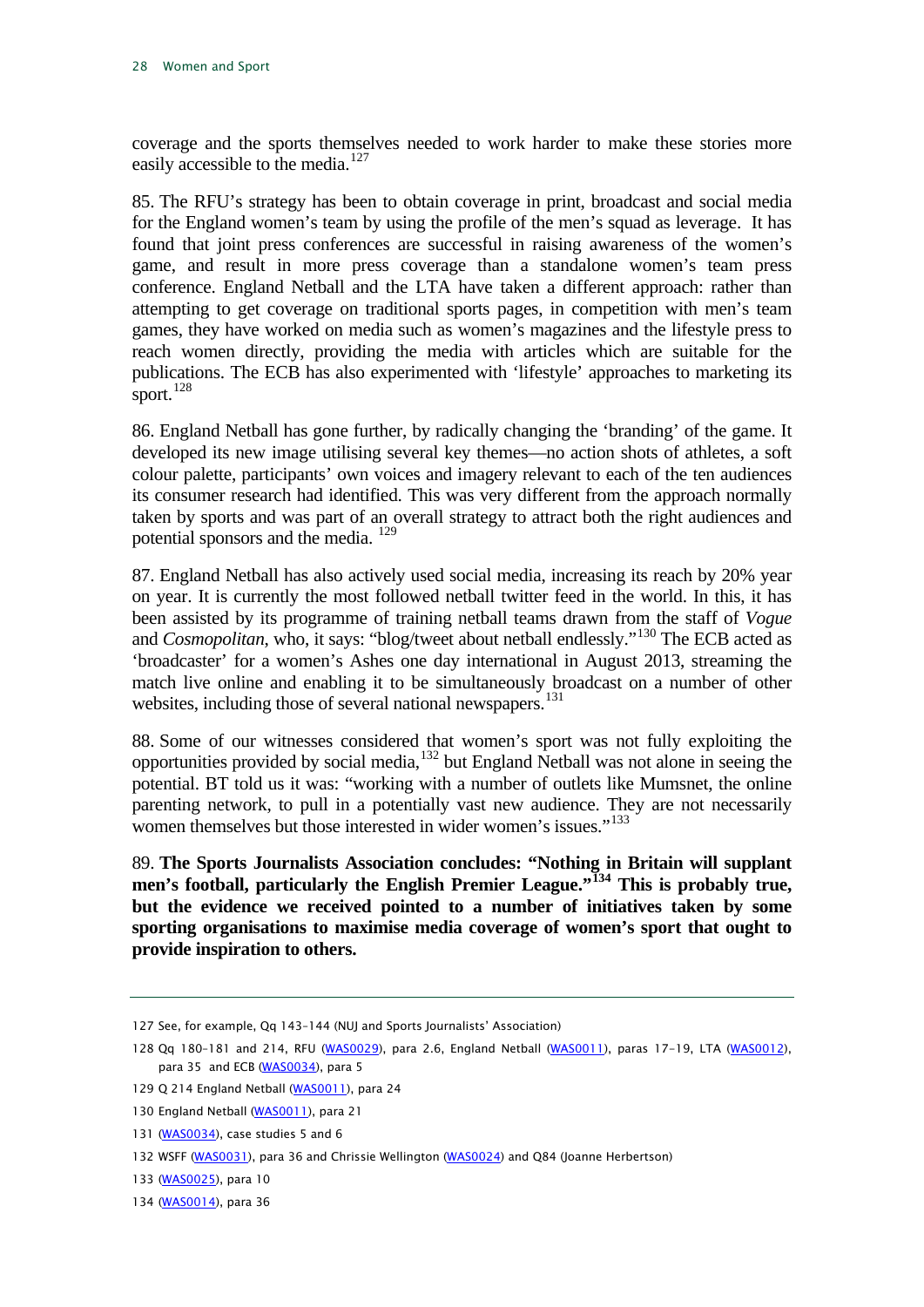<span id="page-29-9"></span>90. **However, it is not enough just to besiege the media with demands for more coverage. Sports are in competition for airtime and column inches, and need to understand the factors that make sporting events more attractive to broadcasters and newspapers.**

#### <span id="page-29-0"></span>*Enhancing the value of women's sport to the media and sponsors*

91. Our witnesses agreed that, ultimately, whether the media profile of women's sport is enhanced will be a commercial decision, taking into account the impact that the quality of the sport, venue, timing and size of the audience has on a potential sponsor's decision to offer funding, as well as on a broadcaster's willingness to increase its media coverage.<sup>[135](#page-29-1)</sup>

92. A number of our witnesses suggested that rights holders, commercial partners and media organisations needed to invest more effort and resource in ensuring a full calendar of women's sports events were staged and marketed to a high standard.<sup>[136](#page-29-2)</sup> Several suggested that scheduling cannily, such as holding women's races/events alongside men's events, could increase coverage significantly. [137](#page-29-3) Amy Lawrence, of the *Observer*, suggested linking women's sporting events to their male equivalents, pointing out that at Wimbledon, a day at centre court can mean a game or two of both men's and women's tennis. She said she would love to see a women's football game played either immediately before or immediately after a Premier League game. "The crowds would not be massive but some of the crowd who come early/stay late can see the women's game and begin to develop a stronger bond with it."<sup>[138](#page-29-4)</sup> From next year, the women's Oxford and Cambridge Boat Race will be held on the same day as the men's, over a tidal course.<sup>[139](#page-29-5)</sup> In cricket, women's international Twenty20 fixtures are played immediately before the men's match.<sup>[140](#page-29-6)</sup> Other approaches can also be beneficial. The FA told us that the Women's Super League now played a summer league partly to ensure that ground clashes were no longer an issue and partly to provide a summer alternative which had less competition from other forms of football for fans, sponsors and broadcasters alike. It commented: "This has proved successful … and the quality of the product and the coverage it receives continue to  $g_{\text{row}}$ .  $^{141}$  $^{141}$  $^{141}$ 

93. Chrissie Wellington believed that the quantity and quality of coverage of women's sport could be improved if sports governing bodies acquired the entire broadcasting rights to events and races, with the ability to sell those rights exclusively to one broadcaster for the entire series. This, she suggested, would increase the commercial appeal of rights to broadcasters and also help to create coherence and consistency in the promotion, packaging and presentation of the sport.<sup>[142](#page-29-8)</sup> She and others also commented on the role

<span id="page-29-1"></span><sup>135</sup> DCMS [\(WAS0037\)](http://data.parliament.uk/WrittenEvidence/CommitteeEvidence.svc/EvidenceDocument/Culture,%20Media%20and%20Sport/Women%20and%20Sport/written/2328.html), paras 35-37. See the 'virtuous circle of sporting development' in Channel 4 [\(WAS0028\)](http://data.parliament.uk/WrittenEvidence/CommitteeEvidence.svc/EvidenceDocument/Culture,%20Media%20and%20Sport/Women%20and%20Sport/written/2243.html). Also Qq124 and 242

<span id="page-29-2"></span><sup>136</sup> See WSFF [\(WAS0031\)](http://data.parliament.uk/WrittenEvidence/CommitteeEvidence.svc/EvidenceDocument/Culture,%20Media%20and%20Sport/Women%20and%20Sport/written/2246.html), para 43 and Recommendation Q, Q 129 (BBC)

<span id="page-29-3"></span><sup>137</sup> Chrissie Wellington [\(WAS0024\)](http://data.parliament.uk/WrittenEvidence/CommitteeEvidence.svc/EvidenceDocument/Culture,%20Media%20and%20Sport/Women%20and%20Sport/written/2239.html)

<span id="page-29-4"></span><sup>138</sup> NUJ [\(WAS0019\)](http://data.parliament.uk/WrittenEvidence/CommitteeEvidence.svc/EvidenceDocument/Culture,%20Media%20and%20Sport/Women%20and%20Sport/written/2228.html) The FA admitted that it did not encourage all Premier League clubs to give their women's team access to their stadia for matches if the attendance was likely to appear sparse, as this was unappealing to broadcasters: Qq 186–188

<span id="page-29-5"></span><sup>139</sup> Q21 (WSFF)

<span id="page-29-6"></span><sup>140</sup> [\(WAS0034\)](http://data.parliament.uk/WrittenEvidence/CommitteeEvidence.svc/EvidenceDocument/Culture,%20Media%20and%20Sport/Women%20and%20Sport/written/2254.html), paras 1 and 4.2

<span id="page-29-7"></span><sup>141</sup> FA [\(WAS0030\)](http://data.parliament.uk/WrittenEvidence/CommitteeEvidence.svc/EvidenceDocument/Culture,%20Media%20and%20Sport/Women%20and%20Sport/written/2245.html), para 8 and Q 189

<span id="page-29-8"></span><sup>142</sup> Chrissie Wellington [\(WAS0024\)](http://data.parliament.uk/WrittenEvidence/CommitteeEvidence.svc/EvidenceDocument/Culture,%20Media%20and%20Sport/Women%20and%20Sport/written/2239.html)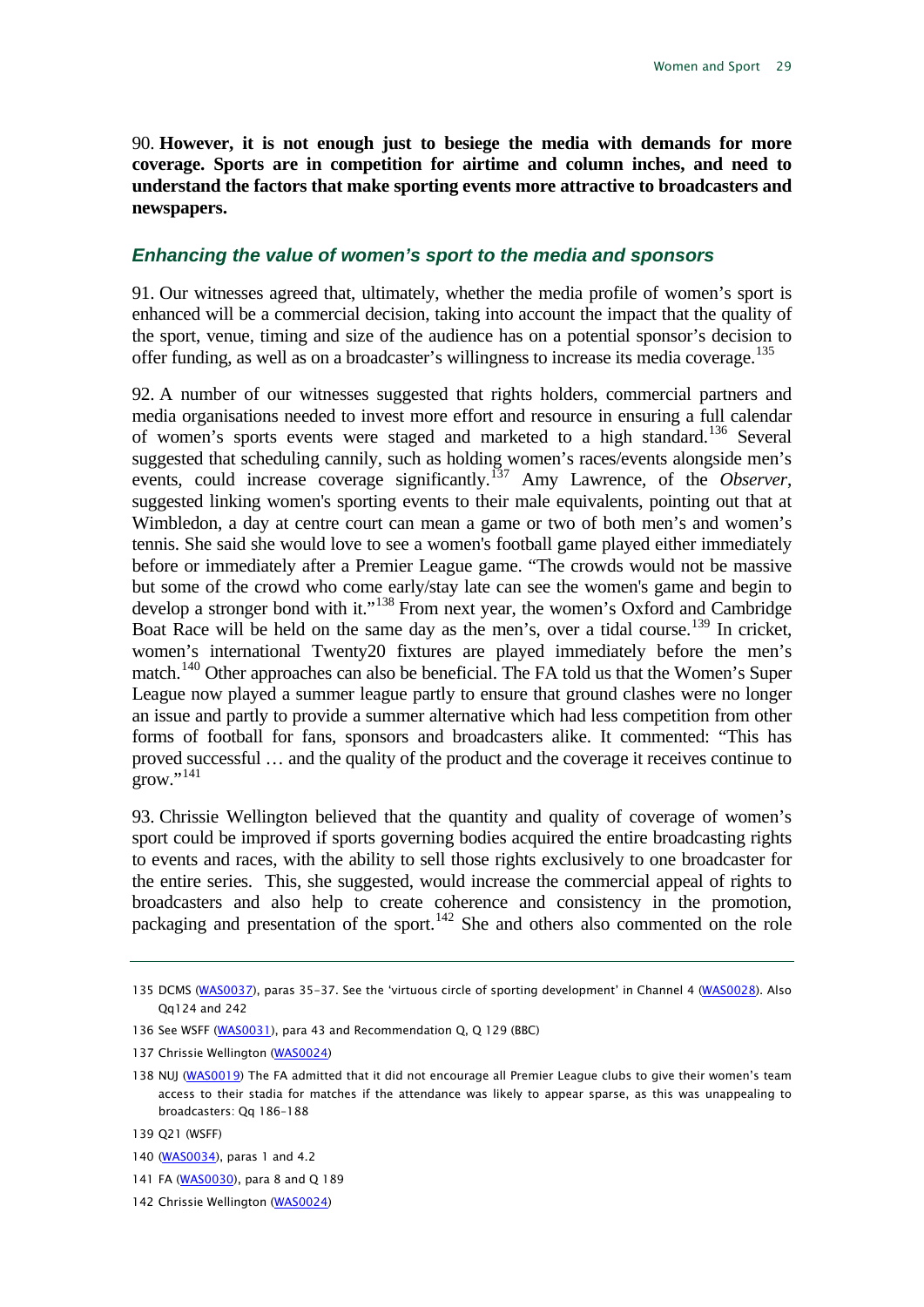played by sports presenters. The DCMS suggested that top sports presentation at London 2012 showcased minority sports in a far more engaging and informative light than usual.<sup>[143](#page-30-1)</sup> Sport England considered that one of the reasons for the success of netball in Australia was that it had built the profile of its top players and teams so that it had become "almost a national institution", with the public being aware of characters and following team rivalries.<sup>[144](#page-30-2)</sup>

94. **Again, some sports (netball, for example) appear to be thinking more creatively than others about providing the media with attractive and easy ways to present their sport.[145](#page-30-3) Rugby is beginning to respond: some women's matches take place just before or after men's matches.[146](#page-30-4) Recently, a contract has been signed with the BBC to show both the men's and the women's Oxford and Cambridge Boat Races from 2015 until 2021. It is a matter of spreading best practice amongst the sport governing bodies.**

#### <span id="page-30-0"></span>*Women journalists*

95. The NUJ believed that the media could play a vital role in increasing women's participation in sport and the sports industry, but first it needed to get its own house in order. Its concerns focused on two issues: the continuing scarcity of women journalists, and the way some newspapers portrayed women's sport. Broadcasters were thought to employ a higher proportion of women than the print media. The *Mail on Sunday* was considered to be an exception because of its appointment of Alison Kervin as the first ever female sports editor of a national newspaper.<sup>[147](#page-30-5)</sup> The NUJ argued that the "briefest of flicks" through the back pages of newspapers will show a dearth of women reporting or photographing sport and virtually no coverage of women's sporting events. This partially reflects the situation in national papers, where the majority of bylines belong to men." It added: "it seems that you are more likely to see a female reporter on the frontline of a war than the touchline of a football or rugby match."<sup>[148](#page-30-6)</sup>

96. Sky considered it important to employ women presenters and reporters, saying:

Having female presenters and sportswomen as part of the team telling the story is an important aspect in making all sport relevant and more engaging to female viewers. Seeing knowledgeable women presenting and commenting on all types of sport sends a positive message that sport is very much a mainstream interest and pursuit for women. As a broadcaster, it also makes sense to use the best talent able to talk expertly and passionately about sport. $149$ 

97. All four broadcasters listed for us their teams of female presenters, reporters and pundits, and provided evidence that women have moved into senior director and editorial

<span id="page-30-1"></span><sup>143</sup> Ibid and DCMS [\(WAS0037\)](http://data.parliament.uk/WrittenEvidence/CommitteeEvidence.svc/EvidenceDocument/Culture,%20Media%20and%20Sport/Women%20and%20Sport/written/2328.html), para 37

<span id="page-30-2"></span><sup>144</sup> Qq 243–244

<span id="page-30-3"></span><sup>145</sup> See, for example, Q 128

<span id="page-30-4"></span><sup>146</sup> Q181

<span id="page-30-5"></span><sup>147</sup> Q 138 SJA [\(WAS0014\)](http://data.parliament.uk/WrittenEvidence/CommitteeEvidence.svc/EvidenceDocument/Culture,%20Media%20and%20Sport/Women%20and%20Sport/written/2205.html), para 29

<span id="page-30-6"></span><sup>148</sup> NUJ [\(WAS0019\)](http://data.parliament.uk/WrittenEvidence/CommitteeEvidence.svc/EvidenceDocument/Culture,%20Media%20and%20Sport/Women%20and%20Sport/written/2228.html), para 8

<span id="page-30-7"></span><sup>149</sup> [\(WAS0036\)](http://data.parliament.uk/WrittenEvidence/CommitteeEvidence.svc/EvidenceDocument/Culture,%20Media%20and%20Sport/Women%20and%20Sport/written/2327.html), para 3.1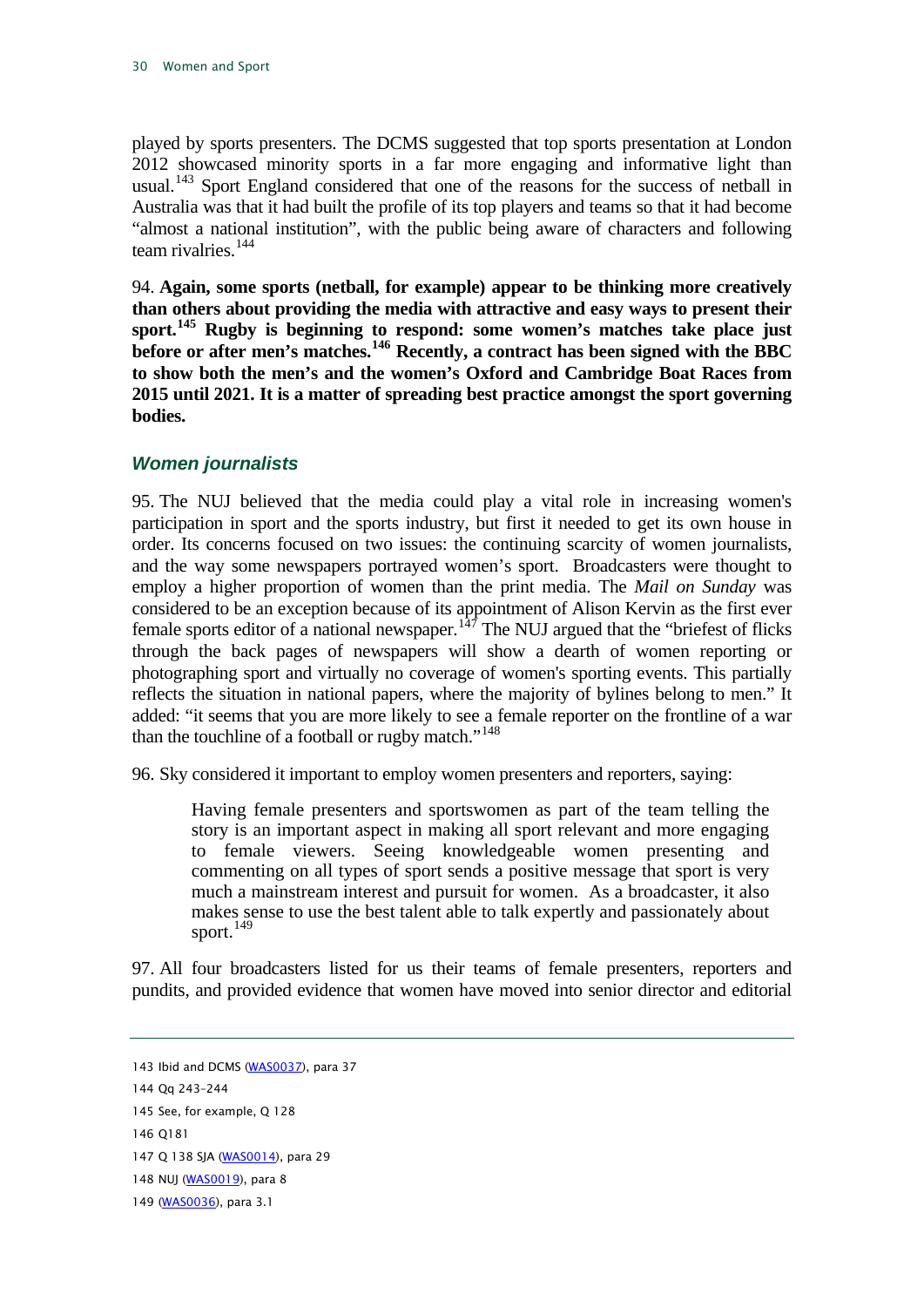roles.[150](#page-31-1) The BBC has also recently launched a trainee scheme to provide employment opportunities for female sports journalists.

98. The Sport Journalists' Association argued that the situation regarding women sports journalists had improved dramatically in the last 40 years, stating that until the 1970s it was unthinkable that a woman journalist would report on men's sport, but since then, the number—and degree of acceptance—of female sports journalists, both print and broadcast, has continued to grow. Amy Lawrence, one of the Press Gazette's list of top 50 sports journalists in 2012, said that she felt comfortable in her job, and most people judged her on the standard of her work rather than her gender.<sup>[151](#page-31-2)</sup>

99. However, as the NUJ pointed out, of the Press Gazette's top 50 sport journalists in 2012, only two were women; the current membership of the Football Writers' Association is thought to be 4% female; and there has never been a woman chief football correspondent.[152](#page-31-3) Andy Cairns of BskyB noted in December 2013 that only 18% of that year's students for sports journalism were women.<sup>[153](#page-31-4)</sup>

100. The Sports Journalists' Association told us that Sue Mott, a pioneer women sports journalist who was employed by the *Sunday Times* in the 1980s, believed the main factors inhibiting more women from becoming sports journalists were not only the malign influence of school sport in reducing women's interest in the area, but also the competitive nature of the industry and the difficulty of combining family life with travelling to cover major sporting events.[154](#page-31-5) However, the latter two factors are common to a number of professions.

<span id="page-31-6"></span>101. **The issue of the number and prominence of women journalists and broadcasters should be irrelevant to the issue of how women's sport should be promoted. After all, the ultimate aim is for it to be considered completely normal for journalists of both genders to comment on both men's and women's sport. However, a number of women have made the breakthrough into being considered simply experts, and we hope that their achievements inspire others.** 

#### <span id="page-31-0"></span>**Finance, including sponsorship and prize money**

102. Our witnesses were in agreement that women's sport was significantly underfunded in comparison with men's. Sports governing bodies vary in their ability to access government funds and attract commercial sponsorship from broadcasters or other sources, and this affects their ability to support grassroots sporting activity, training for the elite and future elite players, and prize money.

<span id="page-31-5"></span>154 [\(WAS0014\)](http://data.parliament.uk/WrittenEvidence/CommitteeEvidence.svc/EvidenceDocument/Culture,%20Media%20and%20Sport/Women%20and%20Sport/written/2205.html), paras 11 and 17–18

<span id="page-31-1"></span><sup>150</sup> BBC [\(WAS0003\),](http://data.parliament.uk/WrittenEvidence/CommitteeEvidence.svc/EvidenceDocument/Culture,%20Media%20and%20Sport/Women%20and%20Sport/written/1336.html) paras 21–25, BT [\(WAS0025\)](http://data.parliament.uk/WrittenEvidence/CommitteeEvidence.svc/EvidenceDocument/Culture,%20Media%20and%20Sport/Women%20and%20Sport/written/2240.html), paras 10–12, Channel 4 [\(WAS0028\)](http://data.parliament.uk/WrittenEvidence/CommitteeEvidence.svc/EvidenceDocument/Culture,%20Media%20and%20Sport/Women%20and%20Sport/written/2243.html) and Sky [\(WAS0036\)](http://data.parliament.uk/WrittenEvidence/CommitteeEvidence.svc/EvidenceDocument/Culture,%20Media%20and%20Sport/Women%20and%20Sport/written/2327.html), paras 3.2–3.4

<span id="page-31-2"></span><sup>151</sup> NUJ [\(WAS0019\)](http://data.parliament.uk/WrittenEvidence/CommitteeEvidence.svc/EvidenceDocument/Culture,%20Media%20and%20Sport/Women%20and%20Sport/written/2228.html)

<span id="page-31-3"></span><sup>152</sup> NUJ [\(WAS0019\)](http://data.parliament.uk/WrittenEvidence/CommitteeEvidence.svc/EvidenceDocument/Culture,%20Media%20and%20Sport/Women%20and%20Sport/written/2228.html), para 3. The Sports Journalists' Association also reported that, although 10% of its members were women, less than half of these were working as journalists, rather than in PR or other fields: Q 134.

<span id="page-31-4"></span><sup>153</sup> Q117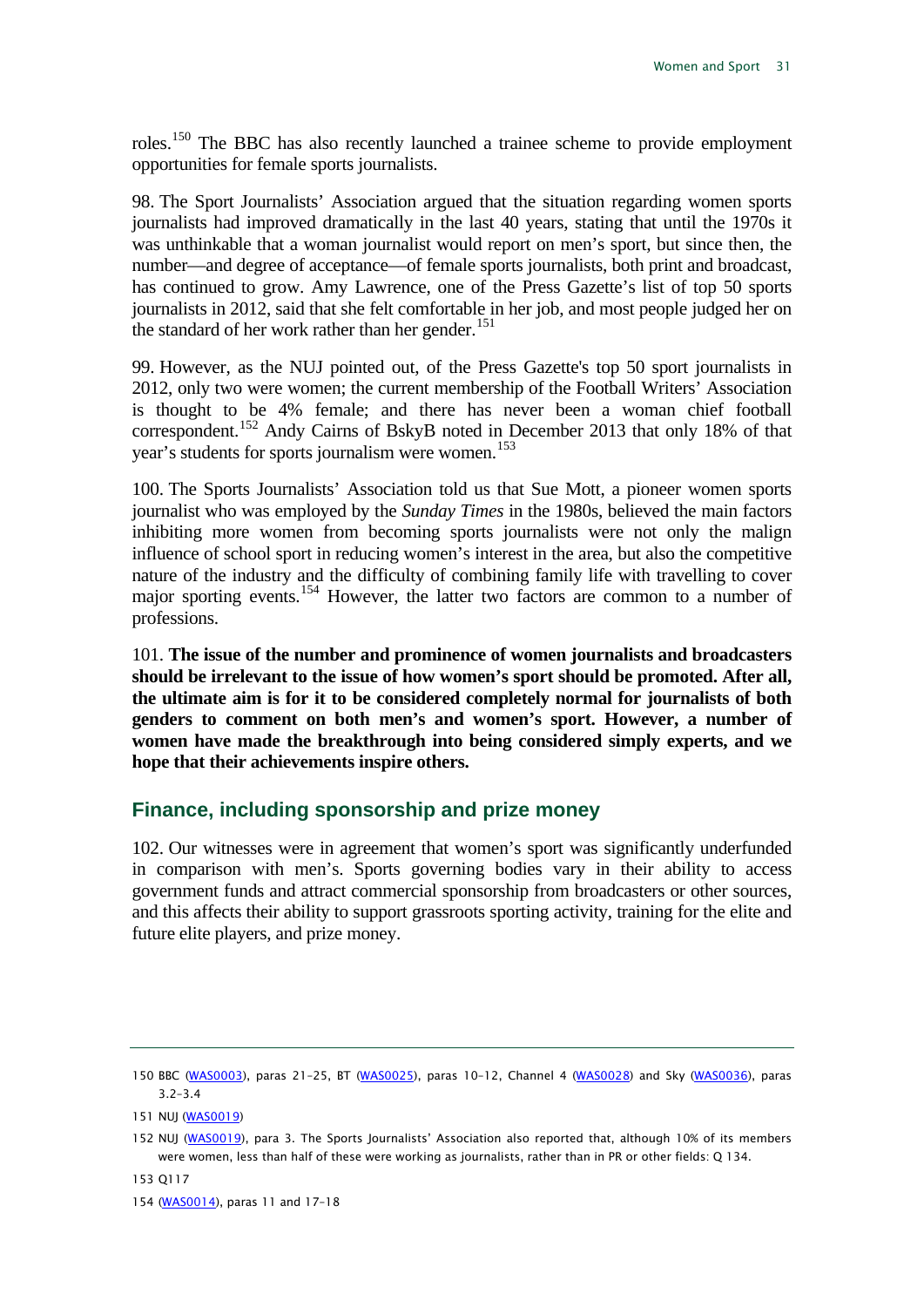#### <span id="page-32-0"></span>*Grants from public sources*

103. Public funding for sports is the responsibility of two bodies: UK Sport, which funds elite athletes, and Sport England, whose remit is to increase participation in sport at the grass roots level.

104. Through its World Class Performance Programme, UK Sport invests in Olympic and Paralympic sports which demonstrate that they have athletes with the potential to win medals over the next two Olympic/Paralympic cycles. Over 1,300 of the nation's leading athletes who are believed to have the potential to win medals at the next two Olympiads benefit from an annual investment of around £100 million, and UK Sport also supports many more identified as having the potential to compete at world class level with the help of targeted investment. We were told that 43% of the 1,400 athletes funded by UK Sport are women, which correlates to the percentage of medals for women at Olympic and Paralympic games.<sup>155</sup>UK Sport is funded by a mixture of Government Exchequer and Lottery income.

105. Because UK Sport invests in medal potential it does not necessarily fund both male and female athletes within an individual sport. In making investment decisions for Rio 2016, the UK Sport Board initially approved funding for Women's Goalball, Women's Water Polo and Women's Beach Volleyball but not the male equivalent as it judged that the women's programmes were most likely to deliver medal success. UK Sport also funded Synchronised Swimming, which is a female only sport with no male equivalent on the Olympic programme.

106. UK Sport subsequently—following its Annual Investment Review at the start of 2014—withdrew funding from Synchronised Swimming, Goalball and Beach Volleyball which it considered had failed to demonstrate realistic medal potential before the 2020 Games. This 'No Compromise' policy of withdrawing funding from 'failing' sports to reinvest in other programmes has been heavily criticised but has the support of the Government since at least some of the UK's success in winning medals in 2012 was attributed to this approach.<sup>[156](#page-32-2)</sup>

107. As a non-Olympic sport, netball does not qualify for funding or specialist support from UK Sport for its elite players, though it does receive funds for them from Sport England. Similarly, the RFU does not receive any public funding from UK Sport to support the elite women's programme but does from Sport England. England Netball considered itself disadvantaged by not being able to access the specialist support provided by UK Sport: "We are competing against Australia and New Zealand where women's sport, including Netball has greater status and support."<sup>[157](#page-32-3)</sup>

108. Chrissie Wellington argued that public funding should be directed towards developing athletes, to enable them to train full time and to receive the support they needed, more than towards the existing elite. She suggested that government funding to elite athletes and teams could be conditional upon participation in grassroots programmes. She also advocated means-testing to ensure that athletes with lucrative commercial

<span id="page-32-1"></span><sup>155</sup> Qq 240 and 254–255

<span id="page-32-2"></span><sup>156</sup> 'UK Sport targets investment to protect and enhance medal potential for Rio 2016 and beyond', press notice dated 4 February 2014 from UK Sport

<span id="page-32-3"></span><sup>157</sup> England Netball [\(WAS0011\)](http://data.parliament.uk/WrittenEvidence/CommitteeEvidence.svc/EvidenceDocument/Culture,%20Media%20and%20Sport/Women%20and%20Sport/written/2199.html), para 10 and Q231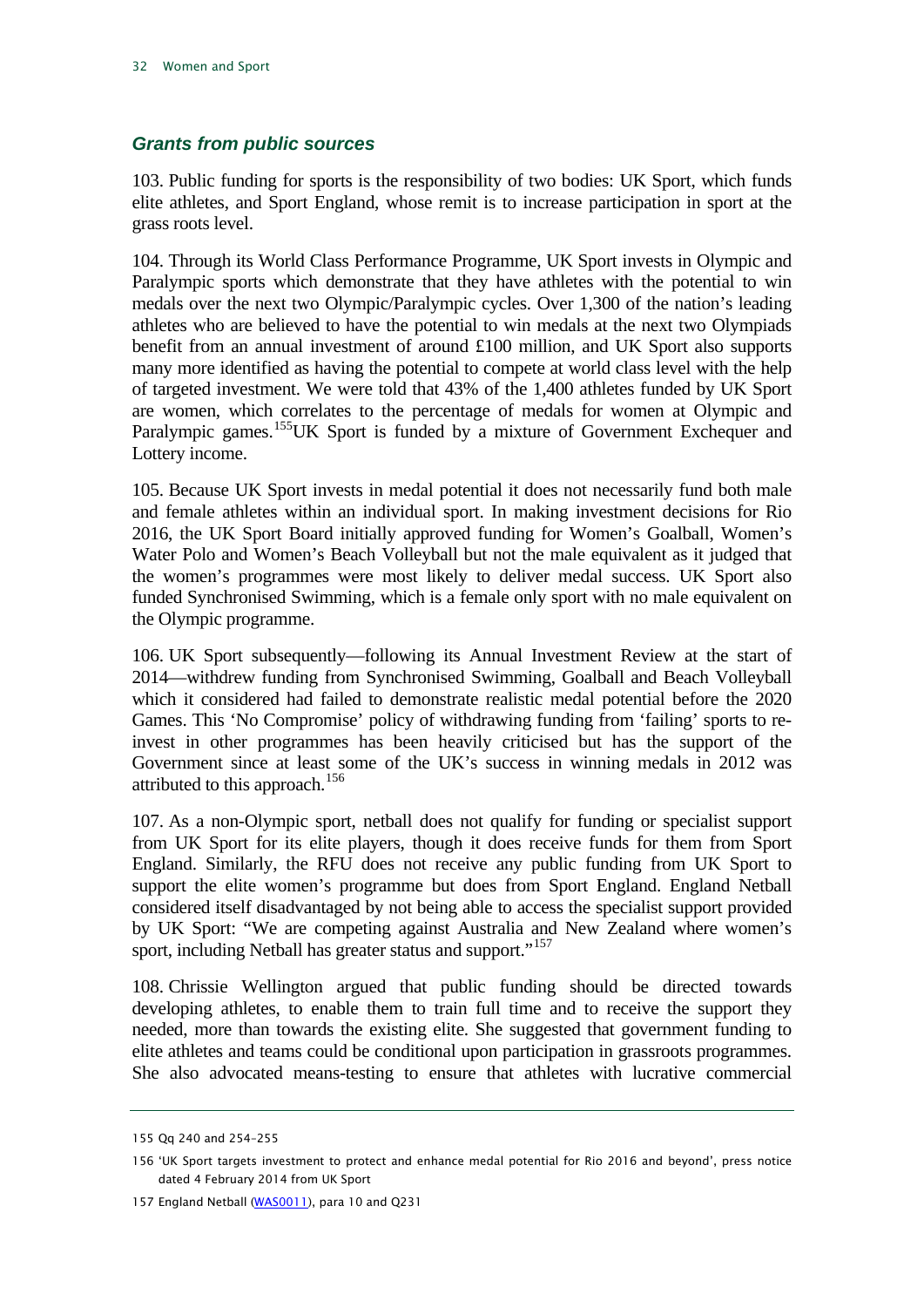partnerships did not receive government funding which could be better spent on development athletes.<sup>[158](#page-33-0)</sup>

109. Sport England provides support for over 100 sports in a variety of ways: through advice, the provision of services and funding. It seeks to increase women's participation in sport in three ways:

a) Through investment in National Governing Body Whole Sport Plans. These plans set out agreed targets for increasing the number of people who play the sport regularly;

b) Through multi-sport projects aimed at particular groups of women and girls, for example the Us Girls project with women under 25 in deprived areas;

c) To create an environment "where the norms of women's experience of sport—ie that it is less usual, less expected and less catered for than men's participation—are reversed" through the Bury project.

Sport England also invests in the development of talented athletes in 43 sports, and funds the elite programmes of netball, squash and women's rugby.

110. Sport England has said it will invest £493 million (almost half its funds) into 46 National Governing Bodies for the period 2013-2017 following assessment of their Whole Sport Plans. Within this total, significant funding has been awarded to a number of sports popular amongst women, for example netball  $(\text{\textsterling}25.3m)$ , running  $(\text{\textsterling}22m)$ , equestrianism (£6m), swimming (£20m) and tennis (£17.4m). To be eligible for such funding, NGBs had to fulfil one of two criteria:

- To have been in receipt of similar investment in the 2009–13 round (in order to build on previous investment); or
- To be a governing body of a sport with more than 75,000 people in England taking part once a week (as these sports are thought to present the best opportunity to increase and sustain regular participation).

111. Like UK Sport, Sport England has recently reviewed its support to ensure that it is directed at those sports most likely to help in achieving its aims. Early in 2014 Sport England announced its unwillingness to maintain a long-term commitment to the NGBs for basketball and swimming and it made a small cut in the grant for tennis, on the grounds of these NGBs' disappointing performance in increasing participation. Sport England assured us that the money held back from the NGBs would not be lost to the sport, but would be distributed to other providers such as local authorities, community groups, charities and associated governing bodies, and to support facilities such as swimming pools and parkruns.[159](#page-33-1) The Payment for Results Review, the outcome of which was announced on 27 March 2014, withdrew a total of £2.8 million of funding, representing up to 10% of their grant, from six sports governing bodies.<sup>[160](#page-33-2)</sup> Three other  $\overline{\text{NGBs}}^{\text{161}}$  $\overline{\text{NGBs}}^{\text{161}}$  $\overline{\text{NGBs}}^{\text{161}}$  failed to show growth but were considered to have adopted the right approach to encourage people to play their sport, so they were warned that they must deliver growth by December 2014

<span id="page-33-0"></span><sup>158</sup> [\(WAS0024\)](http://data.parliament.uk/WrittenEvidence/CommitteeEvidence.svc/EvidenceDocument/Culture,%20Media%20and%20Sport/Women%20and%20Sport/written/2239.html)

<span id="page-33-1"></span><sup>159</sup> Qq 259–260, 263–264 and 289

<span id="page-33-2"></span><sup>160</sup> Representing football, golf, hockey, mountaineering, netball and rowing

<span id="page-33-3"></span><sup>161</sup> Representing badminton, cricket and rugby union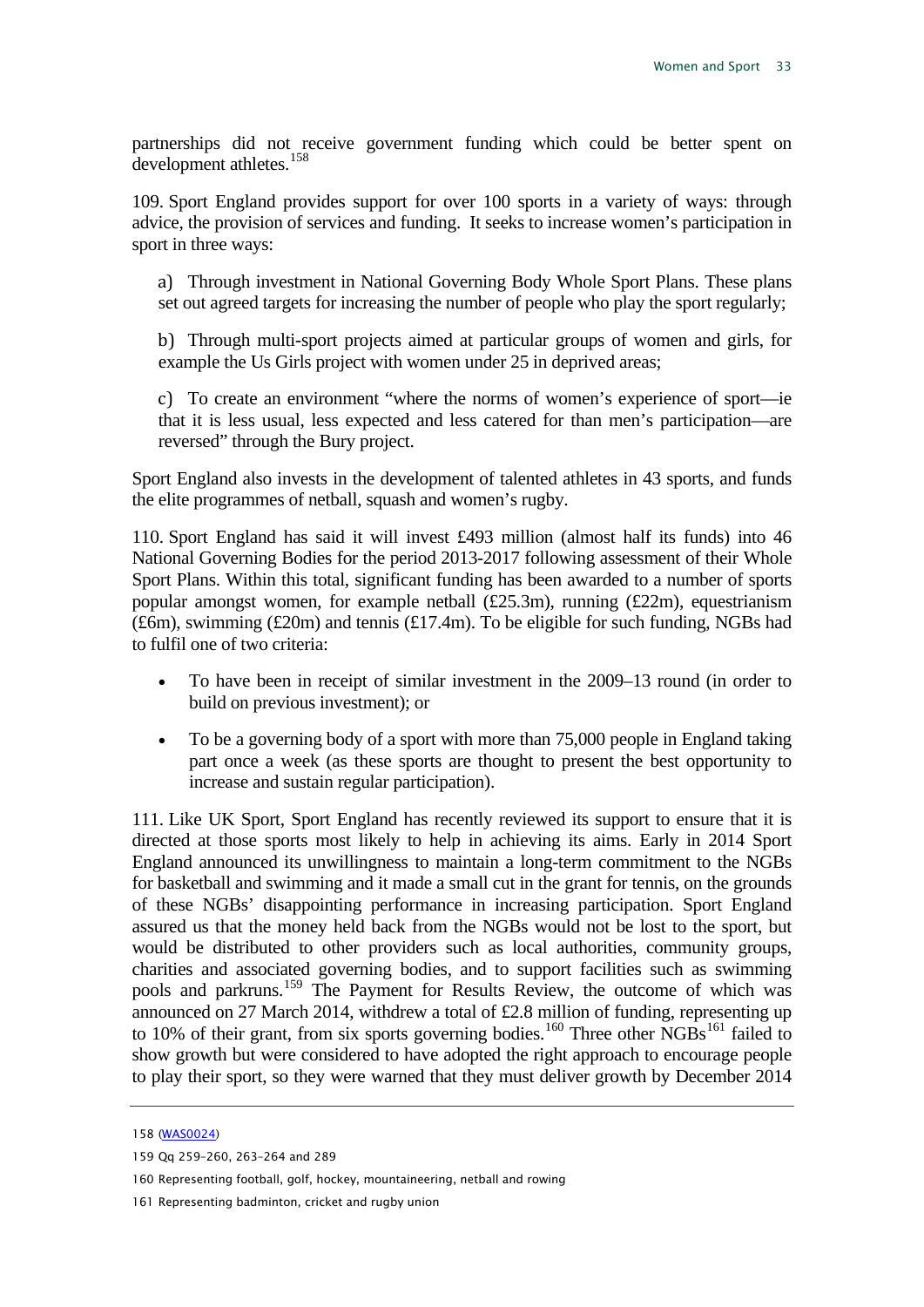or lose money in 2015; and it was noted that UK Athletics had not achieved its growth target but had, nevertheless, increased the number of people participating, so its grant was not reduced.<sup>[162](#page-34-1)</sup>

112. **We comment in more detail on the performance of different NGBs in the next chapter of this Report. As far as the two government agencies are concerned, we commend their rigorous and evidence-based approach to the award of scarce resources to sporting bodies. Some have argued that UK Sport should focus less on Olympic medal potential, and more on an assessment of whether the UK is able to compete at world-class level, not least as some major sports are not represented in the Olympics and the list of Olympic sports varies from Games to Games. However, a medal count is at least a transparent criterion. We are pleased that Sport England is seeking to continue to support the sports and those who play them, even if funding is being taken from the relevant NGB. As we have indicated throughout this report, NGBs vary widely in the degree to which they engage with the problem of increasing participation, and it may well be that local organisations are sometimes better placed than NGBs to invest imaginatively to increase participation.**

#### <span id="page-34-0"></span>*Commercial Sponsorship*

113. In 2011, the WSFF found that, just a year before the Olympics, women's sport received only 0.5% of all UK sports sponsorship; men's sport received 61.1% and the rest went to mixed sports.<sup>[163](#page-34-2)</sup> The WSFF reported to the Committee that, though it expected a small increase post-Olympics, it believed that commercial investment still "completely fails to reflect the true value of the market", despite the fact that the UK's leading sportswomen regularly outperform their male counterparts on the international stage, the best women's events enjoy large television audiences and sports fans have shown a desire to watch and engage with women's sport.<sup>[164](#page-34-3)</sup>

114. The overwhelming disparity partly reflects the disproportionate 'slice' of commercial sponsorship taken by the Premier League. Much of the remaining money goes to Formula 1, rugby, cricket, golf and tennis. Investec's sponsorship of GB/England women's hockey is a rare exception and—according to BT—is partly the result of a senior executive's personal commitment to the game. <sup>[165](#page-34-4)</sup> A relatively new sport, triathlon, provides the same prize money, commercial sponsorship and media opportunities for men as women, as men and women frequently compete in the same race.<sup>[166](#page-34-5)</sup>

115. Tennis is the only widely played sport in which the women's game attracts almost as much commercial sponsorship as the men's. BT suggested that this is because it is a popular worldwide sport where the athletes are visible and known; there are four Grand Slams a year that focus attention on female players; and Billie Jean King started to battle

<span id="page-34-4"></span>165 [\(WAS0025\)](http://data.parliament.uk/WrittenEvidence/CommitteeEvidence.svc/EvidenceDocument/Culture,%20Media%20and%20Sport/Women%20and%20Sport/written/2240.html), para 4 See also Q21 (WSFF)

<span id="page-34-5"></span>166 Qq 68–69

<span id="page-34-1"></span><sup>162</sup> 'Sport England continues tough approach to sport delivery', press notice dated 27 March 2014

<span id="page-34-2"></span><sup>163</sup> WSFF report Big Deal, 2011

<span id="page-34-3"></span><sup>164</sup> [\(WAS0031\)](http://data.parliament.uk/WrittenEvidence/CommitteeEvidence.svc/EvidenceDocument/Culture,%20Media%20and%20Sport/Women%20and%20Sport/written/2246.html), para 41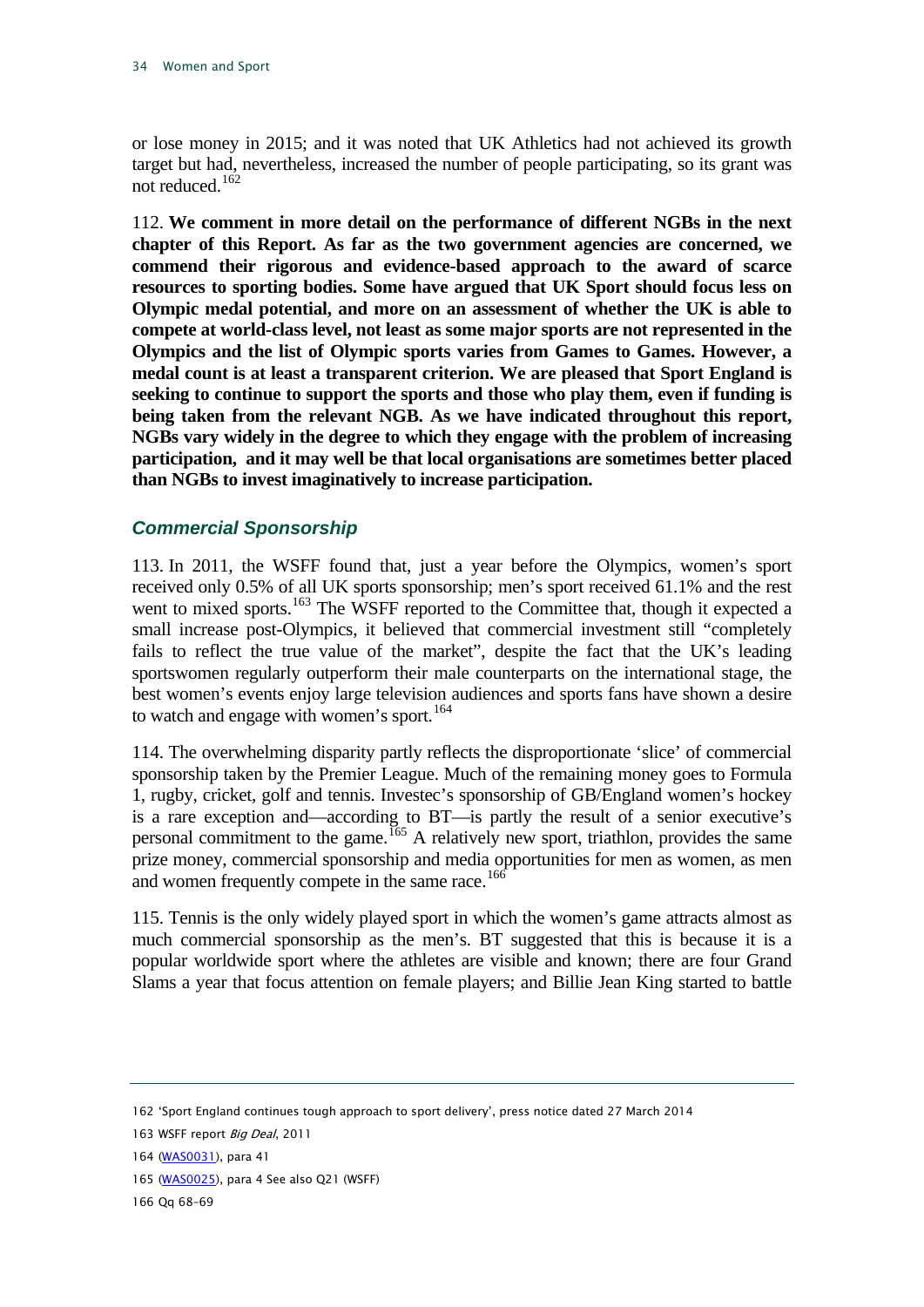for equal prize money in the 1970s where many other sports are only now beginning that fight.<sup>[167](#page-35-0)</sup> BT added:

"Where tennis has been, BT hopes that other women's sports can follow with the rise in their media coverage. Sponsorship can help with this; sponsors want attention, association and kudos. When women's sport is shown more widely and often on TV…., women will cease to be peripheral figures in the sports market and come closer to sharing the centre ground with men."<sup>[168](#page-35-1)</sup>

116. Sky believed that partnerships between broadcasters and sporting bodies provided "not just the opportunity to grow sports using funding derived from sports rights, but [for broadcasters and governing bodies to work] together to promote a sport." Sky cited as examples its support for women's cricket, its partnership with British Cycling, supporting female as well as male elite cyclists, and its work with women's golf.<sup>[169](#page-35-2)</sup>

117. Amy Lawrence, deputy football correspondent of the *Observer,* suspected possible sponsors and advertisers were lagging behind in willingness to take women's sport seriously: "I don't know how much determination there is to market specifically to female sports enthusiasts from big companies and promoters. Certain broadcasters and papers are keen, but I sense they find it hard to make the kind of breakthrough they'd like."<sup>17</sup>

118. The FA noted that, while women's football is not a professional sport in England, as both the quality and coverage of the elite game have improved, so has interest in the game from supporters and, correspondingly, from potential sponsors. The FA was particularly keen to work with partners who become closely involved in its grassroots work, and it referred to four companies as part of its full women's partner programme: Nike, Vauxhall, Continental and BT Sport.<sup>[171](#page-35-4)</sup> It was hoping that this programme would grow and generate increasing revenues for the women's game, to enable it eventually to become professional.<sup>[172](#page-35-5)</sup> Both the ECB and the RFU told us that they did not separate sponsorship of women's and men's programmes, and that many of their sponsorship agreements contained rights related to both the men's and women's programmes: for example, for rugby union O2 sponsored both the men's and women's senior 15s, and Canterbury<sup>[173](#page-35-6)</sup> provided kit for both men's and women's teams, and for cricket Waitrose was the main team sponsor and adidas provided the kit for both men and women. [174](#page-35-7) England Netball reported on its commercial strategy to increase the share of income it received from sponsorship, merchandise, events, working with commercial providers and membership offers. It had negotiated a television contract with Sky, and was hoping to sign contracts with other sponsors, and it suggested that one of its attractions was its understanding of and responsiveness to its customer base, netball supporters and grassroots players. Even so, it

<span id="page-35-3"></span>170 NUJ [\(WAS0019\)](http://data.parliament.uk/WrittenEvidence/CommitteeEvidence.svc/EvidenceDocument/Culture,%20Media%20and%20Sport/Women%20and%20Sport/written/2228.html)

<span id="page-35-5"></span>172 Qq 197–199

<span id="page-35-0"></span><sup>167</sup> Qq 205-207 (LTA) and BT [\(WAS0025\)](http://data.parliament.uk/WrittenEvidence/CommitteeEvidence.svc/EvidenceDocument/Culture,%20Media%20and%20Sport/Women%20and%20Sport/written/2240.html), para 7. See LTA [\(WAS0012\)](http://data.parliament.uk/WrittenEvidence/CommitteeEvidence.svc/EvidenceDocument/Culture,%20Media%20and%20Sport/Women%20and%20Sport/written/2201.html), paras 15-18 for a list of its sponsors and prize money

<span id="page-35-1"></span><sup>168</sup> BT [\(WAS0025\)](http://data.parliament.uk/WrittenEvidence/CommitteeEvidence.svc/EvidenceDocument/Culture,%20Media%20and%20Sport/Women%20and%20Sport/written/2240.html), para 8

<span id="page-35-2"></span><sup>169</sup> Sky [\(WAS0036\)](http://data.parliament.uk/WrittenEvidence/CommitteeEvidence.svc/EvidenceDocument/Culture,%20Media%20and%20Sport/Women%20and%20Sport/written/2327.html), paras 4.1–4.2 and 4.4, and Q 227

<span id="page-35-4"></span><sup>171</sup> FA [\(WAS0030\)](http://data.parliament.uk/WrittenEvidence/CommitteeEvidence.svc/EvidenceDocument/Culture,%20Media%20and%20Sport/Women%20and%20Sport/written/2245.html), paras 17-18

<span id="page-35-6"></span><sup>173</sup> Canterbury is a sports clothing company based in New Zealand.

<span id="page-35-7"></span><sup>174</sup> RFU [\(WAS0029\),](http://data.parliament.uk/WrittenEvidence/CommitteeEvidence.svc/EvidenceDocument/Culture,%20Media%20and%20Sport/Women%20and%20Sport/written/2244.html) paras 3.1-3.2 and Q 179, ECB [\(WAS0034\)](http://data.parliament.uk/WrittenEvidence/CommitteeEvidence.svc/EvidenceDocument/Culture,%20Media%20and%20Sport/Women%20and%20Sport/written/2254.html), para 5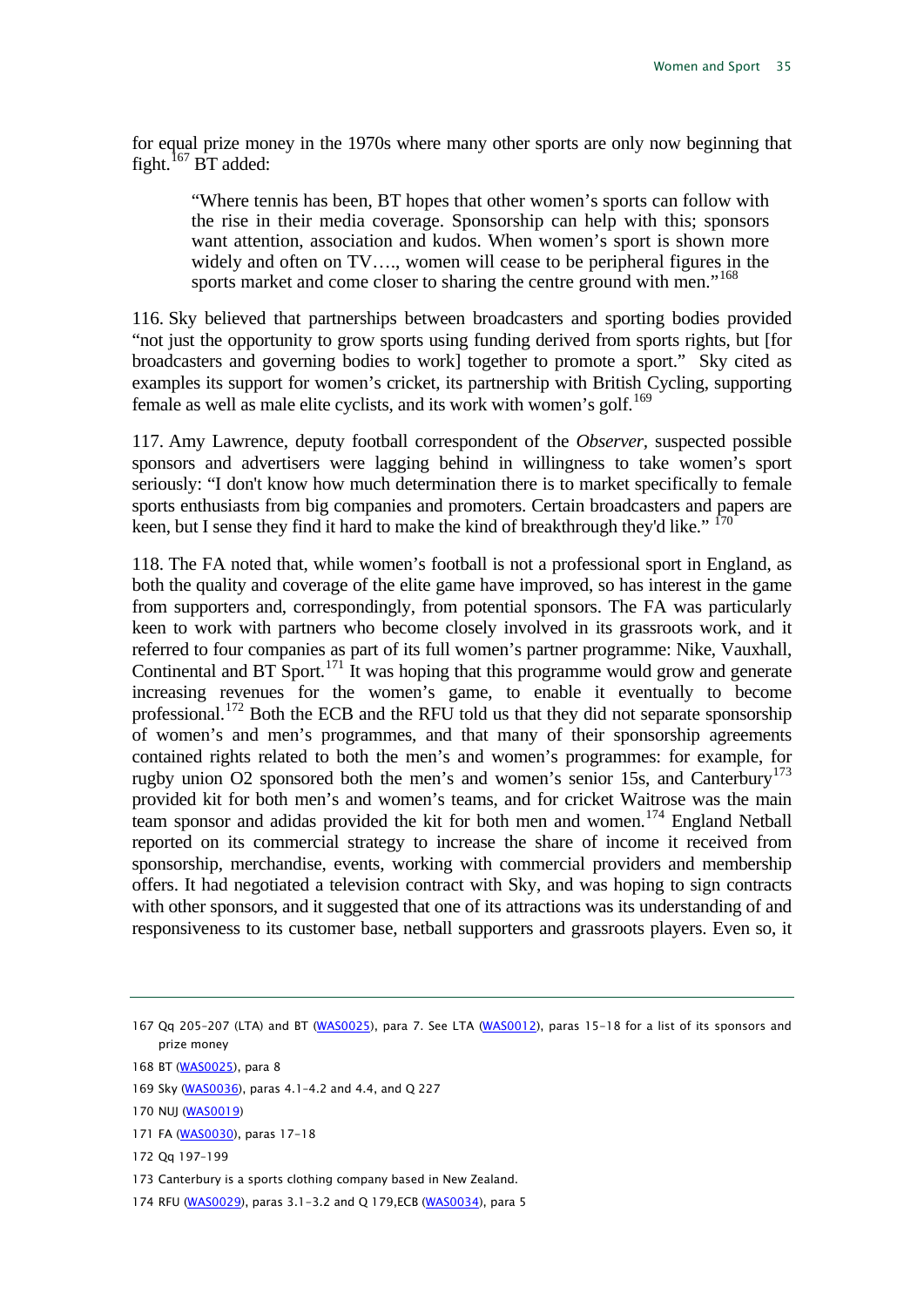said that the value of its sponsorships was far below the levels of professional male sport. $175$ 

119. Some of our witnesses suggested that women's sport offers some special advantages to potential sponsors: it is an underexploited area, with extensive rights available at a comparatively low cost; its quality has never been higher; it provides an opportunity for distinctive commercial marketing—appealing to both male and female consumers and brands—as well as demonstrating corporate social responsibility by working in a developing area.<sup>[176](#page-36-2)</sup> However, rights holders (such as the sports governing bodies) need to make strong business cases to encourage commercial investment in women's sport.

120. The WSFF emphasised the need to grow the fan base for particular events within women's sport to attract more commercial sponsorship. Some sports appeared to be better at developing a fan base than others: we were told that audience numbers at live netball matches had increased and it was one of the few female sports to sell out arenas with full price tickets. England Netball attributed this to its active targeting of women and girls as its preferred audience. In tennis, the LTA introduced a Ladies Day for the Aegon tournament in 2012 to help raise the profile of the sport amongst women and encourage attendance at the event; the day was sold out in both  $2012$  and  $2013$ .<sup>[177](#page-36-3)</sup>

121. The WSFF believed there were opportunities to market women's sport in slightly different ways to make it appealing to teenage girls and women who may not previously have considered themselves to be fans of that sport. Both of these potential new markets would increase the attractiveness of sponsorship to commercial partners. To assist this development, the WSFF suggested that the Government should consider ring-fencing some of its investment into particular sports in order to provide "seed-funding" to emerging and developing competitions and give an incentive to commercial investment. This, it argued, was the model that had helped netball in Australia develop from a mainly amateur, low-profile sport twenty years ago into a professional sport where the top players were household names and the domestic league was a commercially self-sustaining business.[178](#page-36-4)

#### <span id="page-36-0"></span>*Training and scholarships*

122. None of the team sports from whose governing bodies we took oral evidence football, rugby union, netball—was professional sports for women. This meant that they were heavily dependent on government grants, players' willingness to support themselves and cross-subsidy from the men's sport to support not only existing elite players but also the training of future elite players. Overall, there is a shortage of money for both men's and women's sport, and sometimes there appears to be a bias towards male sports*.* For example, GB Volleyball had so little funding before the 2012 Games that it chose to support only the men's team, leaving the women's team unfunded—yet it was the women's team that achieved a significant victory, while the men's team lost all of its

<span id="page-36-1"></span><sup>175</sup> England Netball [\(WAS0011\)](http://data.parliament.uk/WrittenEvidence/CommitteeEvidence.svc/EvidenceDocument/Culture,%20Media%20and%20Sport/Women%20and%20Sport/written/2199.html), paras 11-14

<span id="page-36-2"></span><sup>176</sup> [\(WAS0031\)](http://data.parliament.uk/WrittenEvidence/CommitteeEvidence.svc/EvidenceDocument/Culture,%20Media%20and%20Sport/Women%20and%20Sport/written/2246.html), paras 41-42 and Chrissie Wellington [\(WAS0024\)](http://data.parliament.uk/WrittenEvidence/CommitteeEvidence.svc/EvidenceDocument/Culture,%20Media%20and%20Sport/Women%20and%20Sport/written/2239.html)

<span id="page-36-3"></span><sup>177</sup> WSFF [\(WAS0031\)](http://data.parliament.uk/WrittenEvidence/CommitteeEvidence.svc/EvidenceDocument/Culture,%20Media%20and%20Sport/Women%20and%20Sport/written/2246.html), para 43, England Netball [\(WAS0011\),](http://data.parliament.uk/WrittenEvidence/CommitteeEvidence.svc/EvidenceDocument/Culture,%20Media%20and%20Sport/Women%20and%20Sport/written/2199.html) para 15, LTA [\(WAS0012\)](http://data.parliament.uk/WrittenEvidence/CommitteeEvidence.svc/EvidenceDocument/Culture,%20Media%20and%20Sport/Women%20and%20Sport/written/2201.html), para 19

<span id="page-36-4"></span><sup>178</sup> WSFF [\(WAS0031\)](http://data.parliament.uk/WrittenEvidence/CommitteeEvidence.svc/EvidenceDocument/Culture,%20Media%20and%20Sport/Women%20and%20Sport/written/2246.html), para 43. See also Qq73-74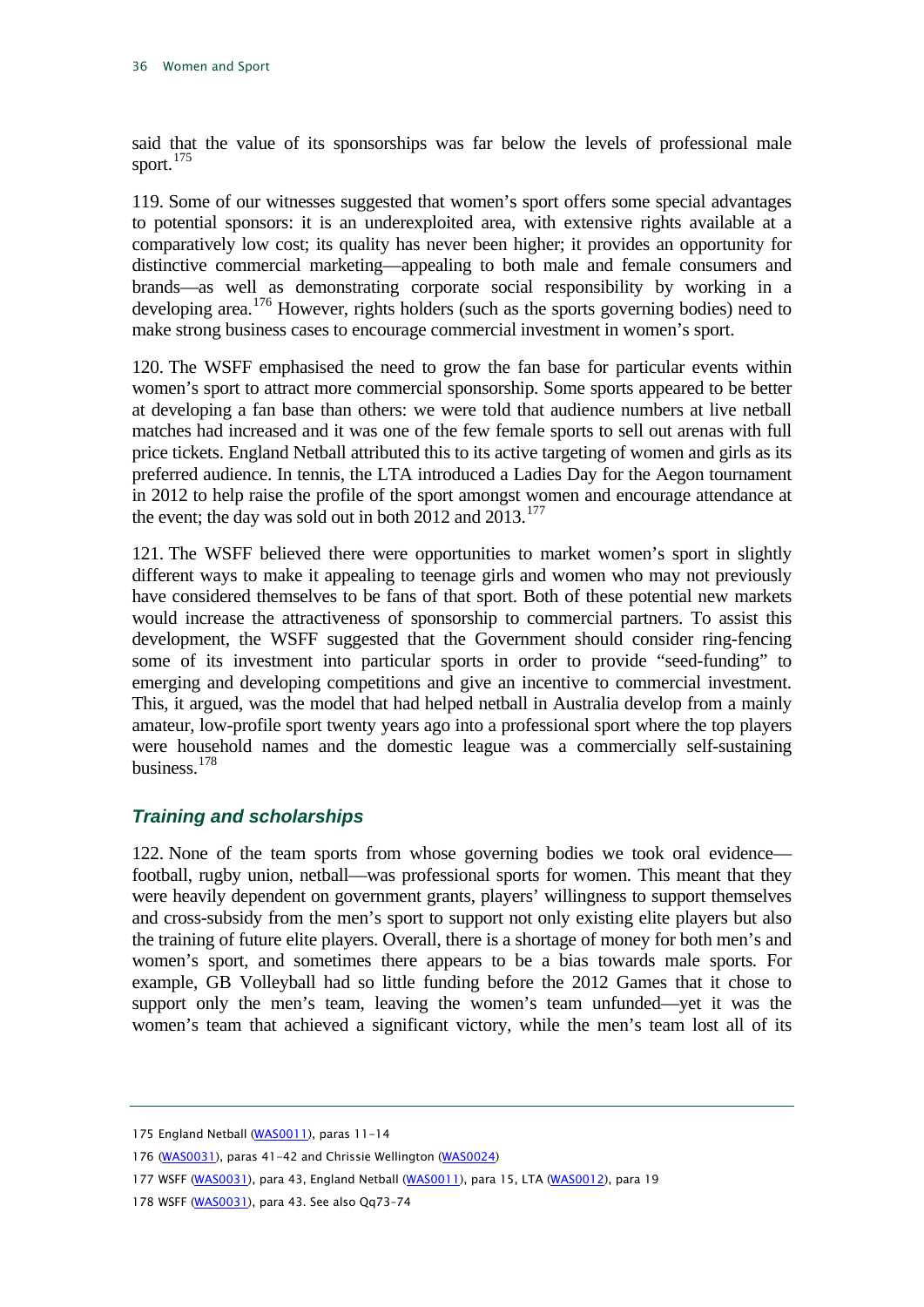matches. The funding decision caused considerable difficulties to the women players, one of whom incurred debts of £10,000 just to play in the Olympics.<sup>[179](#page-37-1)</sup>

123. The RFU invested approximately £2.5 million on women's elite rugby in 2012, including on talent identification and development. While lower than the investment in the men's elite programme, in part that is attributable to the fact that the RFU had to pay release fees from Premiership clubs for the men.<sup>[180](#page-37-2)</sup> The RFU claimed that the women's 7s programme was well funded, and the 15s programme was "one of the best resourced in the world", allowing England to compete at the top level.<sup>[181](#page-37-3)</sup> The RFU has recently instituted an Elite Player agreement for the women's players which, like that for the men's, sets out the support from the Union in areas such as training and medical cover.<sup>[182](#page-37-4)</sup> The ECB described its programmes for women, and the access women cricketers have to specialist coaching, medical screening and bespoke fitness programmes.<sup>[183](#page-37-5)</sup> The FA told us it was creating an Elite Performance Unit for the women's game to oversee the development of the best young players.<sup>[184](#page-37-6)</sup> Elite netball players receive only a financial contribution to their training and travel costs.<sup>[185](#page-37-7)</sup>

124. Some commercial sponsorship for training young players is available, for example through the Sky Sports Scholarships scheme which offers financial support, media training and mentoring. In August 2013 Sky announced the latest 12 scholarships which included seven women representing a range of sports.<sup>[186](#page-37-8)</sup>

#### <span id="page-37-0"></span>*Prize money*

125. Another area of inequality in sport is the prize money available to women and men. Prize money is not offered for any global or domestic netball competition. We were told that there were not even trophies available for the women's cricket league and football league. $187$ 

126. It has often been argued that men's sport is both more challenging and more interesting than women's, so the differential is justified. However, a number of sportswomen are challenging the assumption that women cannot compete on equal terms with men and, therefore, should not receive an equal reward. Chrissie Wellington has suggested that discriminatory rules that, for example, restrict the length and duration of races for women, should be evaluated and potentially abolished because they are not substantiated by evidence from respected sports physiologists.<sup>[188](#page-37-10)</sup> A major campaign to get a women's Tour de France alongside the men's event in future is being led by Emma Pooley and Chrissie Wellington. A petition in support has reached the 100,000 signature

<span id="page-37-3"></span>181 Ibid.

- <span id="page-37-5"></span>183 [\(WAS0034\)](http://data.parliament.uk/WrittenEvidence/CommitteeEvidence.svc/EvidenceDocument/Culture,%20Media%20and%20Sport/Women%20and%20Sport/written/2254.html), section 4
- <span id="page-37-6"></span>184 FA [\(WAS0030\)](http://data.parliament.uk/WrittenEvidence/CommitteeEvidence.svc/EvidenceDocument/Culture,%20Media%20and%20Sport/Women%20and%20Sport/written/2245.html), para 14. The Unit consists of 29 new Player Development Centres, 31 FA Girls' Centres of Excellence and 3 Elite Performance Camps

<span id="page-37-7"></span>185 England Netball [\(WAS0011\)](http://data.parliament.uk/WrittenEvidence/CommitteeEvidence.svc/EvidenceDocument/Culture,%20Media%20and%20Sport/Women%20and%20Sport/written/2199.html), para 16

- <span id="page-37-9"></span>187 Joanne Herbertson [\(WAS0015\)](http://data.parliament.uk/WrittenEvidence/CommitteeEvidence.svc/EvidenceDocument/Culture,%20Media%20and%20Sport/Women%20and%20Sport/written/2206.html)
- <span id="page-37-10"></span>188 Chrissie Wellington [\(WAS0024\)](http://data.parliament.uk/WrittenEvidence/CommitteeEvidence.svc/EvidenceDocument/Culture,%20Media%20and%20Sport/Women%20and%20Sport/written/2239.html)

<span id="page-37-1"></span><sup>179</sup> BT [\(WAS0025\)](http://data.parliament.uk/WrittenEvidence/CommitteeEvidence.svc/EvidenceDocument/Culture,%20Media%20and%20Sport/Women%20and%20Sport/written/2240.html), para 5

<span id="page-37-2"></span><sup>180</sup> RFU [\(WAS0029\),](http://data.parliament.uk/WrittenEvidence/CommitteeEvidence.svc/EvidenceDocument/Culture,%20Media%20and%20Sport/Women%20and%20Sport/written/2244.html) para 1.3

<span id="page-37-4"></span><sup>182</sup> RFU [\(WAS0029\),](http://data.parliament.uk/WrittenEvidence/CommitteeEvidence.svc/EvidenceDocument/Culture,%20Media%20and%20Sport/Women%20and%20Sport/written/2244.html) para 3.3. See also Qq 176–177

<span id="page-37-8"></span><sup>186</sup> Sky [\(WAS0036\)](http://data.parliament.uk/WrittenEvidence/CommitteeEvidence.svc/EvidenceDocument/Culture,%20Media%20and%20Sport/Women%20and%20Sport/written/2327.html), para 4.5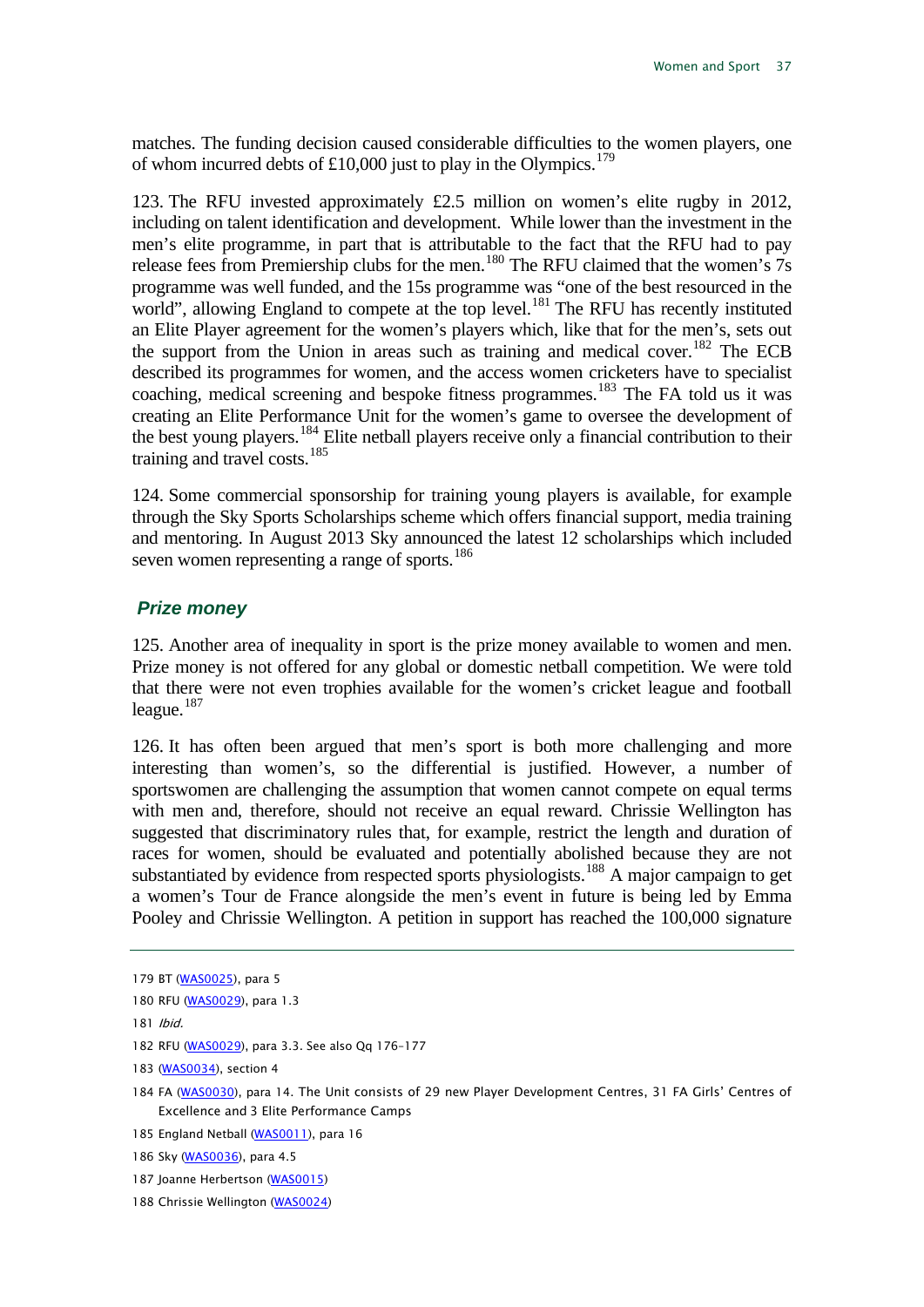mark.[189](#page-38-2) Chrissie Wellington argued that race owners could consider increasing prize purses for female athletes (giving parity with men), to enable them more easily to make a living.

127. Meanwhile, equal prize money for men and women was first introduced at the Wimbledon Tennis Championships in 2007, and the Aegon Classic (a women only tournament) was upgraded to a WTA Premier 600 event from 2013, with a resulting increase in prize money for participants.

<span id="page-38-6"></span>128. **The fact that fans of women's sport are currently a market comparatively underexploited by commercial sponsors, and that female sports fans offer opportunities for new sponsors to become involved, should inspire sports governing bodies to offer imaginative deals to companies. Greater coverage of women's sport in the media should increase the audience for such sport, and enhance the attraction of sponsorship.**

<span id="page-38-7"></span>129. **While no one is arguing for all elite sportspeople to receive the same pay or investment in training as premiership footballers, the gap between the support and rewards received by those men and almost all professional/elite sportswomen is vast. It would enhance the respect in which women's sport is held for women to be better supported financially; and it is likely that better pay would enable more high quality women to continue to play sport and to develop their potential.**

#### <span id="page-38-0"></span>**Role models**

#### <span id="page-38-1"></span>*Leadership of sport governing bodies*

130. Our Terms of Reference for this inquiry did not include a specific reference to women as leaders and members of the sports workforce, but a number of those giving oral evidence pointed to the gender imbalance amongst sports governing bodies, managers and coaches, and the degree to which women in leadership roles in sport were still subject to overt, as well as covert, sexism. The WSFF went so far as to say: "the lack of women in senior decision making roles within sport is a major issue preventing women's sport from reaching its potential."<sup>[190](#page-38-3)</sup>

131. In 2006, our predecessors noted that there was not one woman on the FA Board and that there was only one female member of the 90-strong FA Council, and concluded: "The FA should demonstrate that it recognises the value of drawing women into governance and promoting female role models as a way of increasing recognition and widening the fan base, thereby benefiting the sport as a whole."<sup>[191](#page-38-4)</sup>

132. In 2012 UK Sport and Sport England asked all publicly-funded sports' National Governing Bodies to have women as at least 25% of their board members by 2017. The latest figures (from May 2014)<sup>[192](#page-38-5)</sup> show:

<span id="page-38-2"></span><sup>189</sup> Qq 203–204

<span id="page-38-3"></span><sup>190</sup> [\(WAS0031\)](http://data.parliament.uk/WrittenEvidence/CommitteeEvidence.svc/EvidenceDocument/Culture,%20Media%20and%20Sport/Women%20and%20Sport/written/2246.html), para 22

<span id="page-38-4"></span><sup>191</sup> Culture Media and Sport Committee, Women's Football, Fourth Report of Session 2005-06, HC 1357, paragraph 29

<span id="page-38-5"></span><sup>192</sup> WSFF's Trophy Women? Report 2014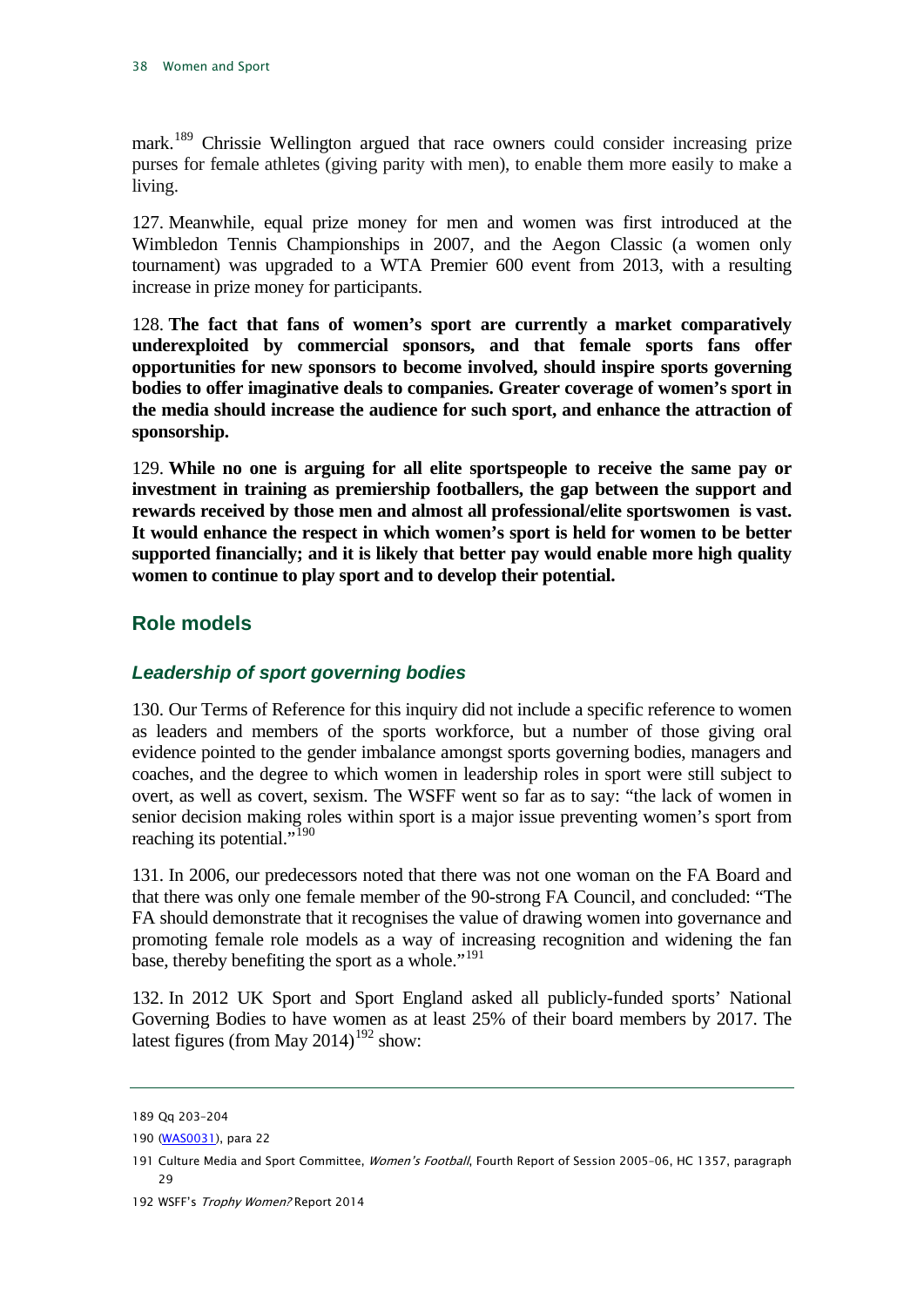- 22 out of 45 NGB boards funded by Sport England and UK Sport do not meet the 25% minimum expectation $193$
- In 2009, 21% of board members were women. This had risen to 22% in the 2011/12 report and 27% in 2013/14
- The number of women in the most senior positions remains low: an average of 21% of the four senior roles surveyed are held by women

The Government considers that more needs to be done to ensure there are no barriers to women in the rise to Senior Management and Executive Director level, and it has given a Women and Sport Advisory Board the task of addressing this, amongst other, issues.<sup>[194](#page-39-1)</sup>

133. Several sports governing bodies told us that they were keen to increase the number of women in senior roles.<sup>[195](#page-39-2)</sup> Sport England said it was drawing together a pool of high calibre individuals who had expressed an interest in being on NGB boards, and highlighting advertised positions to those individuals.<sup>[196](#page-39-3)</sup> Chrissie Wellington suggested more work was needed to find out why women were not rising up the ranks of sports administration.<sup>[197](#page-39-4)</sup>

134. The WSFF argued that the lack of representation of women on the UK's sports boards meant that sports were missing out on the benefits that diverse leadership teams could bring, and made it less likely that sporting bodies fully understood how best to approach women's sport in all aspects of their business including participation, sponsorship and media profile.[198](#page-39-5) It recommended that the 25% minimum expectation in relation to female board membership by 2017 should be raised to 30%, and that experienced and appropriate women from outside sport should be supported into leadership positions in the sector.

<span id="page-39-6"></span>135. **Having more women in senior management and board posts is not an end in itself: it may serve to increase understanding of women's views and needs at the levels where decisions on the future strategies of sports are made, and it also helps the image of sport in general to become less masculine. We welcome the progress that has been made in opening leadership positions in sport to women but note that some sports have made more progress than others. We particularly regret the fact that popular sports like swimming and tennis are lagging badly behind, and that the FA** 

- <span id="page-39-4"></span>197 Q82
- <span id="page-39-5"></span>198 [\(WAS0031\)](http://data.parliament.uk/WrittenEvidence/CommitteeEvidence.svc/EvidenceDocument/Culture,%20Media%20and%20Sport/Women%20and%20Sport/written/2246.html), para 23

<span id="page-39-0"></span><sup>193</sup> Three NGBs have no women on their boards (British Cycling, British Wheelchair Rugby and British Wrestling), another five have 10% or fewer (the Angling Trust, the FA, Pentathlon GB, the Lawn Tennis Association and Amateur Swimming Association), eleven have 20% or less (England and Wales Cricket Board, Snowsport England, British Judo, Goalball UK, the Rugby Football League, British Canoe Union, British Shooting, Archery GB, Badminton England, British Orienteering and GB Taekwondo) and three have 22% (British Weightlifting, England Handball and the Royal Yachting Association). Figures for the Rugby Football Union and Amateur Boxing Association were not available.

<span id="page-39-1"></span><sup>194</sup> DCMS [\(WAS0037\)](http://data.parliament.uk/WrittenEvidence/CommitteeEvidence.svc/EvidenceDocument/Culture,%20Media%20and%20Sport/Women%20and%20Sport/written/2328.html), paras 45-48

<span id="page-39-2"></span><sup>195</sup> See, for example, British Cycling [\(WAS0007\)](http://data.parliament.uk/WrittenEvidence/CommitteeEvidence.svc/EvidenceDocument/Culture,%20Media%20and%20Sport/Women%20and%20Sport/written/1992.html), para 30 and the RFU [\(WAS0029\)](http://data.parliament.uk/WrittenEvidence/CommitteeEvidence.svc/EvidenceDocument/Culture,%20Media%20and%20Sport/Women%20and%20Sport/written/2244.html), para 5.5

<span id="page-39-3"></span><sup>196</sup> Sport England [\(WAS0039\)](http://data.parliament.uk/WrittenEvidence/CommitteeEvidence.svc/EvidenceDocument/Culture,%20Media%20and%20Sport/Women%20and%20Sport/written/2528.html), para 50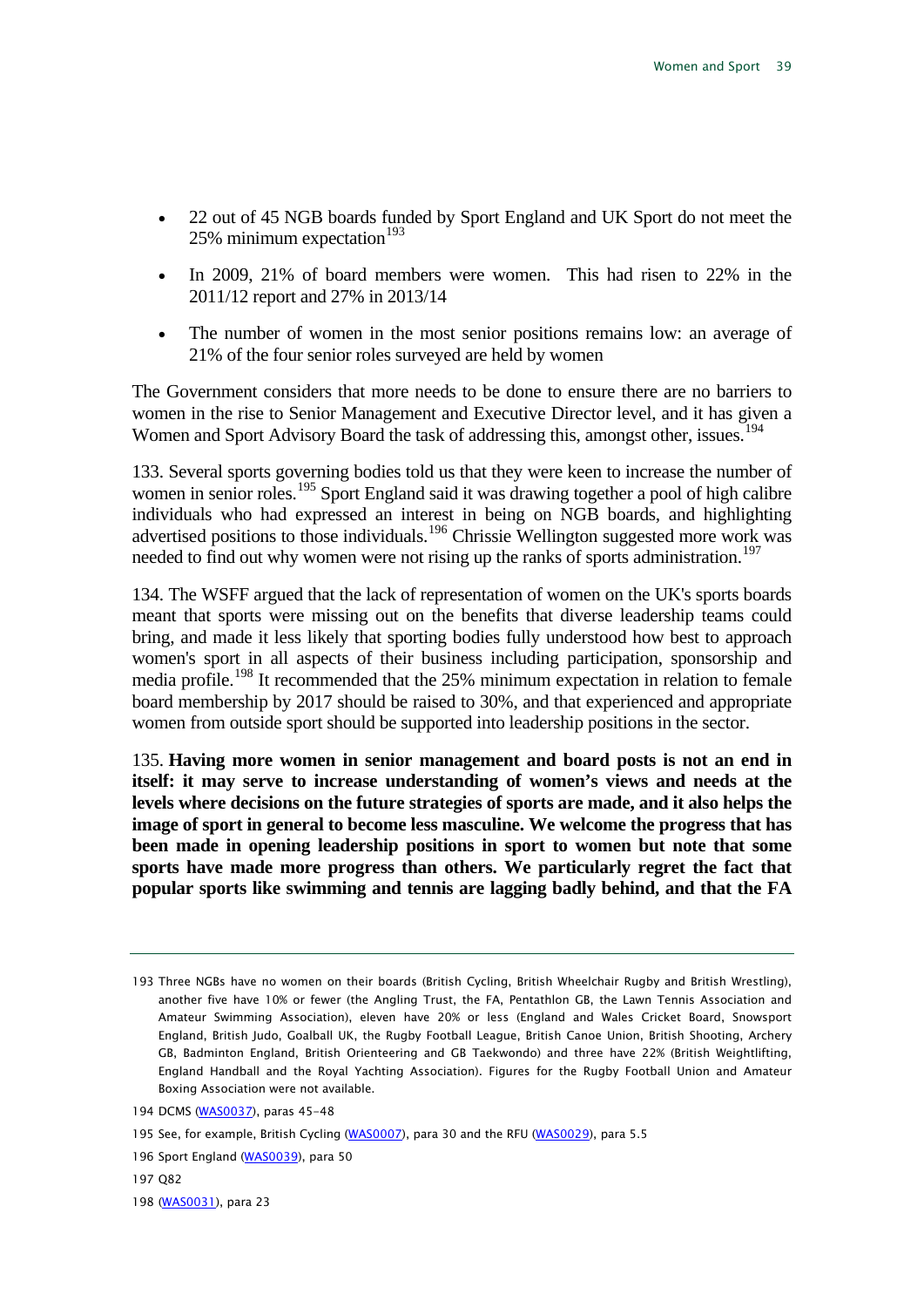#### **appears to have made little progress in this regard since our predecessors' report in 2006.**

#### <span id="page-40-0"></span>*Coaches*

136. As already highlighted, boys and girls prefer different styles of coaching, and research by the WSFF shows that the traditional style of male sports coach is actually off-putting to women contemplating participating in grassroots sport.<sup>[199](#page-40-1)</sup>

137. BT spoke for many of our witnesses in saying:

At this time, women represent only 18% of the qualified coach force in the UK. Yet if you listen to many of our great athletes like Olympians Gail Emms, Kate Walsh, and Victoria Pendleton, the complete absence of female coaches in their respective fields was both an obstacle at performance level and a hindrance to recruiting female athletes in general. So coaching is a very, very important area.<sup>[200](#page-40-2)</sup>

138. Only 17% of qualified coaches  $(1<sup>st</sup>$  for Sport Qualifications), and only 31% of coaches overall are women, despite the fact that women are more likely than men to use coaching  $(30\%$  in comparison to  $25\%$ ).<sup>[201](#page-40-3)</sup> The proportion varies among sports, with gymnastics, swimming, equestrian, netball and tennis having higher proportions of women coaches than average. Both UK Sport and Sport England considered the shortage of female coaches a serious problem. UK Sport expressed frustration that so few elite sportswomen became coaches. While acknowledging that elite coaching was a difficult role for women with caring responsibilities because of the travelling involved, UK Sport suggested that one cause of the shortage was the fact that the apprenticeship programme depended on the nomination of trainees by head coaches, almost all of whom were male and who tended to nominate in their own image.<sup>[202](#page-40-4)</sup> Gwenda Ward, an ex-Olympic athlete and Level 2 athletics coach, criticised her sport for unthinking adherence to traditional recruitment practices, resulting in a failure to develop female coaches.<sup>[203](#page-40-5)</sup>

139. Joanne Herbertson offered insight into the difficulties faced by female coaches as a coach in a variety of sports herself. While commenting generally that very few women's sports jobs were well paid or offered flexible working conditions, she argued that women felt isolated (she cited training courses where she had been the only female participant)<sup>[204](#page-40-6)</sup> and that the long hours and dedication required of volunteers made it difficult for those with other work and family responsibilities to take part. She also reported that she had faced patronising and sometimes downright hostile behaviour by male coaches and female players, who seemed to consider her as having less authority because she was a woman. [205](#page-40-7)

<span id="page-40-7"></span>205 Ref [\(WAS0015\)](http://data.parliament.uk/WrittenEvidence/CommitteeEvidence.svc/EvidenceDocument/Culture,%20Media%20and%20Sport/Women%20and%20Sport/written/2206.html)

<span id="page-40-1"></span><sup>199</sup> WSFF [\(WAS0031\)](http://data.parliament.uk/WrittenEvidence/CommitteeEvidence.svc/EvidenceDocument/Culture,%20Media%20and%20Sport/Women%20and%20Sport/written/2246.html), para 24. See also Diana Egerton-Warburton [\(WAS0022\)](http://data.parliament.uk/WrittenEvidence/CommitteeEvidence.svc/EvidenceDocument/Culture,%20Media%20and%20Sport/Women%20and%20Sport/written/2235.html), para 3

<span id="page-40-2"></span><sup>200</sup> BT [\(WAS0025\),](http://data.parliament.uk/WrittenEvidence/CommitteeEvidence.svc/EvidenceDocument/Culture,%20Media%20and%20Sport/Women%20and%20Sport/written/2240.html) para 3 See also WSFF [\(WAS0031\)](http://data.parliament.uk/WrittenEvidence/CommitteeEvidence.svc/EvidenceDocument/Culture,%20Media%20and%20Sport/Women%20and%20Sport/written/2246.html), para 24 and Joanne Herbertson [\(WAS0015\)](http://data.parliament.uk/WrittenEvidence/CommitteeEvidence.svc/EvidenceDocument/Culture,%20Media%20and%20Sport/Women%20and%20Sport/written/2206.html), British Cycling [\(WAS0007\)](http://data.parliament.uk/WrittenEvidence/CommitteeEvidence.svc/EvidenceDocument/Culture,%20Media%20and%20Sport/Women%20and%20Sport/written/1992.html), para 29

<span id="page-40-3"></span><sup>201</sup> Research by Sport England, cited in [\(WAS0039\)](http://data.parliament.uk/WrittenEvidence/CommitteeEvidence.svc/EvidenceDocument/Culture,%20Media%20and%20Sport/Women%20and%20Sport/written/2528.html), para 51

<span id="page-40-4"></span><sup>202</sup> Qq 247–248

<span id="page-40-5"></span><sup>203</sup> [\(WAS0006\)](http://data.parliament.uk/WrittenEvidence/CommitteeEvidence.svc/EvidenceDocument/Culture,%20Media%20and%20Sport/Women%20and%20Sport/written/1965.html)

<span id="page-40-6"></span><sup>204</sup> See also Q44 (MWSF)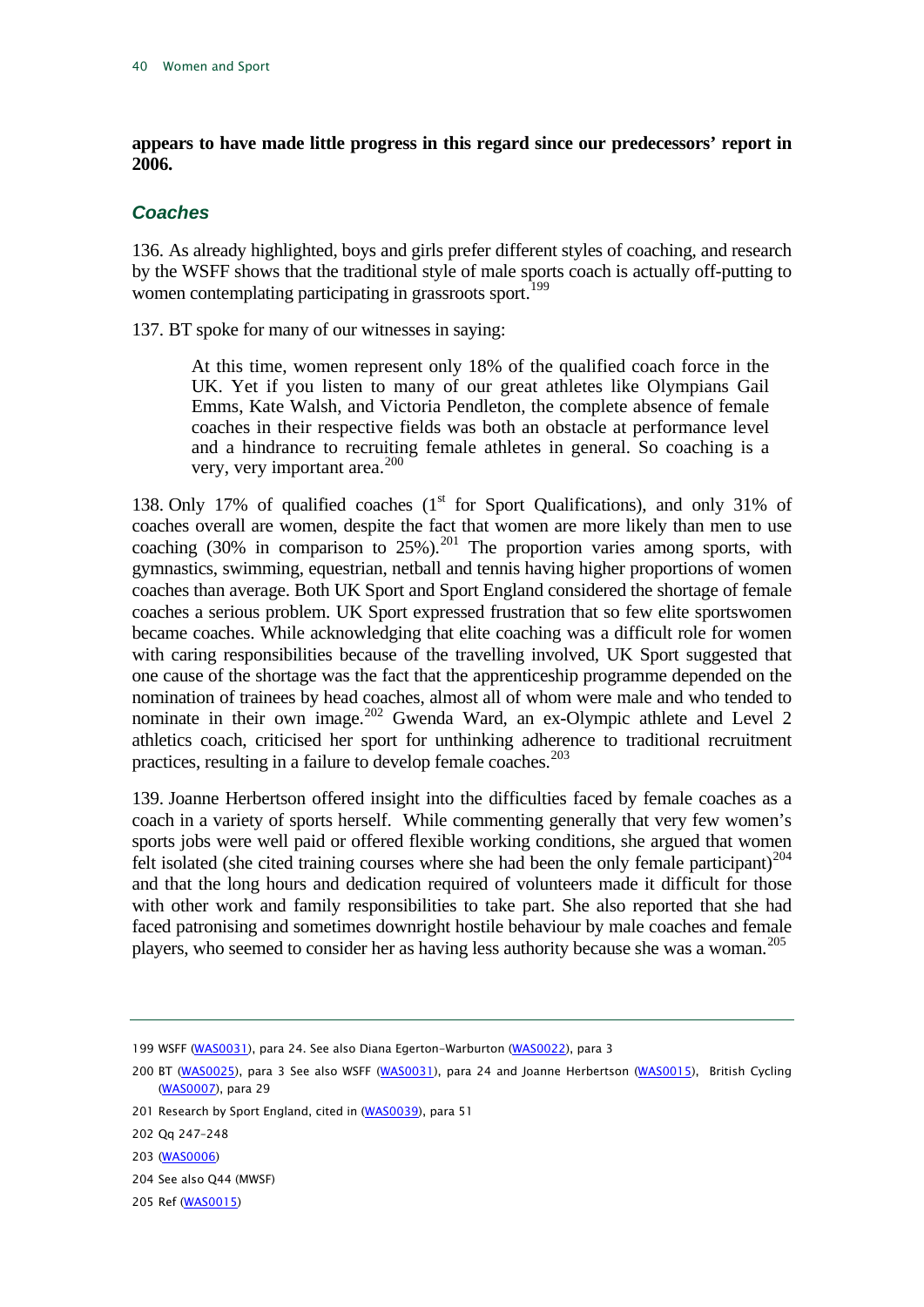140. Sport England wants to see more women getting involved in coaching. This is one of the targets in its UK Coaching Framework, which has been adopted by all five sports councils, and in the terms of its partnership with a body called Sports Coach UK. In partnership with the WSFF, Sports Coach UK has completed a research project on the experiences of coaching among high performing female athletes and has initiated a project to encourage more women into coaching. Following a regional pilot in the south-east in 2013, this was due to be rolled out nationally from 2014, with the target of recruiting 5000 women as coaches. Recognising that time constraints can be a barrier to becoming qualified, the training is to be provided in a more flexible way than previously, including e-learning modules.<sup>[206](#page-41-0)</sup>

141. Individual sports are also responding to the need to recruit more women coaches. We were told that Sky Sports and the England and Wales Cricket Board had jointly launched a coach education programme in 2006, since when over 50,000 coaching certificates had been awarded, "a large number" of which have been awarded to female coaches. The ECB said the number of female cricket coaches had grown from 556 in 2003 to 2,756 in 2013.<sup>[207](#page-41-1)</sup> The LTA has also undertaken research to understand, and address, the current imbalance between female and male coaches in tennis, including a comprehensive review of current coaches, focus group sessions, and programmes of mentoring with established female coaches.[208](#page-41-2) The RFU found female-only training courses for coaches were not successful so had instead placed the emphasis on more friendly and supportive mixed courses.[209](#page-41-3)

<span id="page-41-4"></span>142. **Many of our witnesses argued that women would be encouraged to take part, and persist, in sport were there more female coaches. The sporting authorities are trying to encourage more women to become involved in coaching. However, low pay and long and inflexible hours are not attractive—though many clearly find great enjoyment and reward in teaching and helping others. While the poor conditions are common to both male and female coaches, and there is only limited scope for sport governing bodies to change them, it is very unlikely that the sexism and lack of respect displayed to Joanne Herbertson would be experienced by a male coach, and it is very disappointing that some of this behaviour was shown by fellow coaches. If sport governing bodies are serious about encouraging greater participation by women, then they must take action to drive this sort of behaviour out of their sports.**

<span id="page-41-0"></span><sup>206</sup> Sport England [\(WAS0039\),](http://data.parliament.uk/WrittenEvidence/CommitteeEvidence.svc/EvidenceDocument/Culture,%20Media%20and%20Sport/Women%20and%20Sport/written/2528.html) para 54 Q 283 For another example of the adaptation of training of coaches to make it more accessible to those with other jobs or caring duties, see Q72

<span id="page-41-1"></span><sup>207</sup> [\(WAS0034\)](http://data.parliament.uk/WrittenEvidence/CommitteeEvidence.svc/EvidenceDocument/Culture,%20Media%20and%20Sport/Women%20and%20Sport/written/2254.html), para 3.1

<span id="page-41-3"></span><span id="page-41-2"></span><sup>208</sup> LTA [\(WAS0012\),](http://data.parliament.uk/WrittenEvidence/CommitteeEvidence.svc/EvidenceDocument/Culture,%20Media%20and%20Sport/Women%20and%20Sport/written/2201.html) para 38. This approach was also advocated by Chrissie Wellington: Q73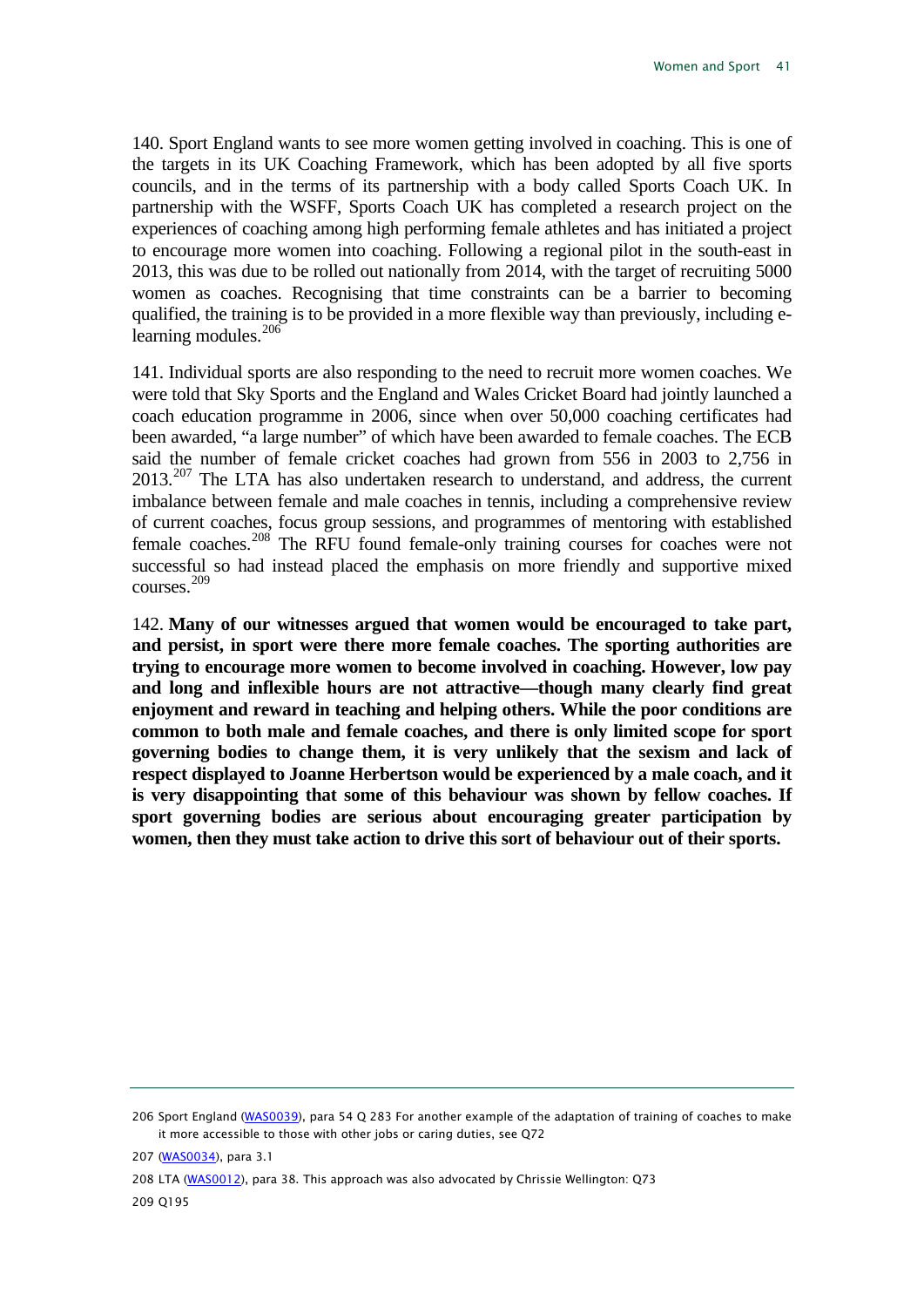## <span id="page-42-0"></span>4 Sport governing bodies

143. Throughout this Report, we have made numerous references to sport governing bodies or NGBs. This is because they form the main conduit through which public money is channelled to individual sports, they provide the strategy and targets for their sports, they handle issues such as commercial partnership and promotion, and they are the central organisations to which local sports clubs look for money, guidance and support.

144. As mentioned earlier, Sport England is investing £100 million a year through 46 NGBs. This investment is focused on four development areas set out in each sport's Whole Sport Plan (WSP), three of which involve increased participation by specified groups. There is no specific target for participation by women and girls.

145. Sport England told us that there were some shining examples of NGBs who had succeeded in growing participation by women in their sport. In its written evidence to us last autumn, it said netball was one of the star performers and athletics had shown a healthy growth among women due to the running boom. It also singled out for comment boxing which, thanks in part to the Nicola Adams's success, had seen a rise in participation of more than 50% in the previous year. [210](#page-42-1) However, sustaining this performance over time has proved difficult. As previously described, the 2014 Payment for Results Review withdrew funding from six sports governing bodies for failing to meet their targets (The Football Association, England Golf Partnership, England Hockey, British Mountaineering Council, England Netball and British Rowing), and gave warnings of possible future cuts in grant to three others (Badminton England, the England and Wales Cricket Board, and Rugby Football Union), which had failed to show growth but were considered to be doing the right things to encourage people to play their sport. UK Athletics, despite its initial success, had not achieved its growth target but had, nevertheless, increased the number of people participating, so its grant was not reduced. The British Equestrian Federation was also encouraged to work harder on increasing adult (26 years and over) participation in the sport, and to form a partnership with the British Horse Society to achieve this.<sup>[211](#page-42-2)</sup>

146. Sport England commented that many of the NGBs' programmes for women and girls "take a traditional approach and are based on an adaptation of the male offer. This is one of the main reasons why we have engaged with a wider range of partners in this area, including StreetGames and a number of women's organisations." The money being withdrawn from the NGBs under this year's review is to be reinvested in the same sports through local authorities or charities. $2^{12}$ 

147. Judging from the written and oral evidence we received, NGBs vary widely in their strengths and weaknesses. In general, the more traditional team sports appear to have more to do to adapt to meet the needs of women: the football authorities, in particular, have been slow to do more than promote the same products, $^{213}$  $^{213}$  $^{213}$  whereas cycling, netball, tennis, badminton, cricket, boxing and even rugby are developing new forms of the sport designed

<span id="page-42-1"></span><sup>210</sup> Sport England [\(WAS0039\)](http://data.parliament.uk/WrittenEvidence/CommitteeEvidence.svc/EvidenceDocument/Culture,%20Media%20and%20Sport/Women%20and%20Sport/written/2528.html), para 26. Q2 (WSFF)

<span id="page-42-2"></span><sup>211</sup> 'Sport England continues tough approach to sport delivery', press notice dated 27 March 2014

<span id="page-42-3"></span><sup>212</sup> Sport England [\(WAS0039\)](http://data.parliament.uk/WrittenEvidence/CommitteeEvidence.svc/EvidenceDocument/Culture,%20Media%20and%20Sport/Women%20and%20Sport/written/2528.html), para 27. See Qq56–57 for examples of different ways in which charities and local organisations act as intermediaries between the NGBs and the local community.

<span id="page-42-4"></span><sup>213</sup> Though see Qq52 (StreetGames) and 55 (MWSF)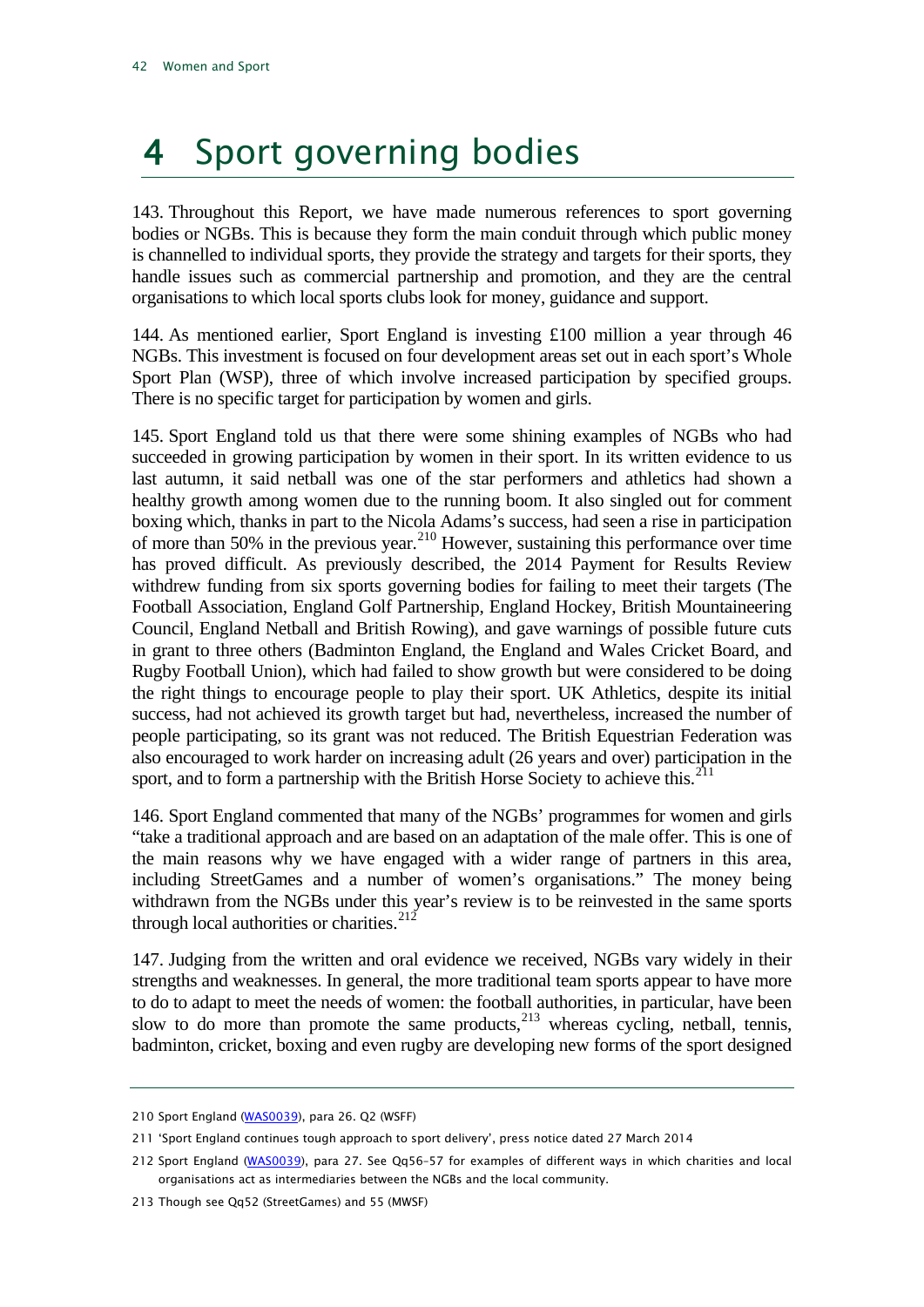to encourage women to start playing.<sup>[214](#page-43-0)</sup> However, women's football has developed significantly in the last 20 years, being now the third most popular team sport for participation after men's football and men's cricket; and both football and cricket have achieved more comprehensive and regular media coverage of the women's game than other sports, and less popular sports like rowing and rugby are displaying considerable enterprise in tying the men's and women's sport together in media or sponsorship packages.

148. Sport England's written evidence to us asked the question: Should we add a specific target for women's participation into WSPs?<sup>[215](#page-43-1)</sup> It noted that, when the Youth and Community Strategy was created, the Government decided to focus on overall participation, with an emphasis on young people and those with a disability. The rationale for not having further specific targets was twofold: first, it was thought that to achieve an overall target NGBs would have to engage a reasonable cross-section of the adult population as a whole, and therefore groups such as women, BAME groups and those in less advantaged communities would be included in the NGBs' plans as a matter of course; secondly a proliferation of targets would mean NGBs' efforts would be fragmented and less effective overall, and the two chosen were felt to be the priorities at that time.

149. Sport England suggested that the advantages of introducing specific targets for women would include more specific focus on women by many NGBs and a greater acknowledgement of the difference between men's and women's preferences and motivations, and so perhaps a development of more appropriate options for women and girls. In addition to the problem of smaller sports having to divide their efforts between a number of different targets, Sport England said that a disadvantage of having a specific target was the possibility that it would lead to an over-emphasis on high profile sports, such as football and cricket, instead of the sports more popular amongst women, such as swimming and dance. It also noted that changing the rules part-way through the four year funding cycle would cause disruption to existing plans. Sport England suggested that some of the risks would be mitigated if additional targets were imposed only on those NGBs where there was potential for significant growth in women's participation which was not being addressed.<sup>[216](#page-43-2)</sup> We asked whether a target for women might also lead NGBs to concentrate on easy-to-recruit women, ignoring the specific needs of those harder to reach like women in poorer households and some ethnic and faith groups. Sport England agreed that this was a risk with a purely number-based target, but thought it could be mitigated by careful wording of the target. $^{217}$  $^{217}$  $^{217}$ 

<span id="page-43-4"></span>150. **We applaud the NGBs that are succeeding in meeting Sport England's criteria for increasing participation. We are pleased that many of the sports that women most enjoy—dance, running, swimming, tennis—are among the 46 sports being specifically supported under the Youth and Community Strategy.**

<span id="page-43-5"></span>151. **We believe that there should be an additional target in the Youth and Community Strategy for increasing the participation of women and girls, but that it** 

<span id="page-43-0"></span><sup>214</sup> See, for example, the written evidence supplied by England Netball [\(WAS0011\),](http://data.parliament.uk/WrittenEvidence/CommitteeEvidence.svc/EvidenceDocument/Culture,%20Media%20and%20Sport/Women%20and%20Sport/written/2199.html) paras 22-23, the LTA [\(WAS0012\)](http://data.parliament.uk/WrittenEvidence/CommitteeEvidence.svc/EvidenceDocument/Culture,%20Media%20and%20Sport/Women%20and%20Sport/written/2201.html), paras 27-30 and British Cycling [\(WAS0007\)](http://data.parliament.uk/WrittenEvidence/CommitteeEvidence.svc/EvidenceDocument/Culture,%20Media%20and%20Sport/Women%20and%20Sport/written/1992.html), paras 20-25 about the detailed research they have done into specific audiences, and see Qq 20 for badminton, 63 for cricket and 277 for boxing and 'boxercise'

<span id="page-43-1"></span><sup>215</sup> [\(WAS0039\)](http://data.parliament.uk/WrittenEvidence/CommitteeEvidence.svc/EvidenceDocument/Culture,%20Media%20and%20Sport/Women%20and%20Sport/written/2528.html), paras 28-29. See also Q 47 (StreetGames)

<span id="page-43-2"></span><sup>216</sup> [\(WAS0039\)](http://data.parliament.uk/WrittenEvidence/CommitteeEvidence.svc/EvidenceDocument/Culture,%20Media%20and%20Sport/Women%20and%20Sport/written/2528.html), paras 30-32 and Q 248

<span id="page-43-3"></span><sup>217</sup> Qq 247–248 See also Qq48–49 (MWSF)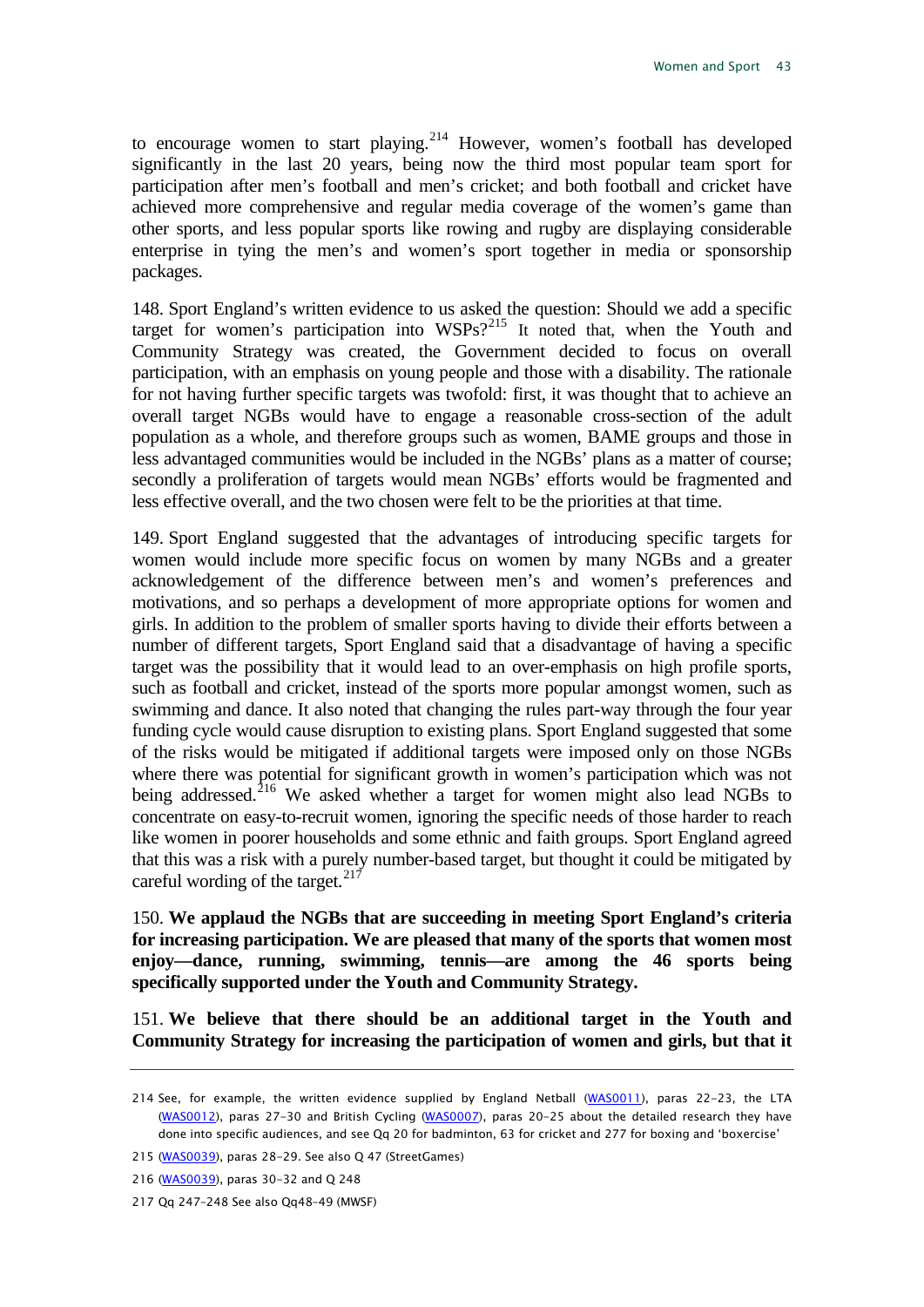**should be imposed only on those NGBs that are not seriously addressing the potential for growing women's participation in their sport.**

<span id="page-44-0"></span>152. **We support Sport England's approach of reducing funding to NGBs whose performance is lack-lustre and giving other bodies the opportunity to invest imaginatively in local schemes for boosting participation in their sports. We have been given enough evidence of popular initiatives like park runs and pop up tennis courts to conclude that Sport England should actively seek out further opportunities beyond sport governing bodies to work with whichever groups know best how to reach and engage people locally.**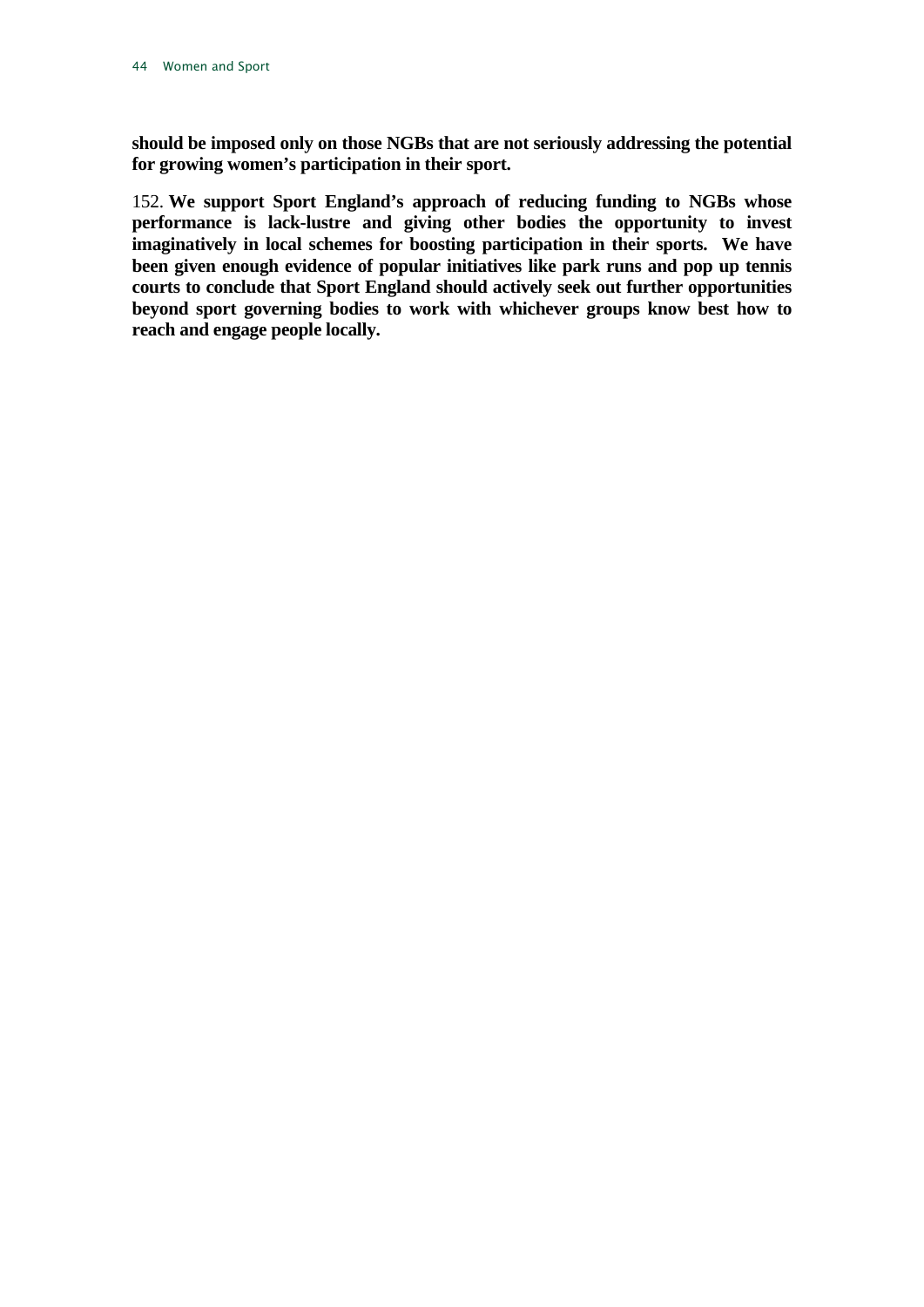### <span id="page-45-0"></span>Conclusions

- **1.** The increasing inactivity of children is, and should be, a major concern to the Government, to parents and to society in general, and schools are key to addressing the problem. We recommend that children's activity levels be measured annually, and that best practice amongst a few schools is turned into common practice in relation to encouraging higher levels of overall participation. This will need to include addressing specific problems such as poor facilities. (Paragraph [29\)](#page-14-2)
- **2.** Though there have been initiatives to improve the training of teachers in PE, more needs to be done—at both primary and secondary levels—to ensure that PE staff are equipped to support every child in a wide range of activities. We agree with the Education Committee that the two-year timeframe for the primary sport premium is too short and runs the risk of replicating previous short-term fixes rather than providing a long-term solution to the inadequacy of PE teaching in schools. (Paragraph [30\)](#page-14-3)
- **3.** Girls are being deterred from participating in sport by their experiences in school PE lessons. Unfortunately, an emphasis on competitive sport may make this situation worse for some girls. Schools need to be more imaginative in the type of sport that they provide for girls: while some enjoy team games like football and netball, or athletics, others would enjoy sampling a wider variety of activities, such as dance or cycling, or non-traditional games for girls like rugby. (Paragraph [31\)](#page-14-4)
- **4.** While it is unrealistic to expect schools to provide facilities and coaching for a wide variety of sports, there are good opportunities for sports governing bodies to reach out to potential future players and spectators through forging links between local clubs and schools. While some progress is being made in this area, sports governing bodies need to inject more urgency and enthusiasm into this task, otherwise it is doubtful that they will meet their target of increasing participation in sporting activity by 14–25 year olds. (Paragraph [32\)](#page-14-5)
- **5.** Whatever the reality, there is a perception amongst pupils and others that schools care more about, and spend more money on, sport for boys than for girls. We do not want to add to the bureaucracy on schools, but we consider that the decline in girls' participation in sport is sufficiently serious that schools should be made to focus more attention on the sports offered to girls. This might most easily be done by an amendment to schools' Public Sector Equality Duty, which we consider to be an effective but less heavy-handed alternative to the USA's Title IX legislation. (Paragraph [33\)](#page-14-6)
- **6.** We are very concerned about the lack of communication and co-operation between Government departments, which we think presents a serious obstacle to the DCMS in its attempts to deliver the Olympic legacy. We recommend that the DCMS, Department for Education and Department of Health publish a joint annual report to Parliament on school sport, focusing on participation levels, the availability of different types of sport, partnerships with clubs and charities, and training for teachers. (Paragraph [35\)](#page-15-4)
- **7.** We recognise that some progress has been made since 2005, but we are concerned about the persistently low rates of participation in sport by women and girls. We believe that this issue should be higher on the Government's agenda and, to this end, we recommend that the DCMS and Department for Health publish a joint report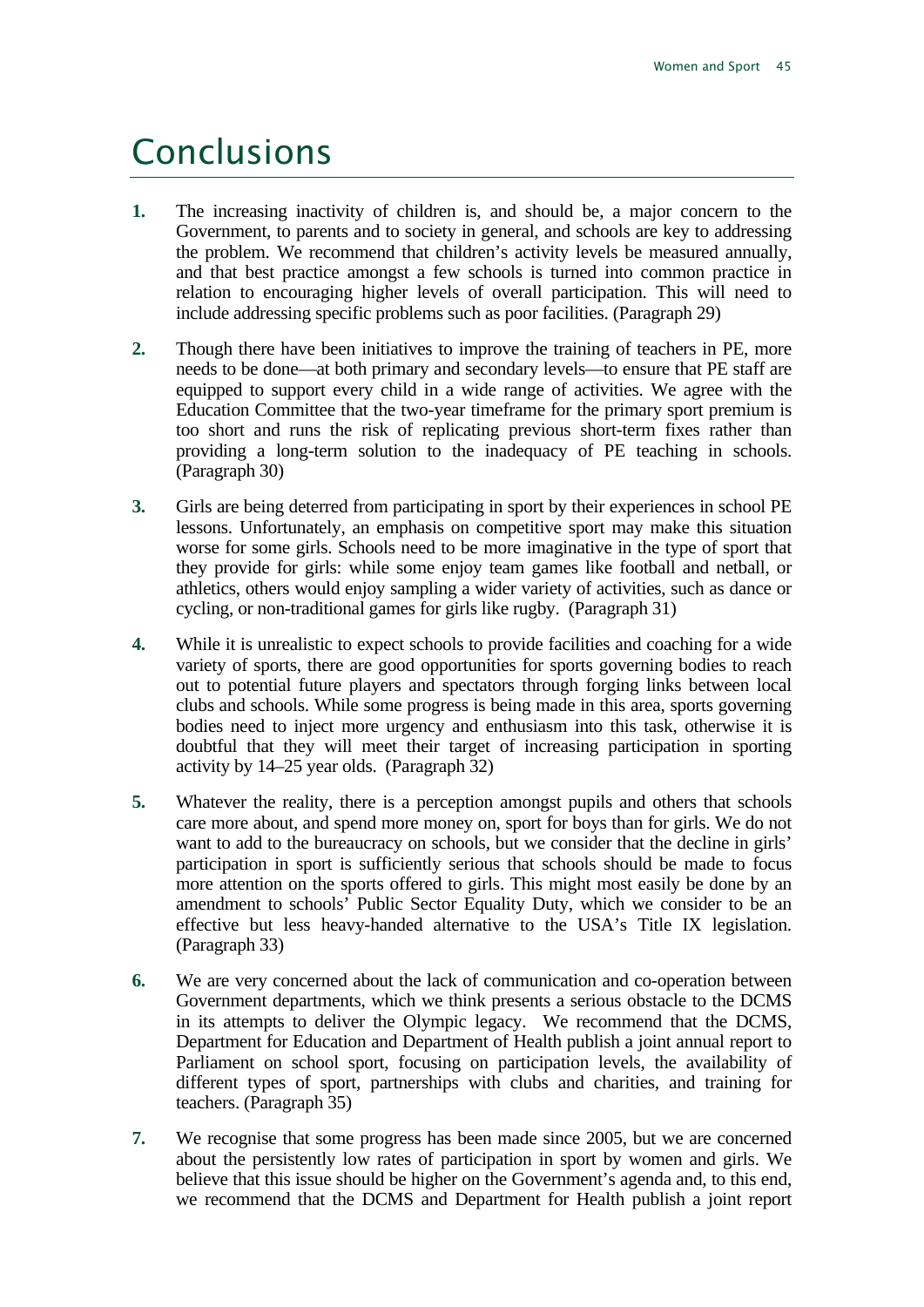annually, in the wake of the APS statistics, indicating their response to those statistics. (Paragraph [51\)](#page-19-5)

- **8.** Sports providers are experimenting with a number of options designed to meet women's needs for flexible, fun sporting activity. Some of the examples listed above are also low-cost and comparatively easy to organise, requiring only readilyavailable facilities and little or no specialist equipment. It seems likely, from the success they have achieved so far, that these initiatives will spread through the country. However, parkruns and cycling do not suit everyone, and there remain difficulties in accessing suitable facilities for other types of sport. (Paragraph [50\)](#page-19-6)
- **9.** We look forward to the analysis of the Bury project, which appears to be imaginative and sensitive in adapting provision of sport to women's lives rather than expecting the reverse to take place. We hope that it is successful in sustaining the initial level of interest among women. (Paragraph [49\)](#page-19-7)
- **10.** We are concerned that there are too few facilities to enable people easily to participate in sport. We acknowledge the pressure on local authority budgets, but we fear that a diminution in the number and quality of sporting facilities will simply increase the need for more expensive health and social care interventions in a less fit population, even if one does not take into account the loss to individuals. Provision of some basic facilities—pitches, swimming pools, sports halls—at low cost should be seen as a contribution to public health rather than a leisure programme. (Paragraph [58\)](#page-21-7)
- **11.** We recommend a review of programmes, such as the Community Right to Bid, to enable local people more easily to defend the open spaces and facilities that they value. (Paragraph [59\)](#page-21-8)
- **12.** Schools also have an important role to play in ensuring facilities are available in every community. We acknowledge the pressures on schools because of local authority budget cuts, but nevertheless we were disappointed to learn that some are reluctant to open up their facilities. This should be challenged. Both publicly-funded schools and those which claim charitable status have a duty to serve the local community, and, if they have sports facilities, should be required to report to the local authority, DfE or Charity Commission, as relevant, how they make those facilities available to local people. (Paragraph [60\)](#page-21-9)
- **13.** We understand that the economic situation has severely limited the financial resources that public bodies can apply to the maintenance and improvement of sports facilities, and we acknowledge the attention that at least some sports governing bodies are giving to updating and improving sports grounds and clubs. However, more emphasis should be given to the needs of women, and of different groups of women, in the design and staffing of facilities. (Paragraph [72\)](#page-24-4)
- **14.** In bringing so many dilapidated and outdated facilities up to standard progress is likely to be slow. In the meantime, enterprising people are trying out alternatives to traditional facilities, and we commend all these efforts to bring cheap and accessible sport to people. Sport England is already working with a number of these people, but we recommend that Sport England draw up a strategy to assist them with advice, small grants and to spread best practice, as locally organized, locally promoted sport seems to us the most promising way of increasing participation not only by women but also by men. (Paragraph [73\)](#page-24-5)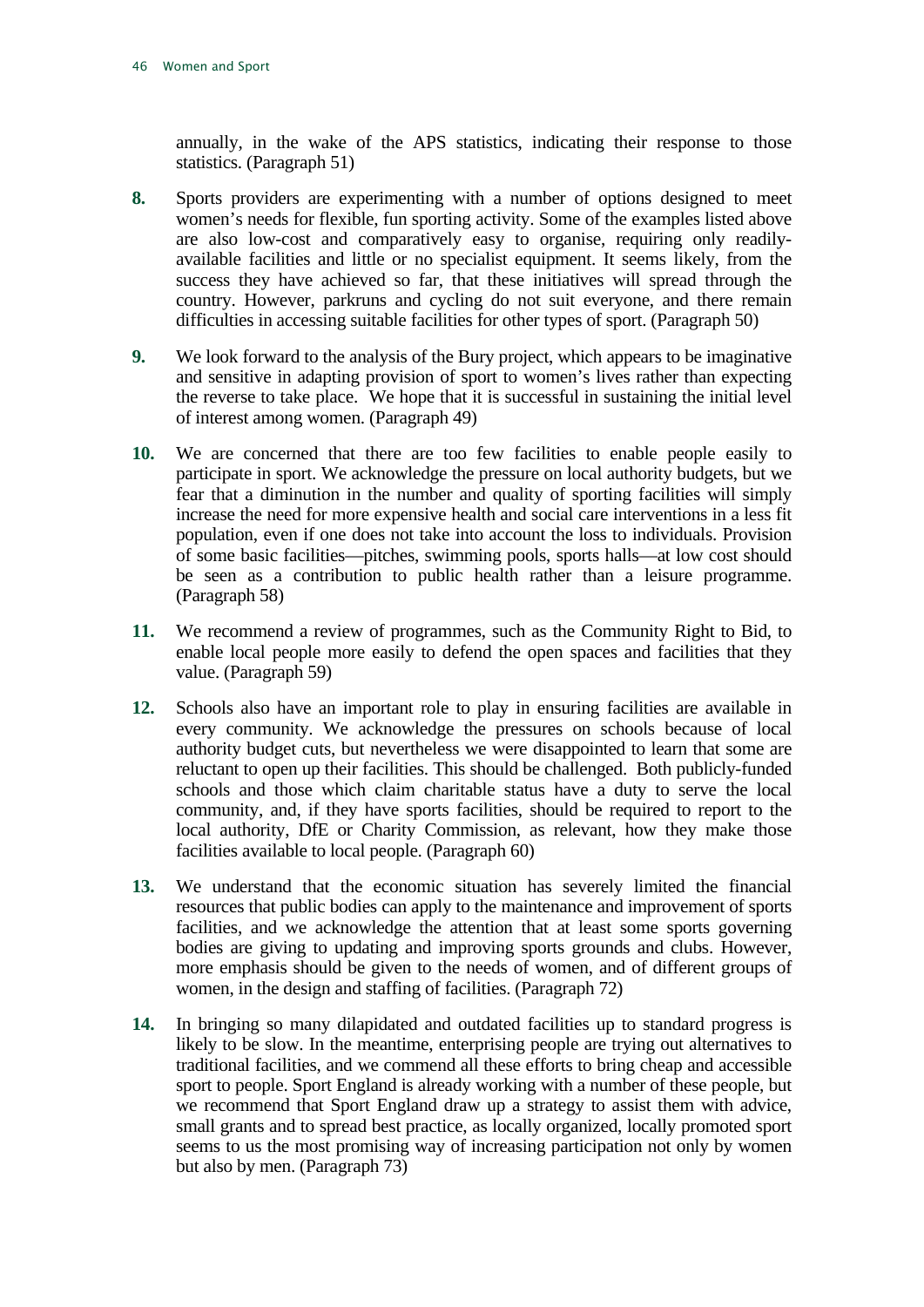- **15.** There are comparatively easy ways in which the media could contribute to reinforcing the view that women's sport is normal and worthy of interest. One example would be for more national newspapers to publish the results of women's matches alongside the men's. Another would be for journalists and commentators to refrain from discussing the appearance of sportswomen and from making derogatory comments about the ability of women in general to play sports. (Paragrap[h 83\)](#page-27-8)
- **16.** The Sports Journalists Association concludes: "Nothing in Britain will supplant men's football, particularly the English Premier League." This is probably true, but the evidence we received pointed to a number of initiatives taken by some sporting organisations to maximise media coverage of women's sport that ought to provide inspiration to others. (Paragraph [89\)](#page-28-8)
- **17.** However, it is not enough just to besiege the media with demands for more coverage. Sports are in competition for airtime and column inches, and need to understand the factors that make sporting events more attractive to broadcasters and newspapers. It is a matter of spreading best practice amongst the sport governing bodies. (Paragraphs [90](#page-29-9) and 94)
- **18.** The issue of the number and prominence of women journalists and broadcasters should be irrelevant to the issue of how women's sport should be promoted. After all, the ultimate aim is for it to be considered completely normal for journalists of both genders to comment on both men's and women's sport. However, a number of women have made the breakthrough into being considered simply experts, and we hope that their achievements inspire others. (Paragraph [101\)](#page-31-6)
- **19.** The fact that fans of women's sport are currently a market comparatively underexploited by commercial sponsors, and that female sports fans offer opportunities for new sponsors to become involved, should inspire sports governing bodies to offer imaginative deals to companies. Greater coverage of women's sport in the media should increase the audience for such sport, and enhance the attraction of sponsorship. (Paragraph [128\)](#page-38-6)
- **20.** While no one is arguing for all elite sportspeople to receive the same pay or investment in training as premiership footballers, the gap between the support and rewards received by those men and almost all professional/elite sportswomen is vast. It would enhance the respect in which women's sport is held for women to be better supported financially; and it is likely that better pay would enable more high quality women to continue to play sport and to develop their potential. (Paragraph [129\)](#page-38-7)
- **21.** Having more women in senior management and board posts is not an end in itself: it may serve to increase understanding of women's views and needs at the levels where decisions on the future strategies of sports are made, and it also helps the image of sport in general to become less masculine. We welcome the progress that has been made in opening leadership positions in sport to women but note that some sports have made more progress than others. We particularly regret the fact that popular sports like swimming and tennis are lagging badly behind, and that the FA appears to have made little progress in this regard since our predecessors' report in 2006. (Paragraph [135\)](#page-39-6)
- **22.** Many of our witnesses argued that women would be encouraged to take part, and persist, in sport were there more female coaches. The sporting authorities are trying to encourage more women to become involved in coaching. However, low pay and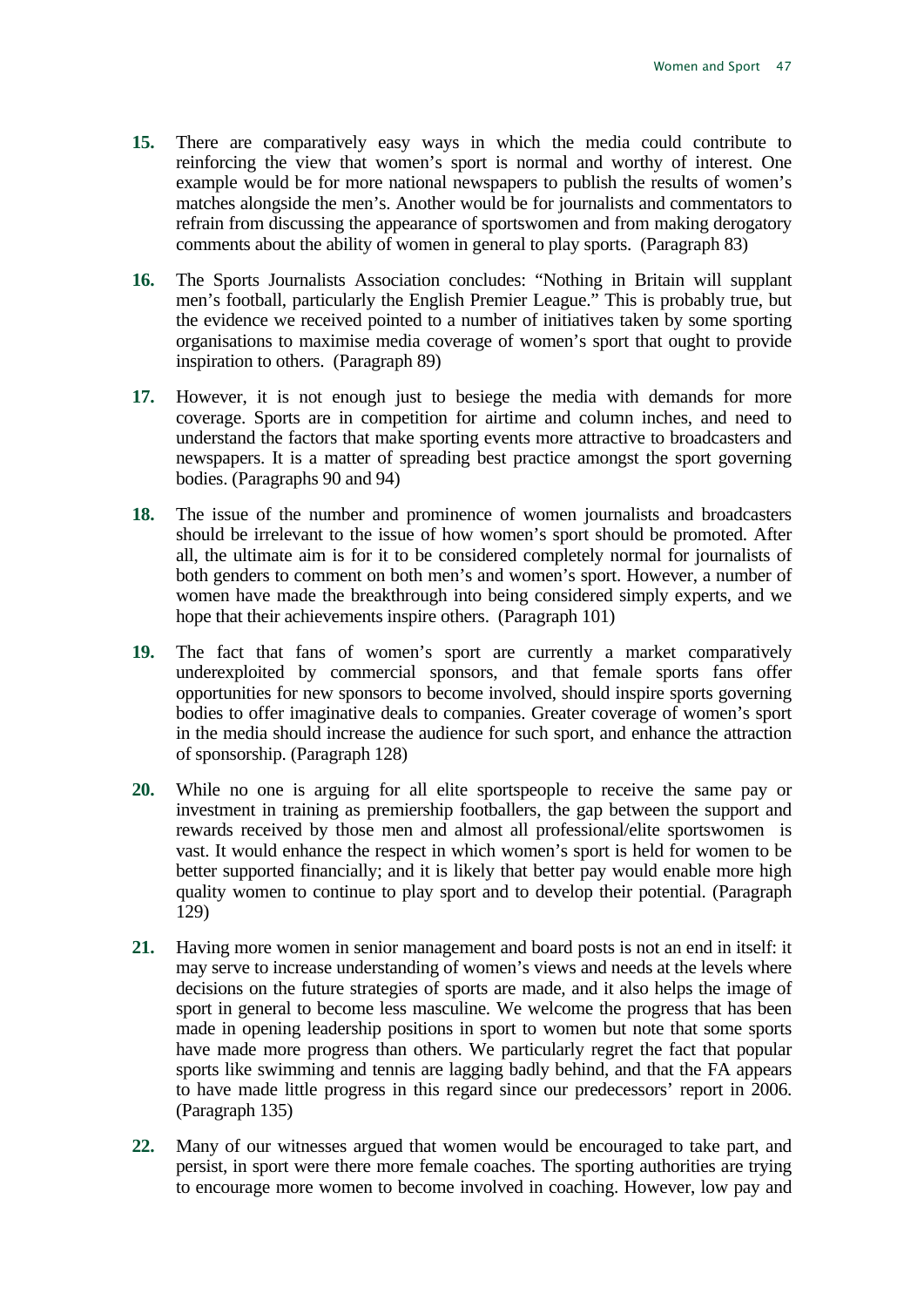long and inflexible hours are not attractive—though many clearly find great enjoyment and reward in teaching and helping others. While the poor conditions are common to both male and female coaches, and there is only limited scope for sport governing bodies to change them, it is very unlikely that the sexism and lack of respect displayed to one of our witnesses would be experienced by a male coach, and it is very disappointing that some of this behaviour was shown by fellow coaches. If sport governing bodies are serious about encouraging greater participation by women, then they must take action to drive this sort of behaviour out of their sports. (Paragraph [142\)](#page-41-4)

- **23.** We applaud the NGBs that are succeeding in meeting Sport England's criteria for increasing participation. We are pleased that many of the sports that women most enjoy—dance, running, swimming, tennis—are among the 46 sports being specifically supported under the Youth and Community Strategy. (Paragraph [150\)](#page-43-4)
- **24.** We believe that there should be an additional target in the Youth and Community Strategy for increasing the participation of women and girls, but that it should be imposed only on those NGBs that are not seriously addressing the potential for growing women's participation in their sport. (Paragraph [151\)](#page-43-5)
- **25.** We support Sport England's approach of reducing funding to NGBs whose performance is lack-lustre and giving other bodies the opportunity to invest imaginatively in local schemes for boosting participation in their sports. We have been given enough evidence of popular initiatives like park runs and pop up tennis courts to conclude that Sport England should actively seek out further opportunities beyond sport governing bodies to work with whichever groups know best how to reach and engage people locally. (Paragraph [152\)](#page-44-0)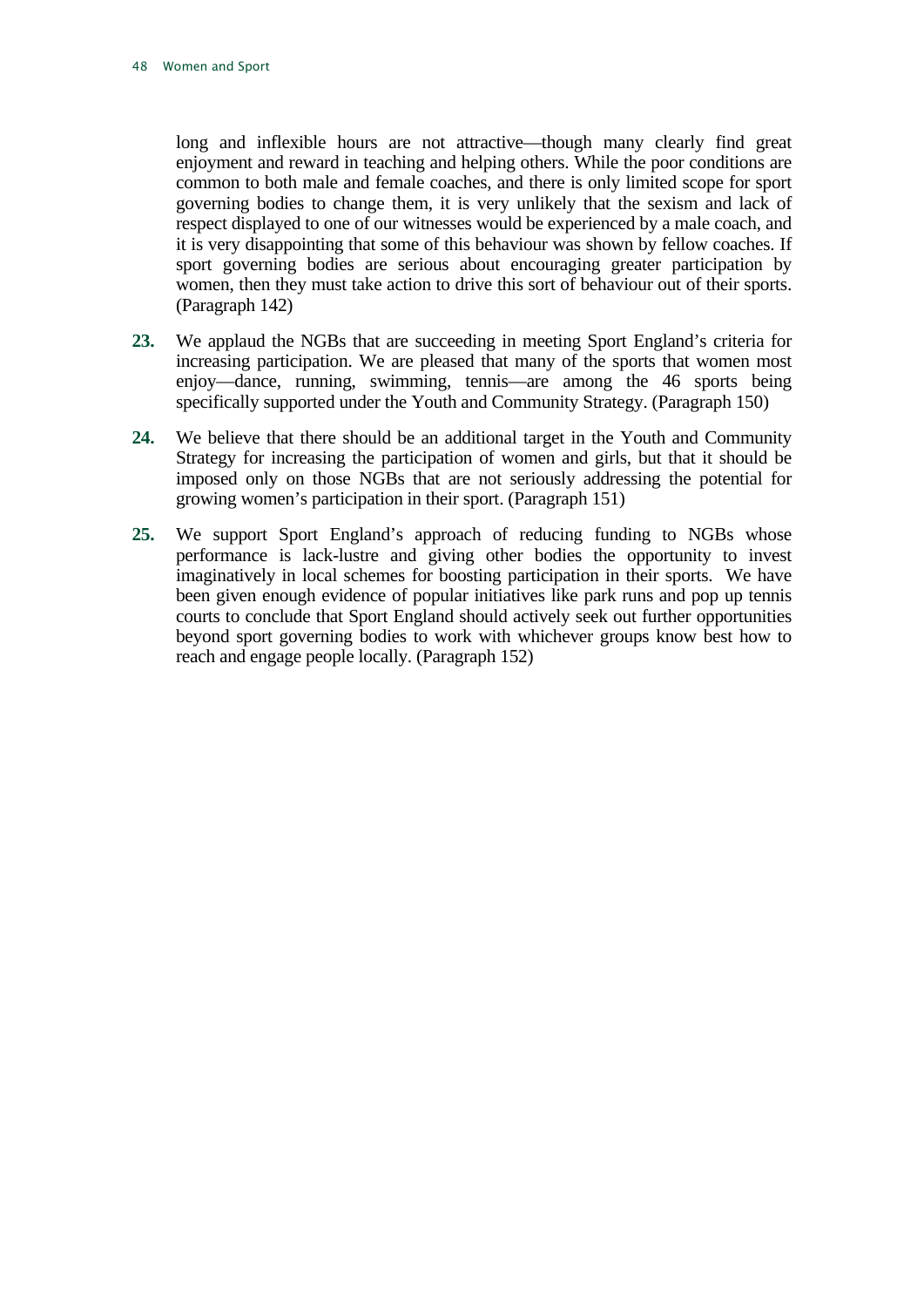## <span id="page-49-0"></span>Formal Minutes

#### **Tuesday 15 July 2014**

Members present:

Mr John Whittingdale, in the Chair

Mr Ben Bradshaw Angie Bray Conor Burns Tracey Crouch Philip Davies

Paul Farrelly Mr John Leech Jim Sheridan Mr Gerry Sutcliffe

Draft Report (*Women and Sport*), proposed by the Chair, brought up and read.

*Ordered*, That the draft Report be read a second time, paragraph by paragraph.

Paragraphs 1 to 152 read and agreed to.

*Resolved*, That the Report be the First Report of the Committee to the House.

*Ordered*, That the Chair make the Report to the House.

*Ordered*, That embargoed copies of the Report be made available, in accordance with the provisions of Standing Order No. 134.

[Adjourned till Tuesday 22 July at 10.00 am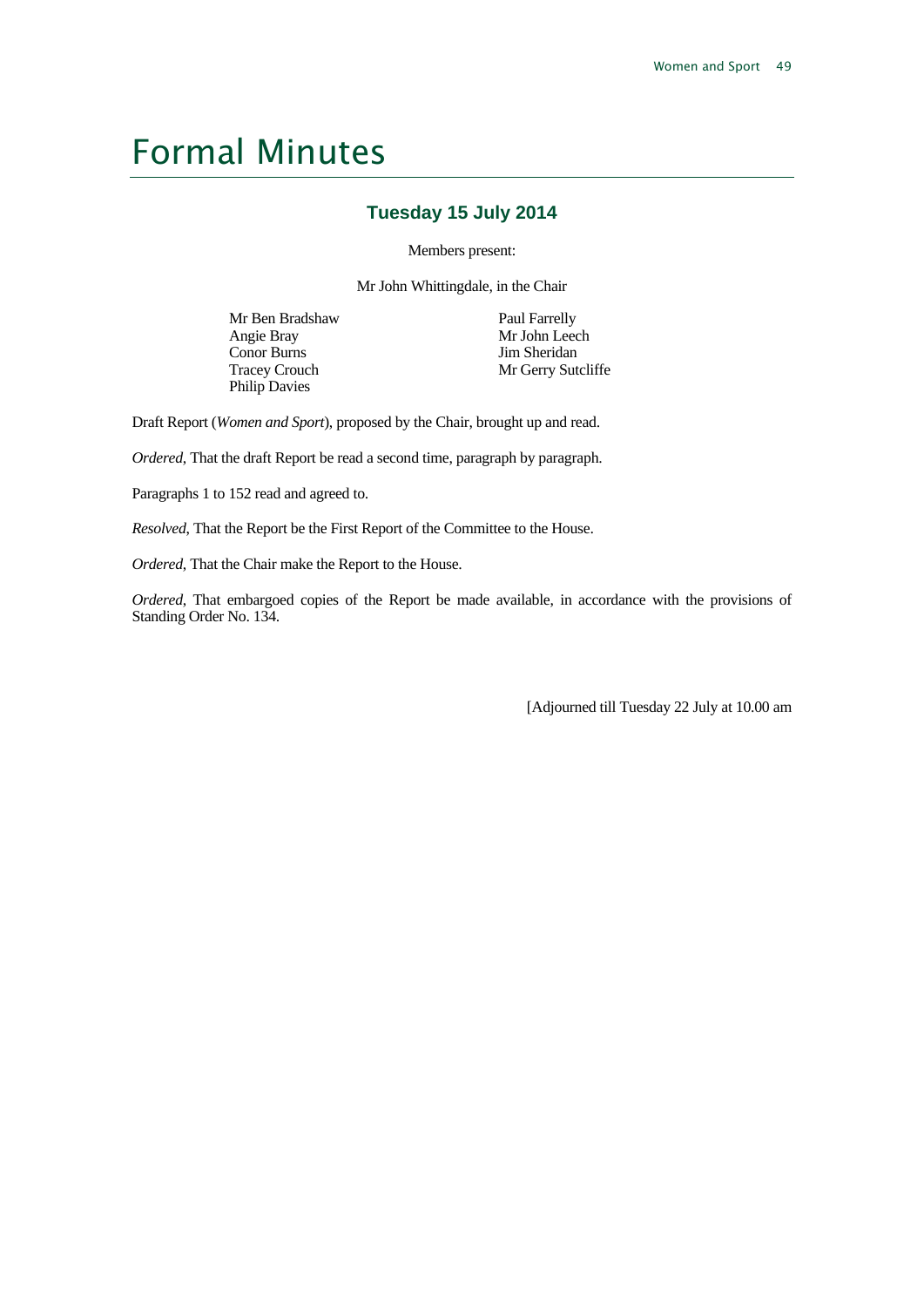### <span id="page-50-0"></span>Witnesses

The following witnesses gave evidence. Transcripts can be viewed on the Committee's inquiry page at [www.parliament.uk/cmscom](http://www.parliament.uk/cmscom)

| <b>Tuesday 12 November 2013</b>                                                                                                                                                                                                                                                                                                      | Question number |
|--------------------------------------------------------------------------------------------------------------------------------------------------------------------------------------------------------------------------------------------------------------------------------------------------------------------------------------|-----------------|
| Tim Woodhouse, Head of Policy and External Affairs, Women's Sport and<br><b>Fitness Foundation</b>                                                                                                                                                                                                                                   | $Q1 - 32$       |
| Rimla Akhtar, Muslim Women's Sports Foundation, Claire Wheeler,<br>Strategic Lead for Equity, Streetgames, and Karen Keohane, National<br>Programme Manager, Streetgames                                                                                                                                                             | $Q33 - 58$      |
| Lottie Birdsall-Strong, footballer, Joanne Herbertson, football and cricket<br>coach, and Christine Anne Wellington MBE, triathlon world champion                                                                                                                                                                                    | $Q59 - 85$      |
| <b>Tuesday 3 December 2013</b>                                                                                                                                                                                                                                                                                                       |                 |
| Barbara Slater, Director of Sport, BBC, Simon Green, Head, BT Sport, Dan<br>Brooke, Chief Marketing and Communications Manager, Channel 4, and<br>Andy Cairns, Executive Editor, Sky Sports News, BskyB                                                                                                                              | $Q86 - 131$     |
| Andrew Longmore, Sports Journalist, Sunday Times, and Sarah Juggins,<br>Treasurer, Sports Journalists' Association,                                                                                                                                                                                                                  | <u>Q132–147</u> |
| <b>Tuesday 10 December 2013</b>                                                                                                                                                                                                                                                                                                      |                 |
| Kelly Simmons, Director of the National Game and Women's Football,<br>Football Association, Helen Clayton, former Captain of the England<br>Rugby Team and Project Manager of the Hitz programme, Premiership<br>Rugby, Alastair Marks, Head of Rugby Growth and Nicky Ponsford, Head<br>of Performance, Women, Rugby Football Union | <u>Q148-199</u> |
| Joanna Adams, Director of Marketing and Commercial, England Netball,<br>Chris Boardman, Policy Adviser, and Emma Pooley, British Cycling, and<br>Nick Humby, Chief Operating Officer, Lawn Tennis Association                                                                                                                        | Q200-239        |
| <b>Tuesday 4 February 2014</b>                                                                                                                                                                                                                                                                                                       |                 |
| Jennie Price, Chief Executive, Sport England, and Liz Nicholl OBE, Chief<br>Executive, UK Sport                                                                                                                                                                                                                                      | <u>Q240–277</u> |
| Mrs Helen Grant, MP, Minister for Sport, Tourism and Equalities                                                                                                                                                                                                                                                                      |                 |

[Q278-319](http://data.parliament.uk/writtenevidence/committeeevidence.svc/evidencedocument/culture-media-and-sport-committee/women-and-sport/oral/5938.html)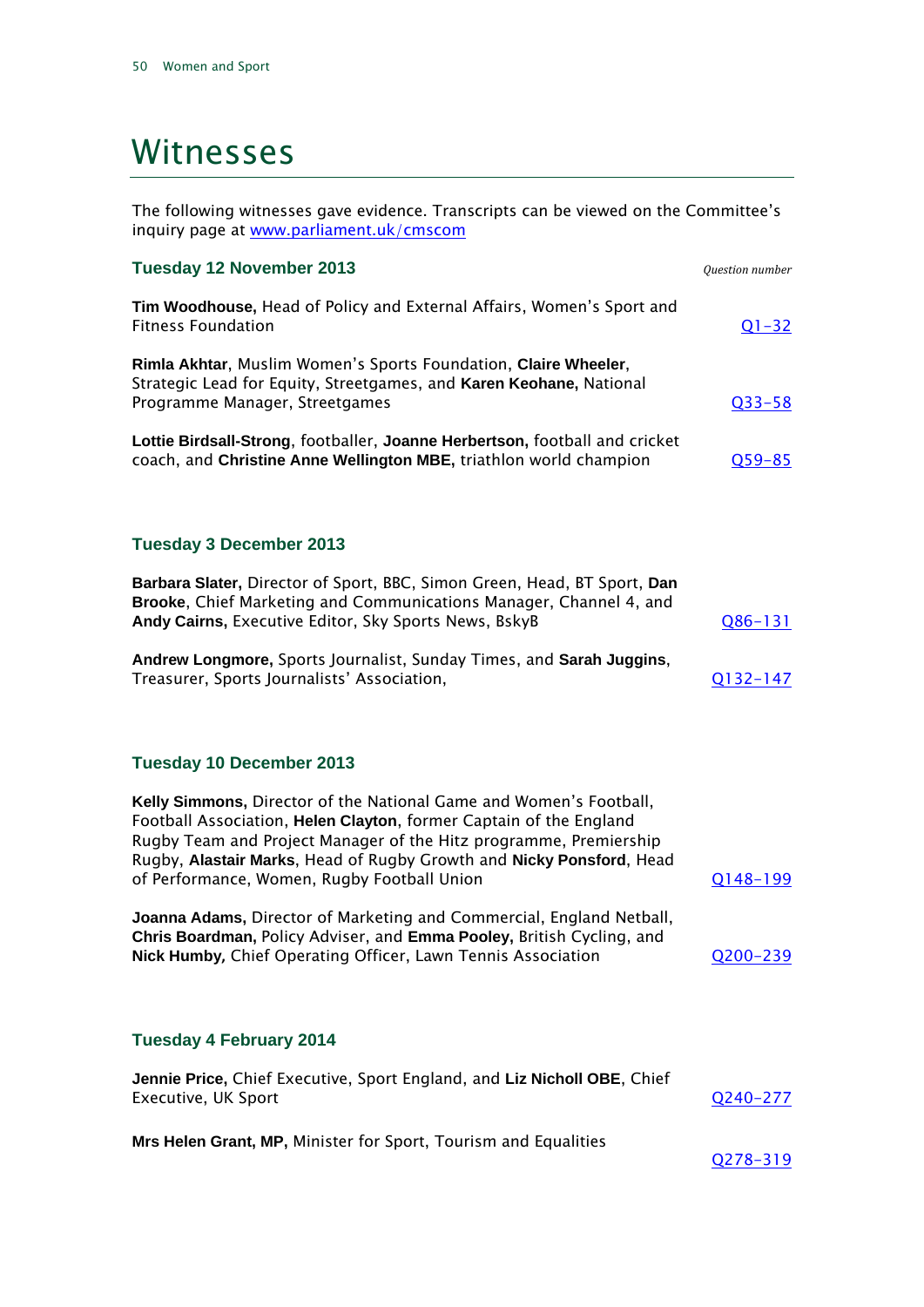## <span id="page-51-0"></span>Published written evidence

The following written evidence was received and can be viewed on the Committee's inquiry web page at [www.parliament.uk/cmscom.](http://www.parliament.uk/cmscom) INQ numbers are generated by the evidence processing system and so may not be complete.

- 1 Dr Carrie Dunn [\(WAS0001\)](http://data.parliament.uk/WrittenEvidence/CommitteeEvidence.svc/EvidenceDocument/Culture,%20Media%20and%20Sport/Women%20and%20Sport/written/1247.html)
- BBC [\(WAS0003\)](http://data.parliament.uk/WrittenEvidence/CommitteeEvidence.svc/EvidenceDocument/Culture,%20Media%20and%20Sport/Women%20and%20Sport/written/1336.html)
- Lottie Birdsall-Strong [\(WAS0005\)](http://data.parliament.uk/WrittenEvidence/CommitteeEvidence.svc/EvidenceDocument/Culture,%20Media%20and%20Sport/Women%20and%20Sport/written/1901.html)
- Gwenda Ward [\(WAS0006\)](http://data.parliament.uk/WrittenEvidence/CommitteeEvidence.svc/EvidenceDocument/Culture,%20Media%20and%20Sport/Women%20and%20Sport/written/1965.html)
- British Cycling [\(WAS0007\)](http://data.parliament.uk/WrittenEvidence/CommitteeEvidence.svc/EvidenceDocument/Culture,%20Media%20and%20Sport/Women%20and%20Sport/written/1992.html)
- England Golf [\(WAS0008\)](http://data.parliament.uk/WrittenEvidence/CommitteeEvidence.svc/EvidenceDocument/Culture,%20Media%20and%20Sport/Women%20and%20Sport/written/2168.html)
- Women's Sport Trust [\(WAS0009\)](http://data.parliament.uk/WrittenEvidence/CommitteeEvidence.svc/EvidenceDocument/Culture,%20Media%20and%20Sport/Women%20and%20Sport/written/2193.html)
- Streetgames [\(WAS0010\)](http://data.parliament.uk/WrittenEvidence/CommitteeEvidence.svc/EvidenceDocument/Culture,%20Media%20and%20Sport/Women%20and%20Sport/written/2197.html)
- 9 England Netball [\(WAS0011\)](http://data.parliament.uk/WrittenEvidence/CommitteeEvidence.svc/EvidenceDocument/Culture,%20Media%20and%20Sport/Women%20and%20Sport/written/2199.html)
- Lawn Tennis Association [\(WAS0012\)](http://data.parliament.uk/WrittenEvidence/CommitteeEvidence.svc/EvidenceDocument/Culture,%20Media%20and%20Sport/Women%20and%20Sport/written/2201.html)
- Premiership Rugby [\(WAS0013\)](http://data.parliament.uk/WrittenEvidence/CommitteeEvidence.svc/EvidenceDocument/Culture,%20Media%20and%20Sport/Women%20and%20Sport/written/2203.html)
- 12 Sports Journalists' Association [\(WAS0014\)](http://data.parliament.uk/WrittenEvidence/CommitteeEvidence.svc/EvidenceDocument/Culture,%20Media%20and%20Sport/Women%20and%20Sport/written/2205.html)
- 13 Joanne Herbertson [\(WAS0015\)](http://data.parliament.uk/WrittenEvidence/CommitteeEvidence.svc/EvidenceDocument/Culture,%20Media%20and%20Sport/Women%20and%20Sport/written/2206.html)
- 14 National Union Of Journalists [\(WAS0019\)](http://data.parliament.uk/WrittenEvidence/CommitteeEvidence.svc/EvidenceDocument/Culture,%20Media%20and%20Sport/Women%20and%20Sport/written/2228.html)
- Sport And Recreation Alliance [\(WAS0020\)](http://data.parliament.uk/WrittenEvidence/CommitteeEvidence.svc/EvidenceDocument/Culture,%20Media%20and%20Sport/Women%20and%20Sport/written/2229.html)
- Nike, Inc. [\(WAS0021\)](http://data.parliament.uk/WrittenEvidence/CommitteeEvidence.svc/EvidenceDocument/Culture,%20Media%20and%20Sport/Women%20and%20Sport/written/2234.html)
- 17 Diana Egerton-Warburton [\(WAS0022\)](http://data.parliament.uk/WrittenEvidence/CommitteeEvidence.svc/EvidenceDocument/Culture,%20Media%20and%20Sport/Women%20and%20Sport/written/2235.html)
- Muslim Women's Sport Foundation [\(WAS0023\)](http://data.parliament.uk/WrittenEvidence/CommitteeEvidence.svc/EvidenceDocument/Culture,%20Media%20and%20Sport/Women%20and%20Sport/written/2237.html)
- Christine Ann Wellington [\(WAS0024\)](http://data.parliament.uk/WrittenEvidence/CommitteeEvidence.svc/EvidenceDocument/Culture,%20Media%20and%20Sport/Women%20and%20Sport/written/2239.html)
- BT [\(WAS0025\)](http://data.parliament.uk/WrittenEvidence/CommitteeEvidence.svc/EvidenceDocument/Culture,%20Media%20and%20Sport/Women%20and%20Sport/written/2240.html)
- 21 New College Leicester, Learning And Sports Village [\(WAS0026\)](http://data.parliament.uk/WrittenEvidence/CommitteeEvidence.svc/EvidenceDocument/Culture,%20Media%20and%20Sport/Women%20and%20Sport/written/2241.html)
- 22 Youth Sport Trust [\(WAS0027\)](http://data.parliament.uk/WrittenEvidence/CommitteeEvidence.svc/EvidenceDocument/Culture,%20Media%20and%20Sport/Women%20and%20Sport/written/2242.html)
- Channel 4 [\(WAS0028\)](http://data.parliament.uk/WrittenEvidence/CommitteeEvidence.svc/EvidenceDocument/Culture,%20Media%20and%20Sport/Women%20and%20Sport/written/2243.html)
- Rugby Football Union [\(WAS0029\)](http://data.parliament.uk/WrittenEvidence/CommitteeEvidence.svc/EvidenceDocument/Culture,%20Media%20and%20Sport/Women%20and%20Sport/written/2244.html)
- The Football Association [\(WAS0030\)](http://data.parliament.uk/WrittenEvidence/CommitteeEvidence.svc/EvidenceDocument/Culture,%20Media%20and%20Sport/Women%20and%20Sport/written/2245.html) [\(WAS0048\)](http://data.parliament.uk/WrittenEvidence/CommitteeEvidence.svc/EvidenceDocument/Culture,%20Media%20and%20Sport/Women%20and%20Sport/written/4851.html)
- Women's Sport And Fitness Foundation [\(WAS0031\)](http://data.parliament.uk/WrittenEvidence/CommitteeEvidence.svc/EvidenceDocument/Culture,%20Media%20and%20Sport/Women%20and%20Sport/written/2246.html)
- 27 Scottish Ladies' Golfing Association & Scottish Golf Union [\(WAS0032\)](http://data.parliament.uk/WrittenEvidence/CommitteeEvidence.svc/EvidenceDocument/Culture,%20Media%20and%20Sport/Women%20and%20Sport/written/2247.html)
- Stonewall [\(WAS0033\)](http://data.parliament.uk/WrittenEvidence/CommitteeEvidence.svc/EvidenceDocument/Culture,%20Media%20and%20Sport/Women%20and%20Sport/written/2248.html)
- England And Wales Cricket Board [\(WAS0034\)](http://data.parliament.uk/WrittenEvidence/CommitteeEvidence.svc/EvidenceDocument/Culture,%20Media%20and%20Sport/Women%20and%20Sport/written/2254.html)
- Premier League [\(WAS0035\)](http://data.parliament.uk/WrittenEvidence/CommitteeEvidence.svc/EvidenceDocument/Culture,%20Media%20and%20Sport/Women%20and%20Sport/written/2309.html)
- BSkyB [\(WAS0036\)](http://data.parliament.uk/WrittenEvidence/CommitteeEvidence.svc/EvidenceDocument/Culture,%20Media%20and%20Sport/Women%20and%20Sport/written/2327.html)
- Department for Culture, Media and Sport [\(WAS0037\)](http://data.parliament.uk/WrittenEvidence/CommitteeEvidence.svc/EvidenceDocument/Culture,%20Media%20and%20Sport/Women%20and%20Sport/written/2328.html) [\(WAS0051\)](http://data.parliament.uk/WrittenEvidence/CommitteeEvidence.svc/EvidenceDocument/Culture,%20Media%20and%20Sport/Women%20and%20Sport/written/7653.html)
- UK Sport [\(WAS0038\)](http://data.parliament.uk/WrittenEvidence/CommitteeEvidence.svc/EvidenceDocument/Culture,%20Media%20and%20Sport/Women%20and%20Sport/written/2386.html)
- Sport England [\(WAS0039\)](http://data.parliament.uk/WrittenEvidence/CommitteeEvidence.svc/EvidenceDocument/Culture,%20Media%20and%20Sport/Women%20and%20Sport/written/2528.html)
- British Horseracing Authority [\(WAS0040\)](http://data.parliament.uk/WrittenEvidence/CommitteeEvidence.svc/EvidenceDocument/Culture,%20Media%20and%20Sport/Women%20and%20Sport/written/2602.html)
- Gender Hub [\(WAS0041\)](http://data.parliament.uk/WrittenEvidence/CommitteeEvidence.svc/EvidenceDocument/Culture,%20Media%20and%20Sport/Women%20and%20Sport/written/2604.html)
- Women's International Boxing Federation [\(WAS0042\)](http://data.parliament.uk/WrittenEvidence/CommitteeEvidence.svc/EvidenceDocument/Culture,%20Media%20and%20Sport/Women%20and%20Sport/written/2981.html)
- Jeremy Fagan [\(WAS0043\)](http://data.parliament.uk/WrittenEvidence/CommitteeEvidence.svc/EvidenceDocument/Culture,%20Media%20and%20Sport/Women%20and%20Sport/written/3531.html)
- Women In Racing [\(WAS0044\)](http://data.parliament.uk/WrittenEvidence/CommitteeEvidence.svc/EvidenceDocument/Culture,%20Media%20and%20Sport/Women%20and%20Sport/written/3725.html)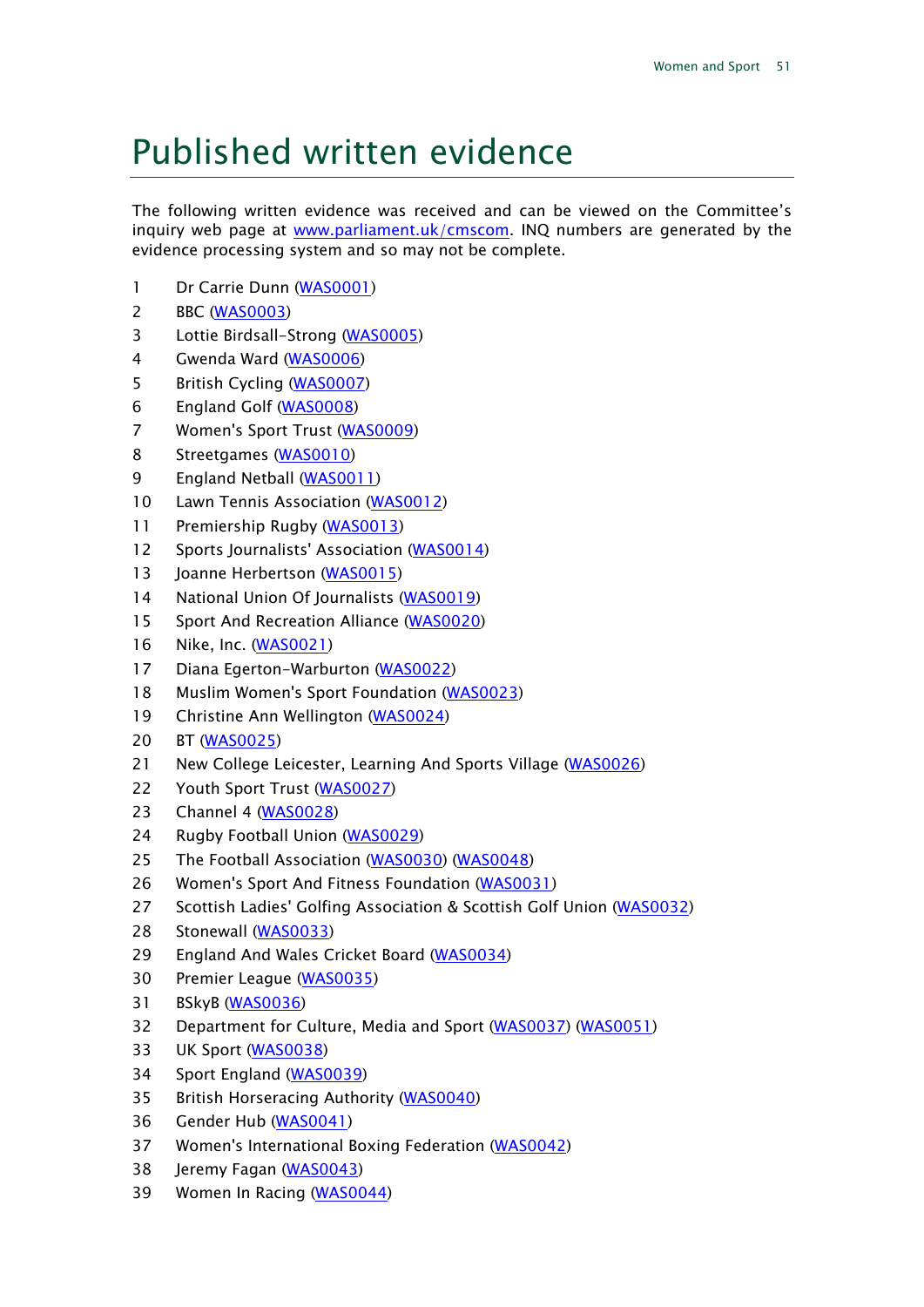- 40 Catriona Cook MBE [\(WAS0046\)](http://data.parliament.uk/WrittenEvidence/CommitteeEvidence.svc/EvidenceDocument/Culture,%20Media%20and%20Sport/Women%20and%20Sport/written/4497.html)
- 41 The Fiona Oakes Foundation [\(WAS0049\)](http://data.parliament.uk/WrittenEvidence/CommitteeEvidence.svc/EvidenceDocument/Culture,%20Media%20and%20Sport/Women%20and%20Sport/written/5467.html)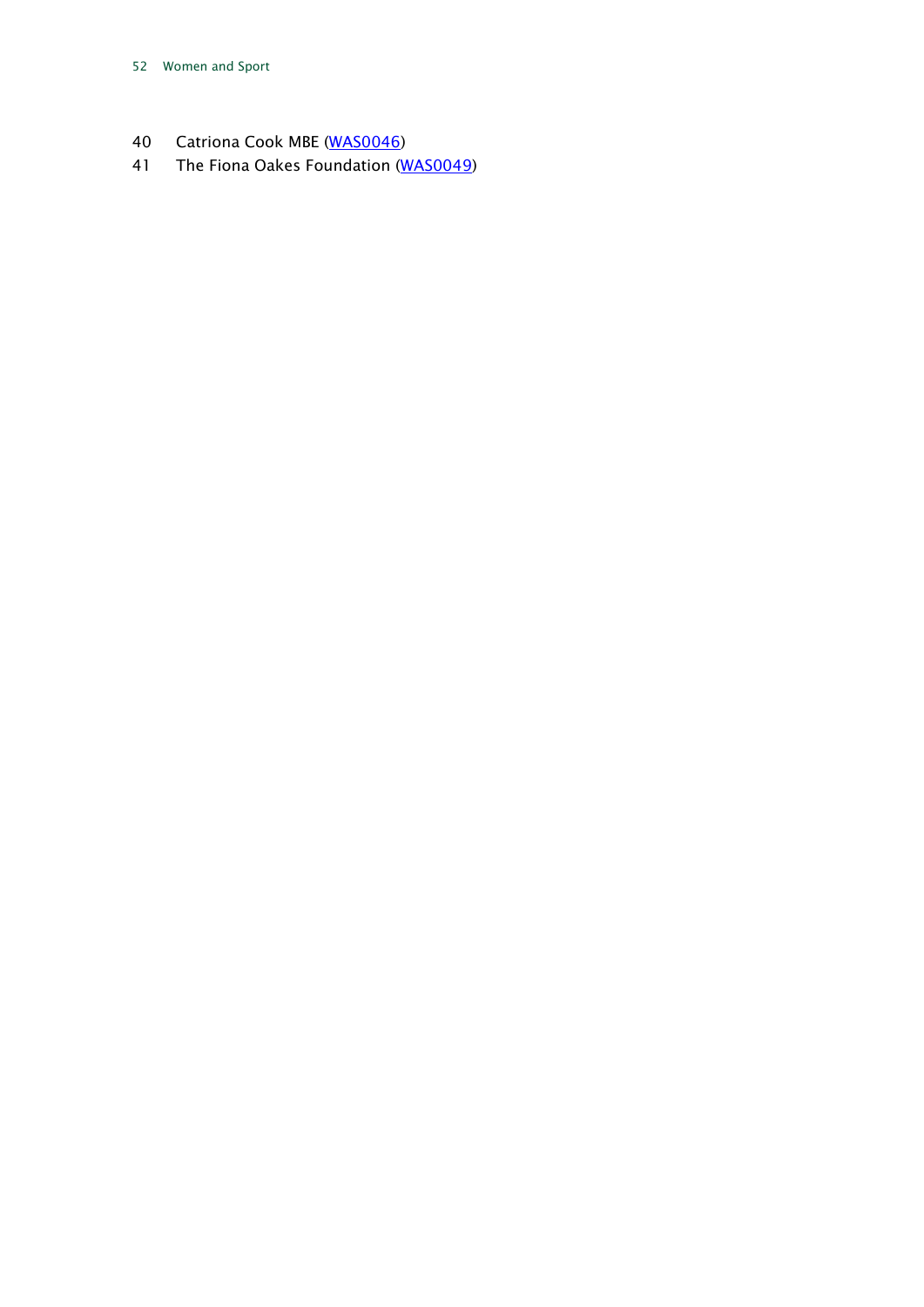### <span id="page-53-0"></span>List of Reports from the Committee during the current Parliament

All publications from the Committee are available on the Committee's website at [www.parliament.uk/cmscom](http://www.parliament.uk/cmscom)

The reference number of the Government's response to each Report is printed in brackets after the HC printing number.

#### **Session 2012-2013**

| First Report        | The Gambling Act 2005: A bet worth taking?                                                                                   | HC 421        |
|---------------------|------------------------------------------------------------------------------------------------------------------------------|---------------|
| Second Report       | Racism in football                                                                                                           | <b>HC 89</b>  |
| <b>Third Report</b> | Library Closures                                                                                                             | <b>HC 587</b> |
| Fourth Report       | Football Governance Follow-Up                                                                                                | <b>HC 509</b> |
| Fifth Report        | Scrutiny of the Draft Public Bodies (Merger of the<br>Gambling Commission and the National Lottery<br>Commission) Order 2013 | HC 1104       |
| Sixth Report        | Pre-legislative scrutiny of the draft Gambling<br>(Licensing and Advertising) Bill                                           | <b>HC 905</b> |

#### **Session 2013-2014**

| <b>First Special Report</b> | Football Governance Follow-Up: Government<br>Response to the Committee's Fourth Report of<br>Session 2012-13                                                                                                                   | <b>HC 156</b> |
|-----------------------------|--------------------------------------------------------------------------------------------------------------------------------------------------------------------------------------------------------------------------------|---------------|
| <b>First Report</b>         | Scrutiny of the draft Public Bodies (Abolition of the<br>Registrar of Public Lending Right) Order 2013                                                                                                                         | <b>HC 506</b> |
| Second Report               | Scrutiny of the draft Public Bodies (Merger of the<br>Gambling Commission and National Lottery<br>Commission) Order 2013                                                                                                       | <b>HC 256</b> |
|                             | Second Special Report Scrutiny of the draft Public Bodies (Merger of the<br>Gambling Commission and National Lottery<br>Commission) Order 2013: Government Response to<br>the Committee's Second Report of Session 2013-<br>14 | <b>HC 646</b> |
| Third Report                | Supporting the creative economy                                                                                                                                                                                                | <b>HC 674</b> |
| Fourth Report               | <b>Nuisance Calls</b>                                                                                                                                                                                                          | <b>HC 636</b> |
| Third Special Report        | Supporting the Creative Economy: Government<br>Response to the Committee's Third Report of<br>Session 2013-14                                                                                                                  | <b>HC 945</b> |
| Fifth Report                | Pre-appointment hearing with the Government's<br>preferred candidate for the Chairman of Ofcom                                                                                                                                 | HC 933        |
| Sixth Report                | Online safety                                                                                                                                                                                                                  | <b>HC 729</b> |
|                             | Fourth Special Report Nuisance calls: Government Response to the<br>Committee's Fourth Report of Session 2013-14                                                                                                               | HC 1211       |